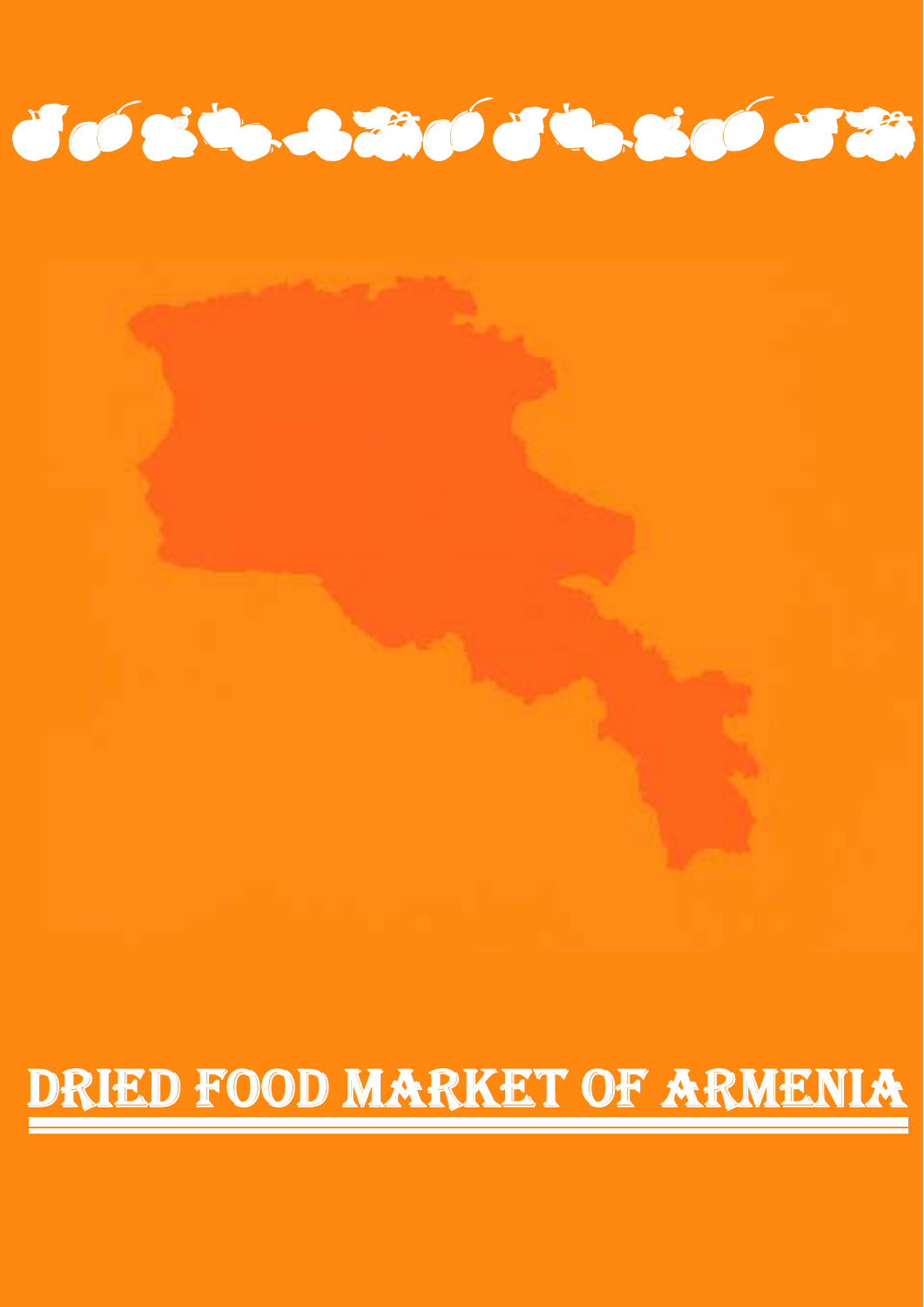400 BC …

# THE VILLAGES OF ARMENIA ARE REPLETE WITH RAISINS … XENOPHON, "ANABASIS"

18TH CENTURY …

THE SHAHS OF IRAN ALLOW ARMENIAN - IRANIAN MERCHANTS TO PLAY A CRUCIAL ROLE IN THE FOREIGN TRADE OF DRIED FRUITS

1881 …

 THE FIRST ARMENIANS ARRIVE IN FRESNO COUNTY, BRINGING WITH THEM LONG-HELD EXPERTISE IN RAISIN PRODUCTION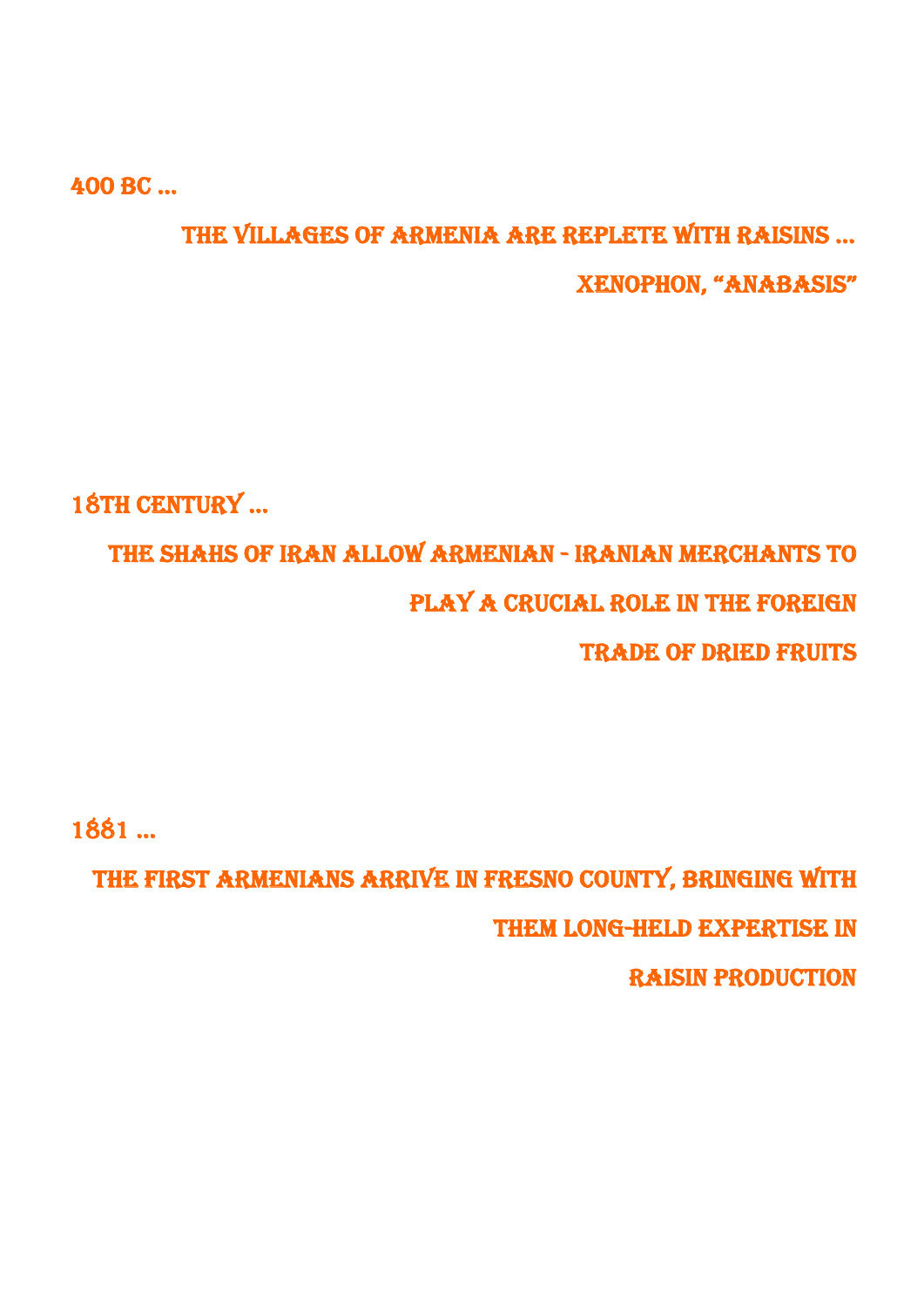# **TABLE OF CONTENTS**

| <b>APPENDIX 1 Questionnaire</b>                                    |
|--------------------------------------------------------------------|
| <b>APPENDIX 2 Dried food production by marzes, 2006</b>            |
| APPENDIX 3 Types of dried food exported and export countries, 2006 |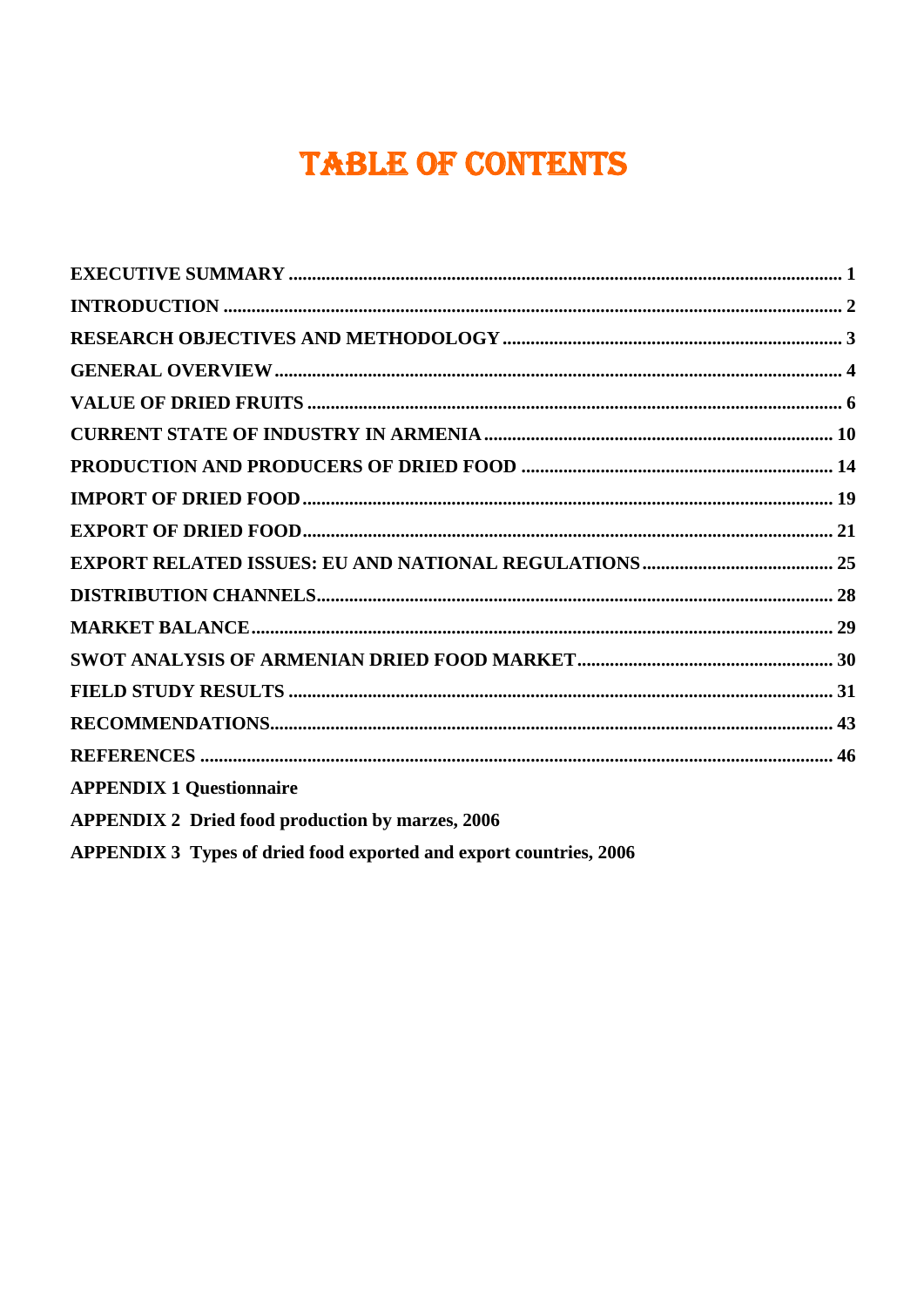# EXECUTIVE SUMMARY

"Dried Food Market of Armenia" is an informative booklet comprising information on the current state of the sector in Armenia and dried food in general. Homemade dried food production is an old tradition in Armenia, and at present it is a popular agricultural activity. Dried food is produced also in plants in natural and technical (non-natural) drying technologies. Among the technical plants sun-drying (also called solar drying) facilities are of most application. According to the Association of Dried Food Producers, there are 212 sun-drying facilities in Armenia at present.

The booklet provides also brief information about the production and producers. There are approximately 5500 small producers of dried food in Armenia who produce up to 0.5 tons annually. There are 100 medium-sized producers with annual production volumes of  $1 - 5$  tons, and 21 large producers with annual production of above 5 tons. Among the problems that Armenian dried food producers face today sanitary and hygiene issues as well as marketing issues are of most importance and are discussed in the brochure.

As factors largely influencing the dried food industry and market, import and export of dried food are discussed separately. Import of dried food has increased during the recent years. At the same time there has been an increase in production, too, leading to the conclusion that overall consumption of dried food in Armenia has increased during the recent years. Though export of dried food has increased during the recent years starting from 2003, the overall export quantities are small.

EU is the second target of Armenian dried food exporters after Russia. For developing export volumes, exporters need to be aware of the EU regulations. For that purpose the booklet provides a general overview of those regulations. The SWOT analysis of the dried food market of Armenia shows that there are more threats and weaknesses than strengths and opportunities. However, there is a positive tendency in the sector as the production volumes keep growing and new product names appear in the market.

Throughout the research an attempt has been made to analyze the problems that the Armenian dried food producer faces today with regard to both production and marketing. Sanitary and hygiene issues are quite widespread in production facilities. Many producers lack basic marketing knowledge to organize effective sale of their produce. Based on the results of the analysis possible solutions and recommendations are suggested for producers to operating in both the local and foreign markets.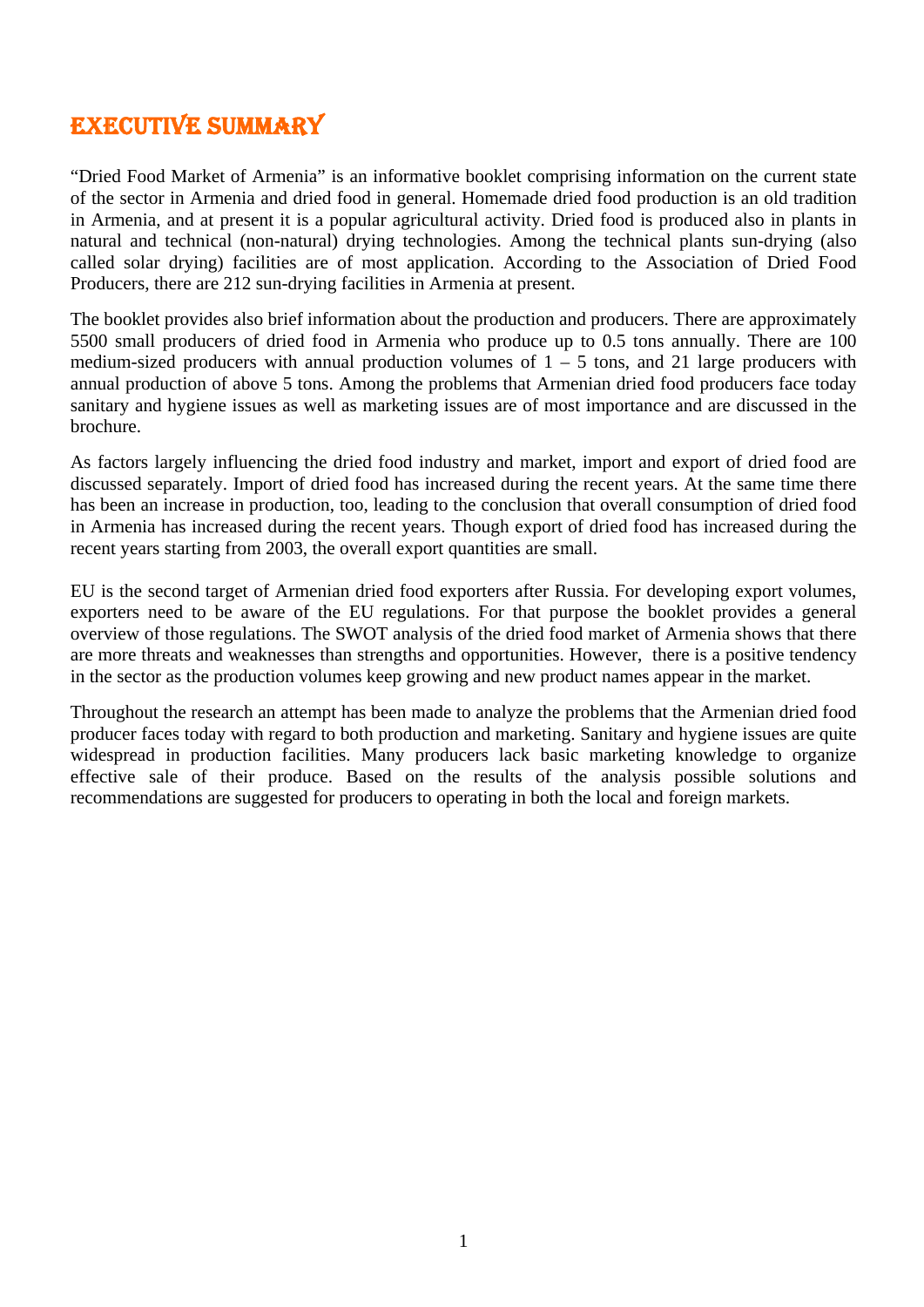### INTRODUCTION

Leaving fruits out to dry in the sun and air is one of the oldest methods of preserving food-whether it is turning grapes into raisins, or fresh figs, apricots, and plums into their dried counterparts. Raisins and dried fruits are simple, wholesome foods, grown by nature and "made" by men and women basically the same way for thousands of years — long before artificial, frozen, canned, or processed foods.

6000 BC – Around this time, it is believed that grape cultivation begins in Armenia. This is the time when plum and prune production flowers. People seem to be discovering that dried fruits have a more intense flavor and sweetness than their fresh counterparts. For centuries drying fruits remains one of the popular agricultural activities in Armenia conditioned by the abundant harvest and tasty fresh fruits, as well as favorable climatic conditions.

During the Soviet period, preserving fruits and vegetables became very wide-spread, while drying fell out of use. Within the planned economy drying fruits and vegetables was consigned to the Central Asian republics. However, this trend was over at the beginning of 90s, when the land was privatized by the farmer, and the government implemented agricultural reforms, which resulted in the gradual recovery of the tradition of drying fruits and vegetables.

Though the evident progress of this industry, it is making only the initial steps towards becoming a strategic agricultural sector. There are a great number of drying plants and facilities in Armenia exploited by small and medium-sized companies and physical entities, however there exist serious issues hampering fast development of the industry, such as poorly equipped facilities, lack of required sanitary conditions, weak marketing strategies and lack of promotion, unawareness of producers about industry news and current trends, sanitary and production requirements, severe competition with imported Iranian, Turkish and Middle-Eastern dried foods, etc.

To get oriented in the local market, let alone the foreign markets, and to thrive rather than survive, the Armenian producer needs not only financial investment which is certainly of vital importance, but also careful analysis of the market, its trends and developments, consumer preferences and shifts in those preferences, as well as analysis of own operations – how to minimize costs, how to achieve best results with limited resources, how to ensure sanitary conditions using available tools and techniques, etc; and finally, knowledge through constant research and connection with industry players.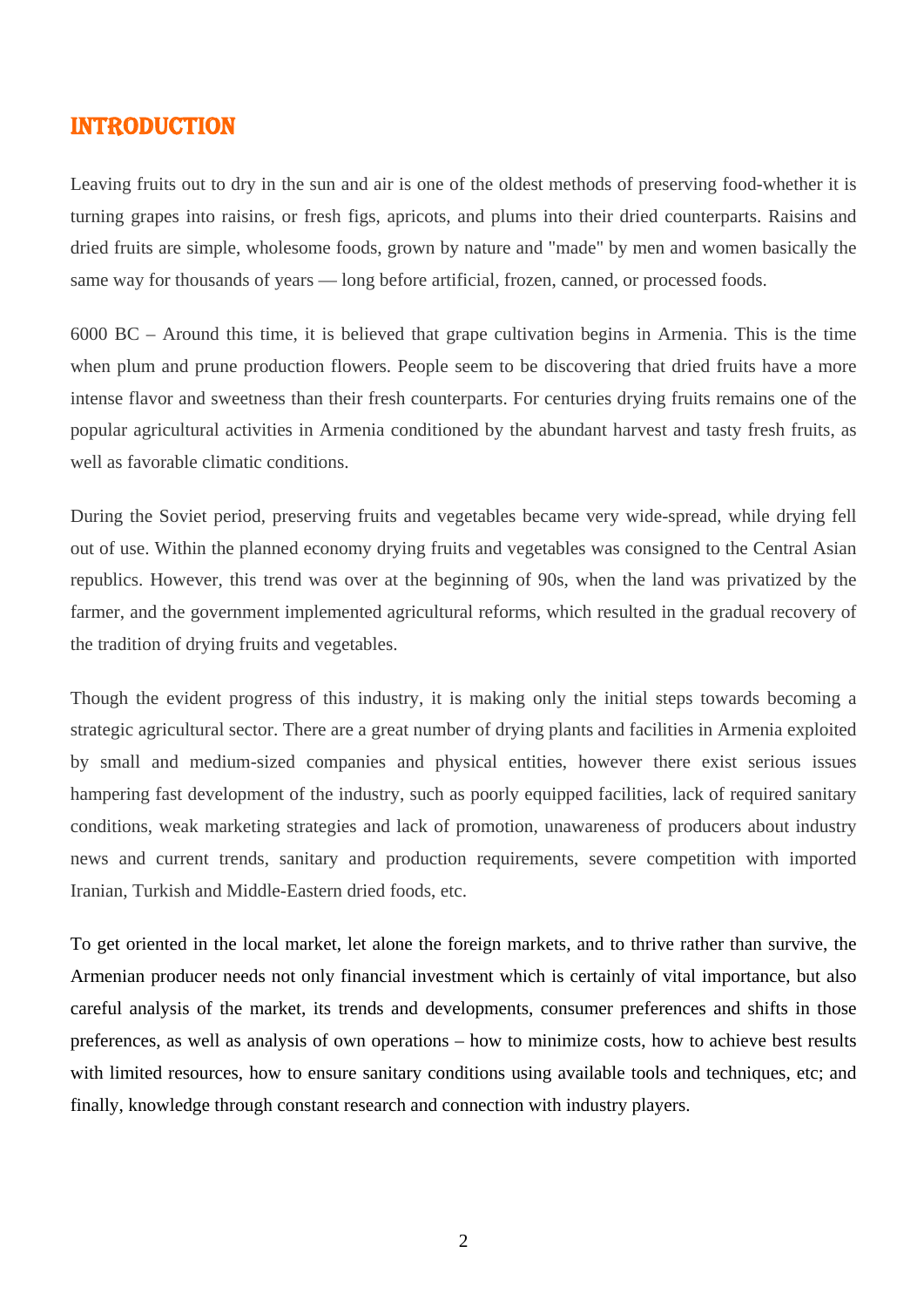# RESEARCH OBJECTIVES AND METHODOLOGY

#### **Goal**

The research is conducted by the Agribusiness and Marketing Department of the Center for Agribusiness and Rural Development (CARD) Foundation with the goal to provide dried food market data to own clients involved in dried food production as well as to other interested parties and the general public. The research aims at becoming another step in the overall development of the dried food industry through providing data analysis and recommendations to the mentioned agents of the industry.

#### **Objectives**

 "When doing marketing research … it is far better to have an approximate answer to the right question than a precise answer to a wrong question" (L. Bovee, J. Thill, 1992). But the present research does not concentrate on one problem. Its objective is to provide an outline of the dried food market of Armenia, answering a series of questions regarding consumer preferences and purchasing habits, factors influencing those preferences and habits, problems and attitudes of producers, the production specifics and distribution channels, import and export data, current issues and perspectives of the industry, and other related topics.

#### **Methodology**

The overall research consisted of two parts, research of secondary and primary sources. The research of secondary sources consisted in literature study and internet research. Some of the figures and data are approximate, some are calculated as the sector is not a separate target of statistical analysis and the data gathered from various sources very often are inconsistent and incompatible with each other. It should be mentioned that the materials provided by the Association of Dried Food Producers of Armenia have been largely used within the research framework.

The research of primary sources consisted of qualitative and quantitative studies. The qualitative part of the research consisted of interviews with producers of dried food, and the quantitative part was a field study. Questionnaires of field study were designed for consumers (see Appendix 1), as well as sellers of stores and markets. The field study was conducted only in Yerevan and covered all the twelve districts of the city. Inquiries were made inside and in front of major and small stores. The target group involved 500 respondents among consumers and 100 respondents among sellers. The consumer group involved representatives of all age and income groups.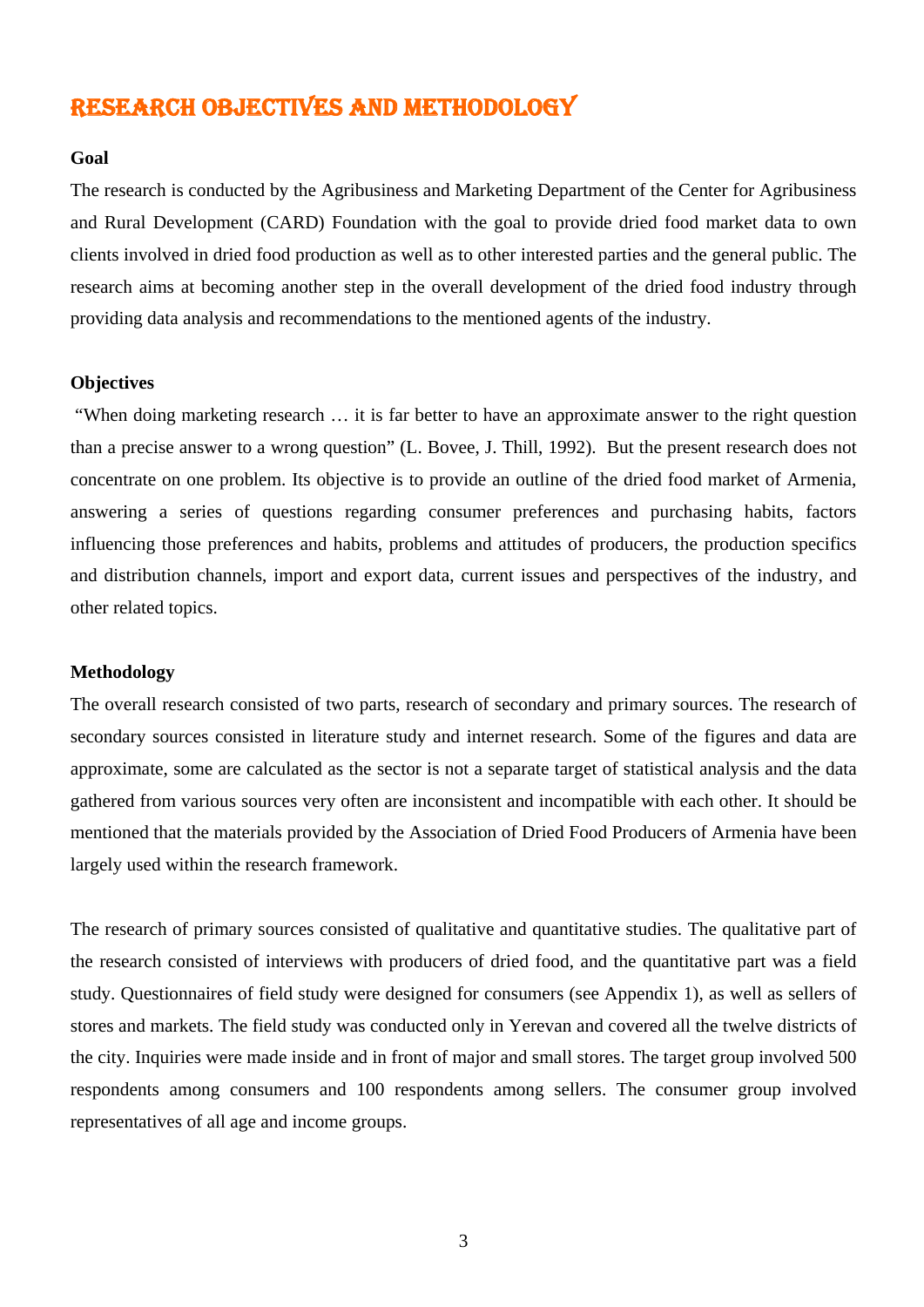### GENERAL OVERVIEW

#### **World Historic Overview on Dried Fruits**

People have enjoyed dried fruits since the earliest days of civilization. The early Phoenicians and Egyptians were responsible for expanding the popularity of raisins throughout the western world. Due to their long-term storability and ease of transport, raisins traveled with Christopher Columbus, tickled George Washington's palate at Mount Vernon, helped fuel Robert E. Peary's conquest of the North Pole in 1908, and accompanied astronaut Scott Carpenter in outer space in 1962.

Learn fun facts about dried fruits through the ages in the following timeline. 4000 BC – Grape cultivation expands to the Tigris-Euphrates region (present-day Iraq) about this time. Grapes join other fruits grown in the neighborhood that are suitable for drying, such as the fig and date palm. (The palm is native to the region but flourishes in Africa and Arabia as well.) 2500 BC – Holy fig leaf! Early biblical events (Adam and Eve wearing the infamous fig leaves, Noah cultivating a vineyard) reference fruits used for drying. 2000 BC – Bon appetit! Grapes are consumed at home during the Bronze Age, as evidenced by seeds found in dwelling ruins in what is now Switzerland. Around the same time, the Assyrians become involved in fig production. 1700 BC – "The Epic of Gilgamesh," a juicy poem referencing grapes and vineyards in ancient Sumeria and also commemorating the adventures of the historical King of Uruk, appears at this time. Today it is regarded as the oldest known written story on earth.

1600 BC – Figs are growing! They spread beyond the near East into the Mediterranean region, where they take hold in Crete. 1500 BC – What are people eating on those Arabian Nights? Dried fruit, of course. Throughout India, Persia, and Arabia, people expand their knowledge of dried fruits, which make their appearance in both kitchens and folklore, including the famous story collection. 1000 BC – The Bible says so. We find the first written mention of raisins there during the era of King David (I Samuel 25:18 and 30:12, II Samuel 16:1, and I Chronicles 12:40). 500 BC – You don't say. Dried grapes are known as "currants" (a corruption of "Corinth") as vineyard cultivation moves from Thrace to Corinth in Greece. There, the god Dionysius (later known as Bacchus in Rome) becomes the patron deity of vines and wine. Figs gain popularity as a delicacy at this time-in fact, they reach Olympic stature, coveted as prizes in the ancient Olympic games, their leaves adorning wreaths used to crown competition winners.

400 BC – The villages of Armenia are replete with raisins, according to Xenophon's Anabasis, the narrative of the Greeks' joyful military escape from their enemies. During this time, figs become a staple of Greek cuisine, and Athenians regard themselves as "friends of the fig." 218-203 BC – One of the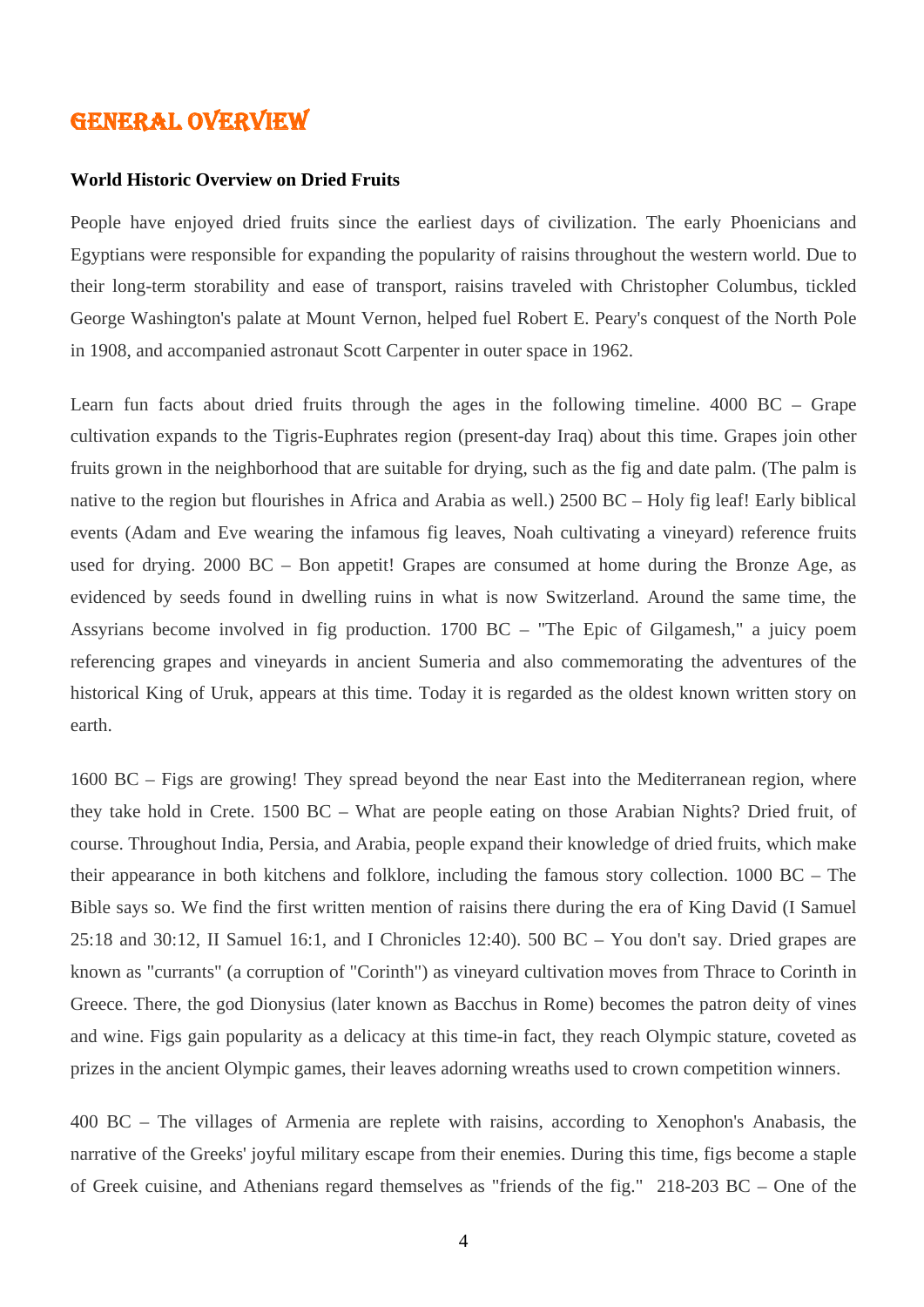greatest military leaders in history, Carthaginian general Hannibal catches the Romans off guard during the Second Punic War by crossing the Alps with troops fuelled by none other than raisins! 154 BC – Ancient Rome can't get enough raisins. Raisins are used variously as rewards in athletic competitions, payment for taxes, a medical cure-all, and barter currency. (Legend has it that two jars of raisins can be traded for one slave boy.) Romans feast on raisins in Bacchanalian proportions. 37-29 BC – Vergil pens his Georgics, four books in Latin verse-on farming! In them, he waxes poetic on raisins.

30 BC – To die for! Deposed as Queen of Egypt, Cleopatra has a type of Egyptian cobra called an asp brought to her, hidden in a basket of figs. According to Egyptian religion, her death by snakebite secures her immortality. 77 AD – Roman encyclopedist Pliny the Elder authors his Natural history, 37 volumes of practical tips such as the proper use and storage of grapes and the "restorative" value of figs. Despite all of his good advice, Pliny's fanatical work habits constrain him to permanent bachelorhood. 92 – Grape glut averted! Grape production becomes so prevalent in the Roman Empire that Emperor Domitian decrees that half of the vineyards outside the Italian peninsula be uprooted.

100 – Great gourmand Marcus Gavius Apicius is the first author in the ancient world to write a cookbook. He includes recipes for a small fish soufflé and fried veal, both with raisins as a key ingredient. 200 – The Gaul! Vineyard production extends to Gaul (France) and the Rhine River region. Can raisin-making be far behind? 1000 – Vikings visiting the Labrador coast notice wild grapes growing in the area, and so they christen the place "Vinland." 1095-1291 – Good as gold. During the Crusades trade between Europe and other parts of the world increases dramatically. Among the foodstuffs sought? Raisins, of course.

1293-1294 – Try and try again. Marco Polo exports date palm seeds to India, where their propagation is ultimately unsuccessful. 1300 – As the European raisin trade flourishes, tasty dishes such as "pottage" and "frumenty" (meats or fish combined with raisins and currants) become popular throughout the continent. 1374 – Raisin inflation! Raisin prices in England jump to an unheard-of two pence and three farthings per pound. 1492 – Seafarers including Christopher Columbus discover that raisins are the perfect accompaniment for voyages across the high seas, since they keep well for long periods of time. Raisins are among the rations of those aboard the Nina, the Pinta, and the Santa Maria. 1513 – The Spanish begin importing trees that bear fruit suitable for drying into the West Indies. Later, fruit trees spread into Mexico and the American Southwest.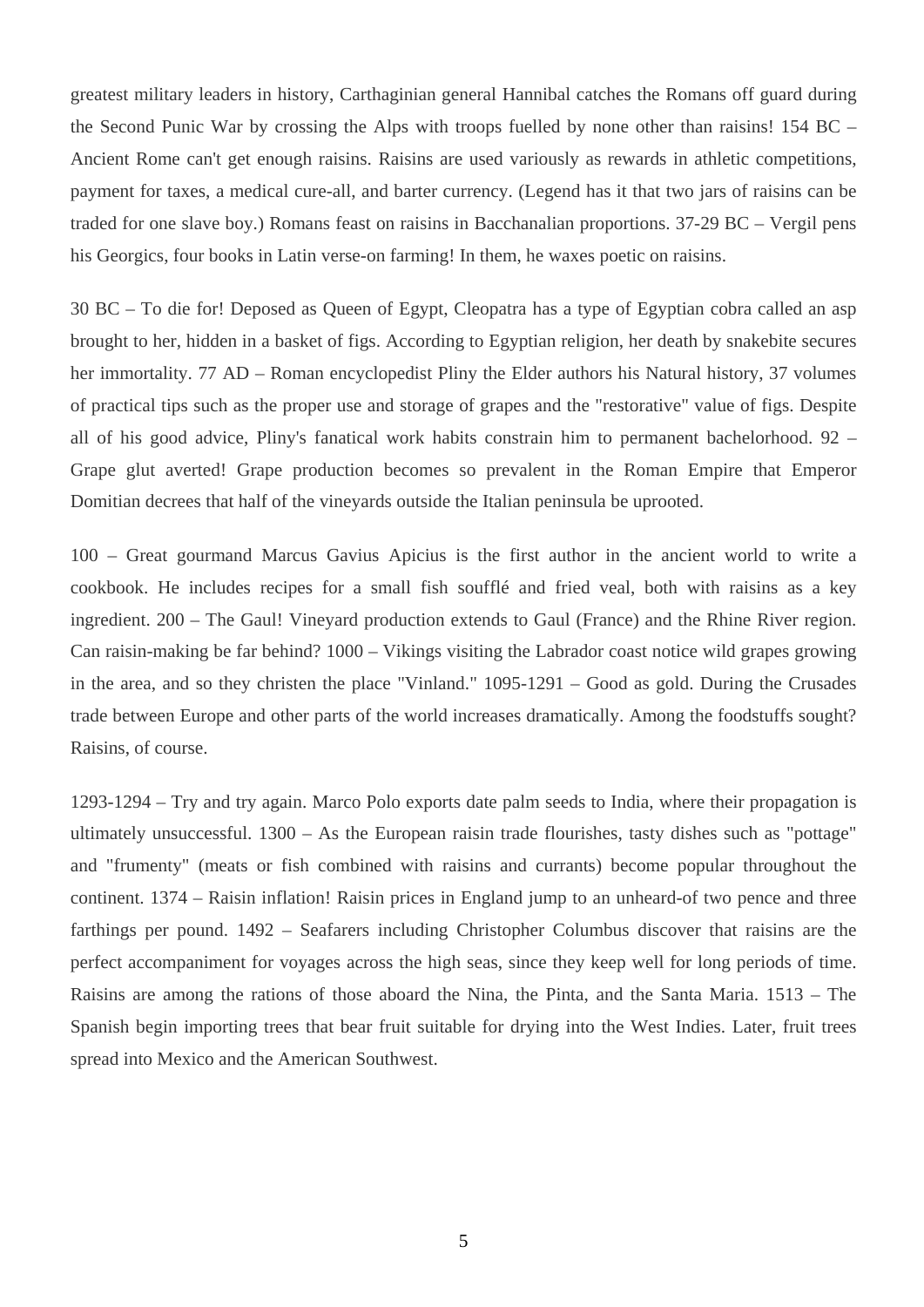### VALUE OF DRIED FRUITS

Wikipedia defines dried fruit in the following way: **dried fruit** is fruit that has been dried, either naturally or through use of a machine, such as a dehydrator. Raisins, plums or prunes and dates are examples of popular dried fruits. Other fruits that may be dried include apples, apricots, bananas, cranberries, figs, kiwi, mangoes, pawpaw, peaches, pears, persimmons, pineapples, strawberries and tomatoes.

Dried fruit has a long shelf life and therefore can provide a good alternate to fresh fruit, allowing out of season fruits to be available. Drying is a good way to preserve fruit in the absence of refrigeration. Dried fruit is often added to baking mixes and breakfast cereals. Due to the water loss experienced during dehydration, which may be as high as 7 parts out of eight, dried fruit has a stronger, more intense flavour. However the drying process also destroys most of the Vitamin C in the food, so that the dried version of the fruit has only a fraction of the levels of Vitamin C that would exist in the fruit if it were fresh.

Commercially prepared dried fruit may contain added sulfur dioxide which can trigger asthma in sensitive individuals. The sulphur is added to "fix" the color of the product. "Organic" dried fruit is produced without sulphur which results in dark fruit and the flavour is much more characteristic of the fresh fruit. The color of some fruits can also be "fixed" to some extent, with minimal impact on flavour, by treating the freshly cut fruit with a preparation rich in Vitamin C (e.g., a mixture of water and lemon juice) for a few minutes prior to drying. (Source: www.wikipedia.org). The characteristics and value of some dried fruits are provided below

#### **Dried plum**

A **prune** is a dried fruit of various plum species, mostly Prunus domestica. It is wrinkly in shape, unlike its non-dried counterpart. More than 125 cultivars of plums are grown for drying. Four of the most common cultivars are French, Imperial, Italian, and Greengage. In general, prunes are freestone cultivars (the stone is easy to remove), whereas most other plums grown for fresh consumption are cling (the stone is more difficult to remove). Fresh prunes reach the market earlier than fresh plums and are usually smaller in size.

Prune juice is richer in fiber than plum juice and is often marketed as a treatment for constipation, and it helps with kidney stones. In the United States, an effort to rebrand "prunes" as "dried plums" began in 2000, to appeal to a younger market that associated prunes with elderly people.[1] However, only some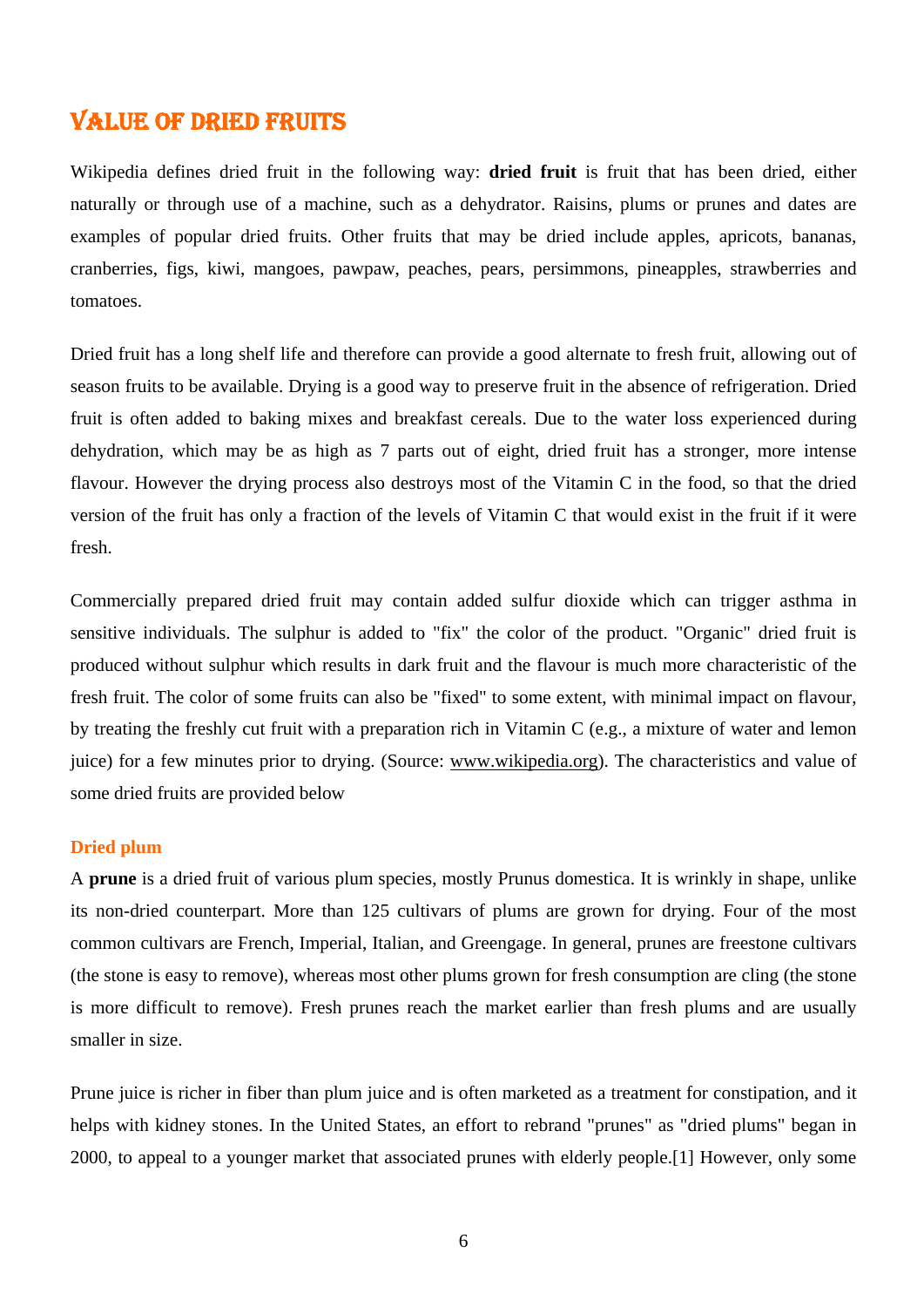varieties of plum are usually called prunes when dried; others have usually been called "dried plums" in any case.

Prunes are used in cooking both sweet and savory dishes. Stewed prunes, a compote, are a dessert. Prunes are a frequent ingredient in North African tagines. Perhaps the best-known gastronomic prunes are those of Agen (pruneaux d'Agen).

#### **Dried apricots**

Dried apricots are especially rich in carotenes, which are the natural yellow pigments that the body uses to make Vitamin A. According to the American Cancer Society, apricots, and other foods rich in carotenes, may lower the risk of cancers of the larynx, esphagus, and lungs. Apricots also provide potassium, iron, calcium, silicon, phosphorus, and Vitamin C. The copper and cobalt in apricots is beneficial in treating anemia, but should be used cautiously during pregnancy and in cases of diarrhea. In some animal studies, dried apricots were just as effective as liver, kidneys, or eggs in the treatment of iron-deficiency anemia. Apricots are good potassium-replacers for those on diuretics, but there is some debate among nutritionists whether the form of potassium found in apricots (potassium gluconate) is as easily absorbed by the body as such other forms as potassium citrate or potassium chloride.

Overall, dried apricots have a far greater nutritional value than the fresh ones because all the nutrients are concentrated. When apricots are cooked, the pectin is dissolved, softening the fruit. The colour does not change nor does the Vitamin A content as carotenes are impervious to heat. Dried fruit is expensive because it takes five pounds of fresh apricots to produces only one pound of dried; and, since drying removes only the water, the nutrient qualities remain relatively the same. Ounce for ounce, dried apricots, compared to the fresh, have twelve times the iron, seven times the fiber, and five times the Vitamin A. It is interesting to note that both the fresh and dried apricot are a main food staple of a tiny Hunza principality in the Himalayas, who are known for their extreme longevity, excellent health, and an almost exclusive vegetarian diet.

Despite the health aspects of the fruit, it does contain some harmful substances that, if used improperly, can undo all their healthy benefits. The bark, leaves, and inner pit all contain amygdaline, a natural chemical that breaks down into several components, including hydrogen cyanide (prussic acid) in the stomach. Apricot oil is specially treated during processing to remove the cyanide and is marked FFPA to show that it is free from prussic acid.

Apricot pits are another story. Extracts of the pits are known as Laetrile and used as a cancer treatment. These extracts go through a process that allows the human body to benefit from the substance, whereas,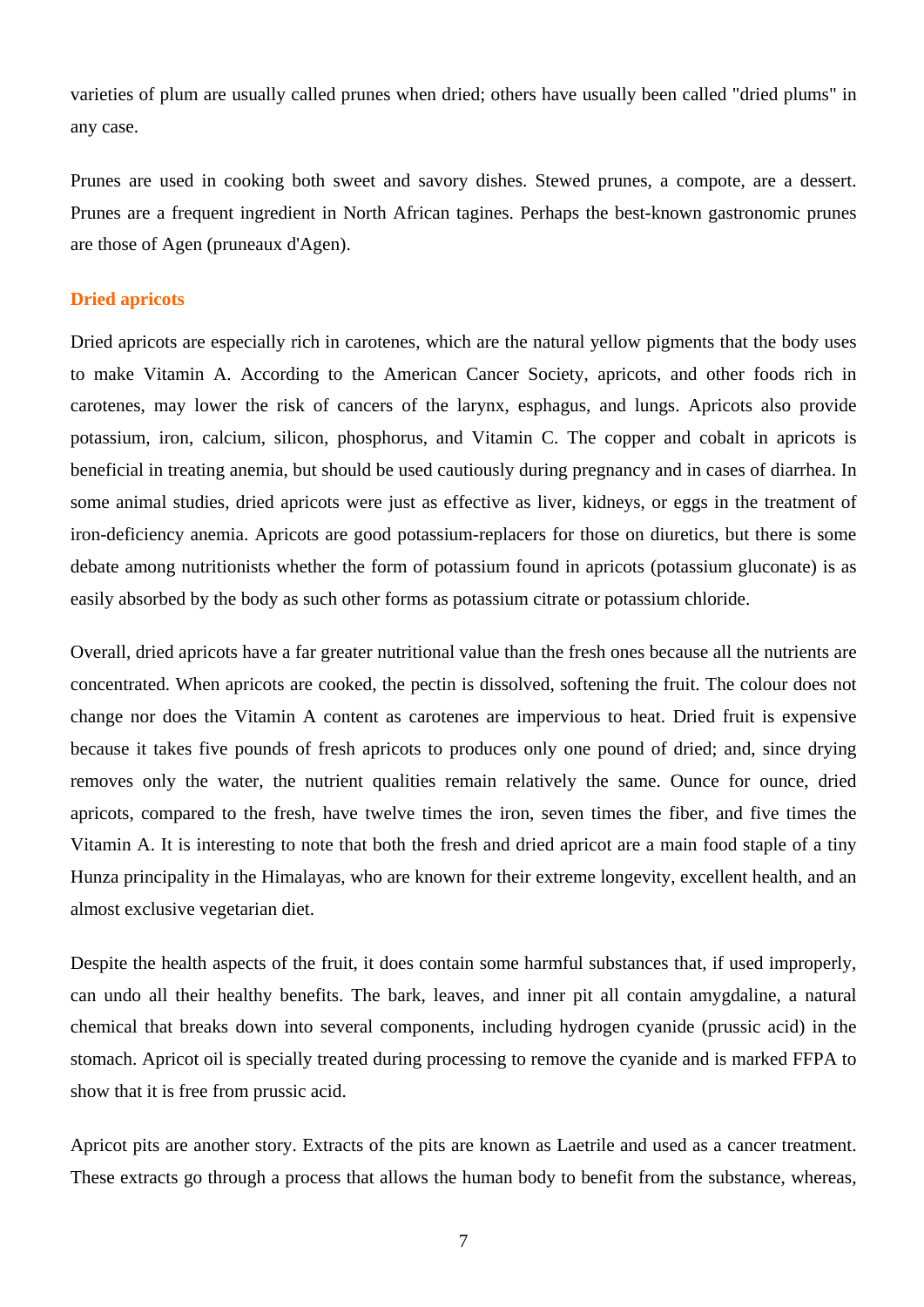eating them raw renders them useless to the human body and only makes them poisonous. There have been reports of fatal poisoning from consuming too many of the raw pits. The theory behind the Laetrile treatments is that the cyanide in amygdaline is released only when it comes in contact with betaglucuronidase, an enzyme common to tumor cells, and that it does not affect healthy cells. However, this theory has had no controlled testing done to prove its validity.

In addition, apricots are often treated with sulfur dioxide before being sun dried. This bleaches the fruit, which then has to be recoloured with dye. Organically grown apricots have a superior flavour when fresh, although their appearance is less appealing when dried; but they are not subjected to any bleaching or colouring. Those that have not been treated with this preservative become darker in colour, with a carmelized, almost fig-like flavour. However, sulfur dioxide has caused some allergic reactions, including anaphylactic shock in people sensitive to sulfites (Source: www.innvista.com).

#### **Dried fig**

Figs can be part of almost any special diet, be it low fat, low sodium, high fiber, weight loss, diabetic or even the Mediterranean. They satisfy a sweet tooth without adding any fat. Their unique satiny texture and seeds provide a satisfying mouth feel and crunch. Figs are fat-free, sodium-free and, like other plant foods, cholesterol-free. Figs are high in fiber, providing 20% of the Daily Value - more dietary fiber per serving than any other common dried or fresh fruit. Of the approximately five grams of fiber per serving of figs, four grams are insoluble and one gram is water-soluble.

Figs have the highest overall mineral content of all common fruits. A 40 gram (1/4 cup) serving provides 244 mg of potassium (7% of the DV), 53 mg of calcium (6% of the DV) and 1.2 mg of iron (6% of the DV). 6. Figs fit into 5-A-Day -- the 40 gram serving is an easy way to add a serving of fruit to reach the daily recommendation of five fruits and vegetables. The antioxidant boost provided by fruit consumption lasts about 2 hours. Which dried fruits are the best? Of the six fruits tested--apricots, cranberries, dates, figs, raisins and plums--shooting to a surprise finish at number one was... figs! Even the high fructose corn syrup in the soda is no match for the antioxidant power of fruit. Despite the double sugar load, subjects washing down their figs with soda still experienced an overall rise in antioxidant levels in their bloodstream. In addition to having the highest antioxidant content among the six fruits tested, of the thousands of whole foods in the USDA nutrient database, figs make the top ten for fiber content.

#### **Raisin**

Raisins are dried grapes, thus their name, which derives from the Latin word racemes, meaning "a cluster of grapes or berries." Raisins are the original candy—nature's candy. They are one of the most nutritious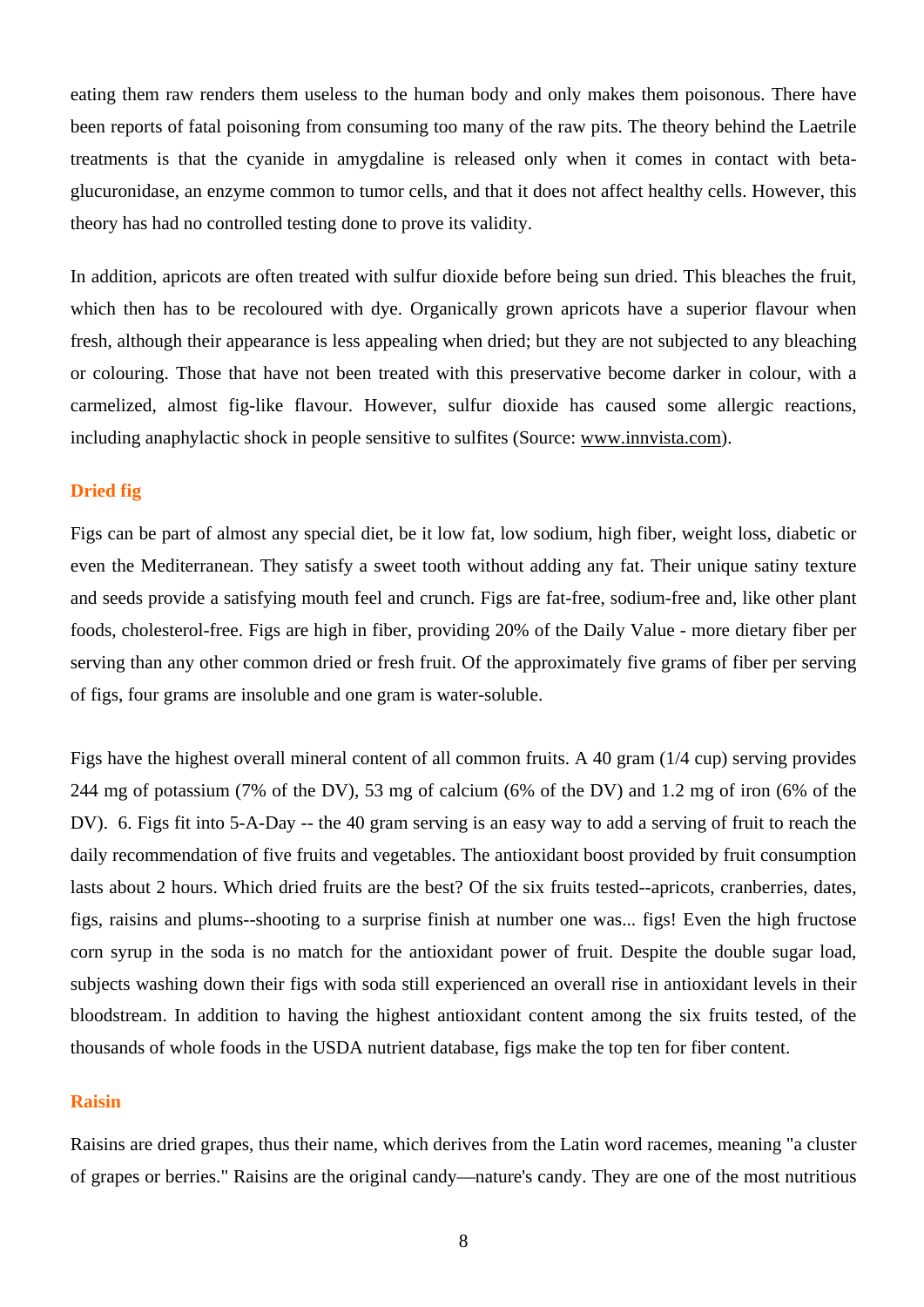dried fruits in the world. Raisins are cholesterol-free, low in sodium and totally fat-free. They provide many necessary vitamins and minerals, including iron, potassium, calcium and certain B vitamins. Raisins are a good source of fiber and rich in antioxidants. Raisins are 70% pure fructose (a natural form of sugar) which is easily digested for quick energy.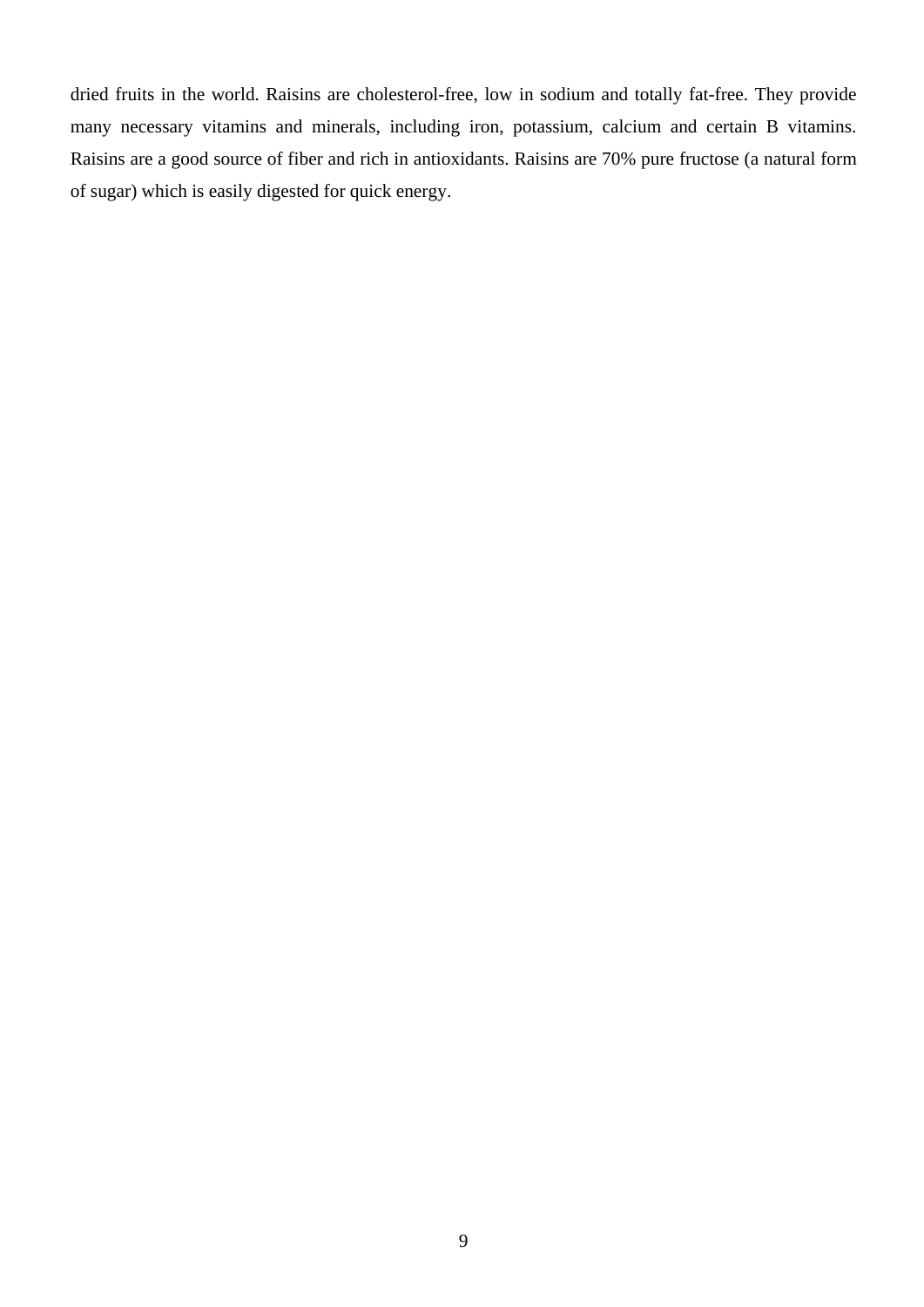# CURRENT STATE OF INDUSTRY IN ARMENIA

#### **General overview**

Dried food production may be considered one of the perspective industries of the Armenian agriculture: it has the characteristics of tradition and is implemented in almost all regions of Armenia. Homemade dried food production is very common in many Armenian families, and the homemade product is often sold along with dried food produced in plants.

Before the 1990s dried food production in Armenia was not of an industrial scale. After the collapse of the Soviet Union, the big food processing plants (canneries) suspended operations, while the bulk of raw fruits and vegetables gathered in the fruit- and vegetable-growing areas had to be stored and realized in a way. The most convenient way of processing was drying them in homemade drying facilities for domestic use.

Gradually, small plants of drying food and vegetables were established, followed by organization of larger productions. As a result, this sector was expanded and became a whole industry at the end of 1990s, and currently there are 212 sun drying units and 23 technical (non sun drying) facilities, only a part of which operate at present (S. Abovyan, 2007). The main part of the dried food is produced in traditional ways, i.e. through drying the raw materials in the sun. The annual production of dried food is largely dependent on the yield of the given year, i.e. the consequences of the possible drought or other climatic factors on the yield, and the average annual production volume makes up to 1200 tons.

#### **Drying technologies**

There are two types of drying technologies – natural and technical (non-natural). For **natural drying** the raw material is dried in the sun after proper preparations (washing and removing the stones); no special equipment is used. The fruits are dehydrated up to the point when the moisture in them is at a required level.

**Technical drying** or non-natural drying is implemented with the help of special equipment and facilities. For this type of drying fuel, electricity and sun energy are used. There are a number of technical drying facilities, such as convective, conductive, thermal radiant, combined, dielectric or high-frequency, vacuum-type, sublimating and sun drying facilities (S. Abovyan, 2007). Among the above-mentioned non-natural technologies sun drying is of highest application in Armenia.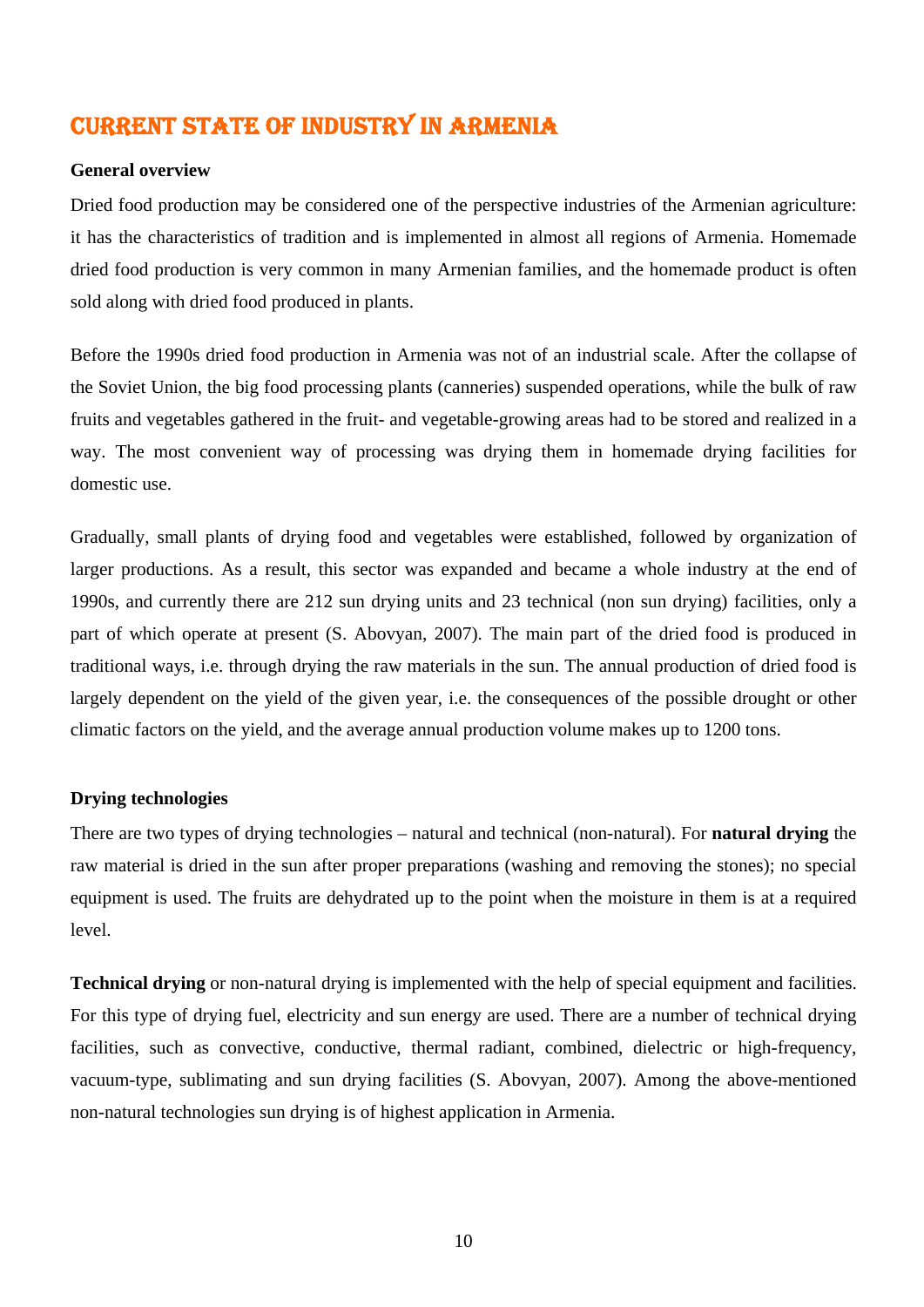#### **Sun Drying Facilities**

Sun drying units were constructed in many marzes of the country during the power supply crisis of the 90s, due to the fact that they do not use electrical energy, have a simple structure, do not require substantial investments and can be built next to the orchards. At present the 212 units of sun drying facilities may provide a production volume of 400 tons per annum, but they do not operate at full capacity due to a number of economic factors.

A regular sun drying facility consists of three parts – drying sector, air heater, heat accumulator. The drying area is bounded, with a heat isolating back wall and a front wall. The southern facet of the facility is covered with a 4 mm light transmitting glass. The heat accumulator is an area covered with concrete or crushed-stone, with the surface layer painted in black. The drying process in this facility starts from the inflow of the air to the air-heater through the air regulating passage, gets heated and goes up to the fruits arranged in the drying sector, grasping a portion of the moisture contained in the fruits, and circulates out of the facility through the air removing tubes. The process is continued to the point when the moisture in fruits is at a required level (S. Abovyan, 2007).

Most of the sun-drying facilities are situated in Armavir, Ararat and Aragatsotn Marzes, 120, 30 and 28 units respectively. The production volume in Armavir Marz may reach up to 240 tons per season, making 57 percent of the overall dried food produced in sun drying facilities. Production volumes in technical drying facilities are greatest in Vayots Dzor – 210 tons per season, with 3 units, then in Armavir - 210 tons with 4 units, and in Ararat – 200 tons with 5 units.



**Chart 1. Number of sun drying facilities in marzes and production capacities (tons) per season** 

*Source: Association of Dried Food Producers of Armenia*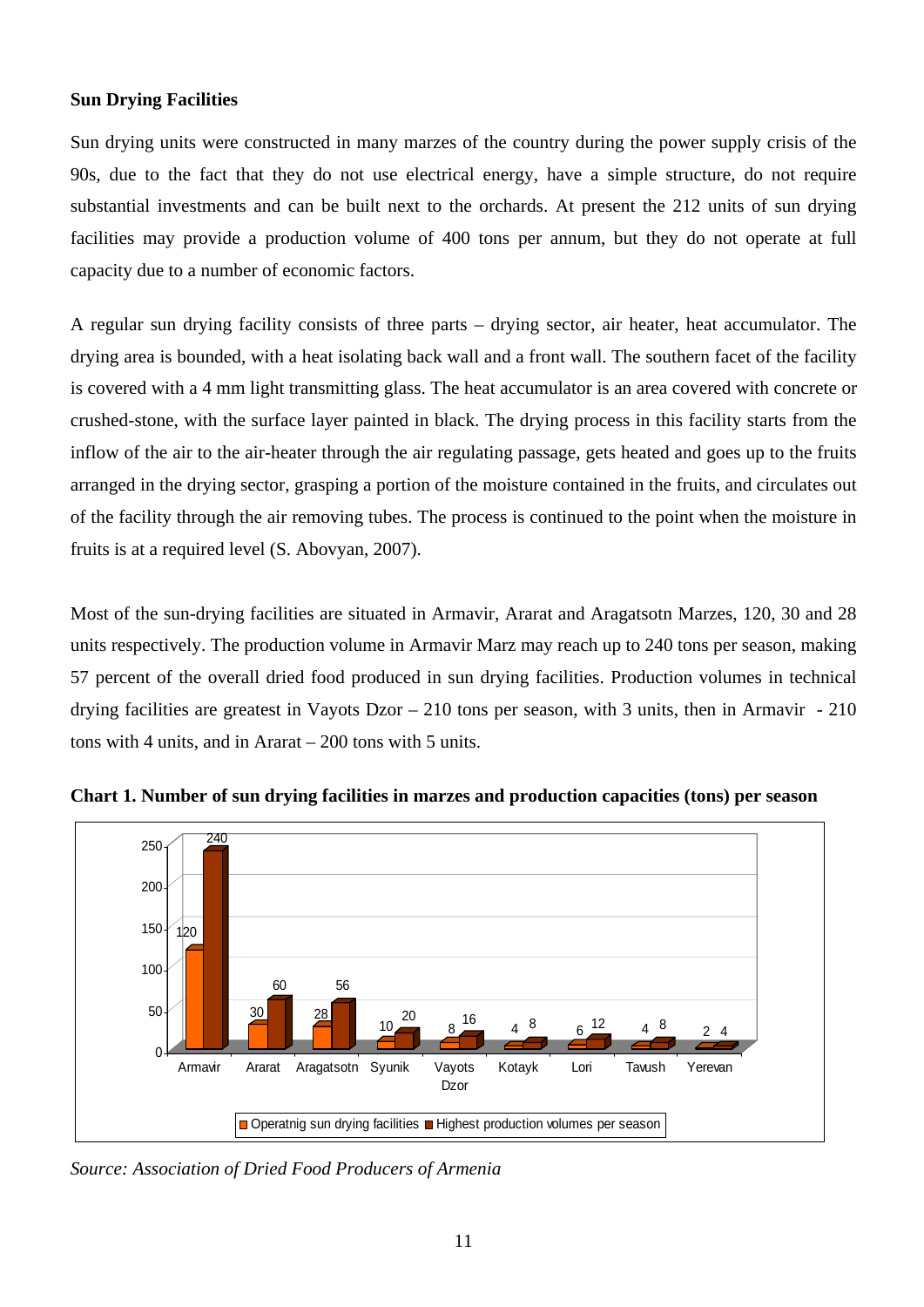## **Chart 2. Number of sun drying facilities in marzes and production capacities per season in percents**



*Source: Association of Dried Food Producers of Armenia* 

14 percent of sun-drying facilities are located in Ararat Marz, with a capacity making 14 percent of the overall production capacity of sun drying facilities of Armenia.



**Chart 3. Number of technical facilities in marzes** 

*Source: Association of Dried Food Producers of Armenia*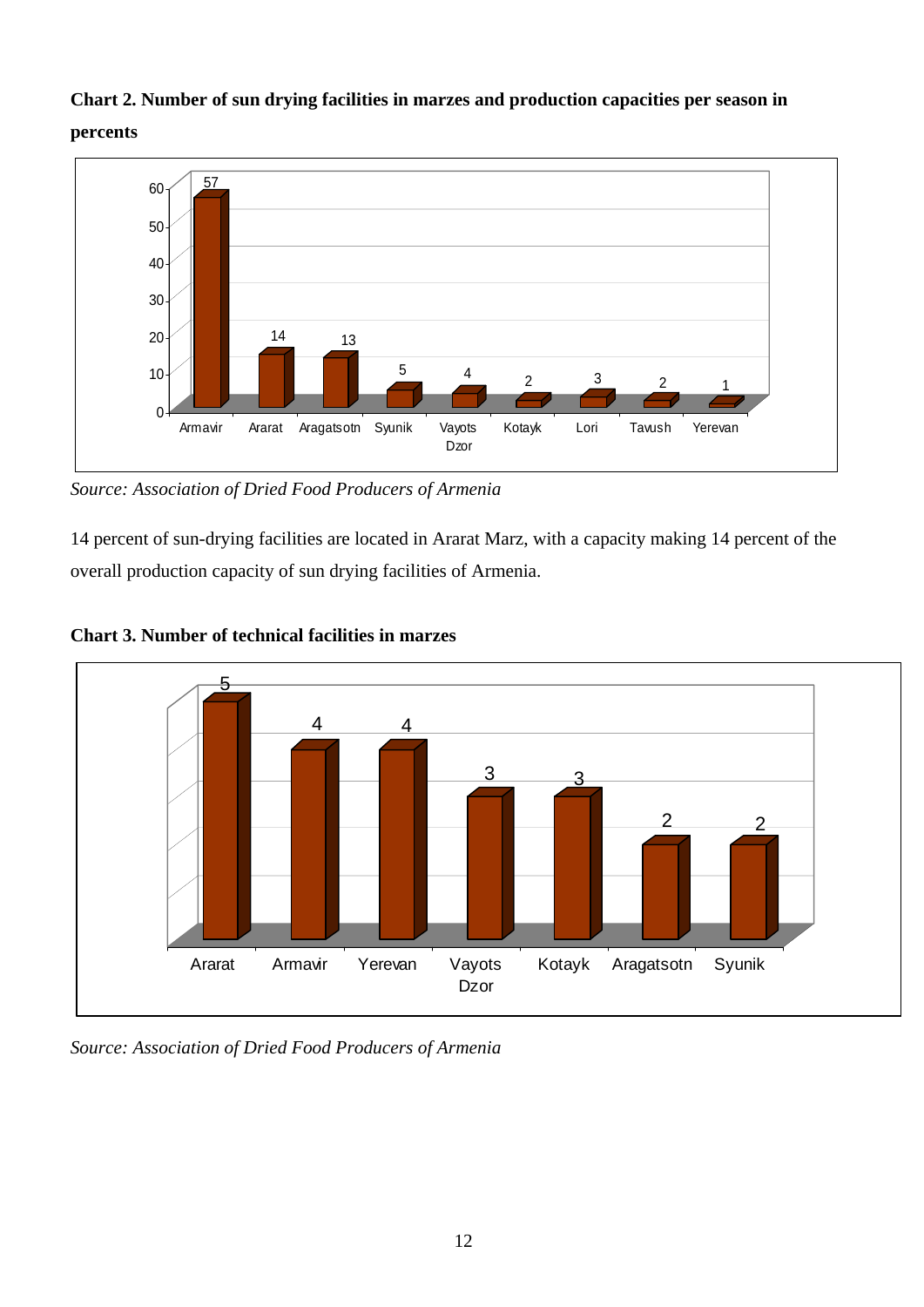

**Chart 4. Production capacity (tons) of technical drying facilities by marzes per season** 

*Source: Association of Dried Food Producers of Armenia* 

As it is presented in the charts above, the technical drying facilities in Armenia have high production capacities but in fact they are exploited at only 10 percent level.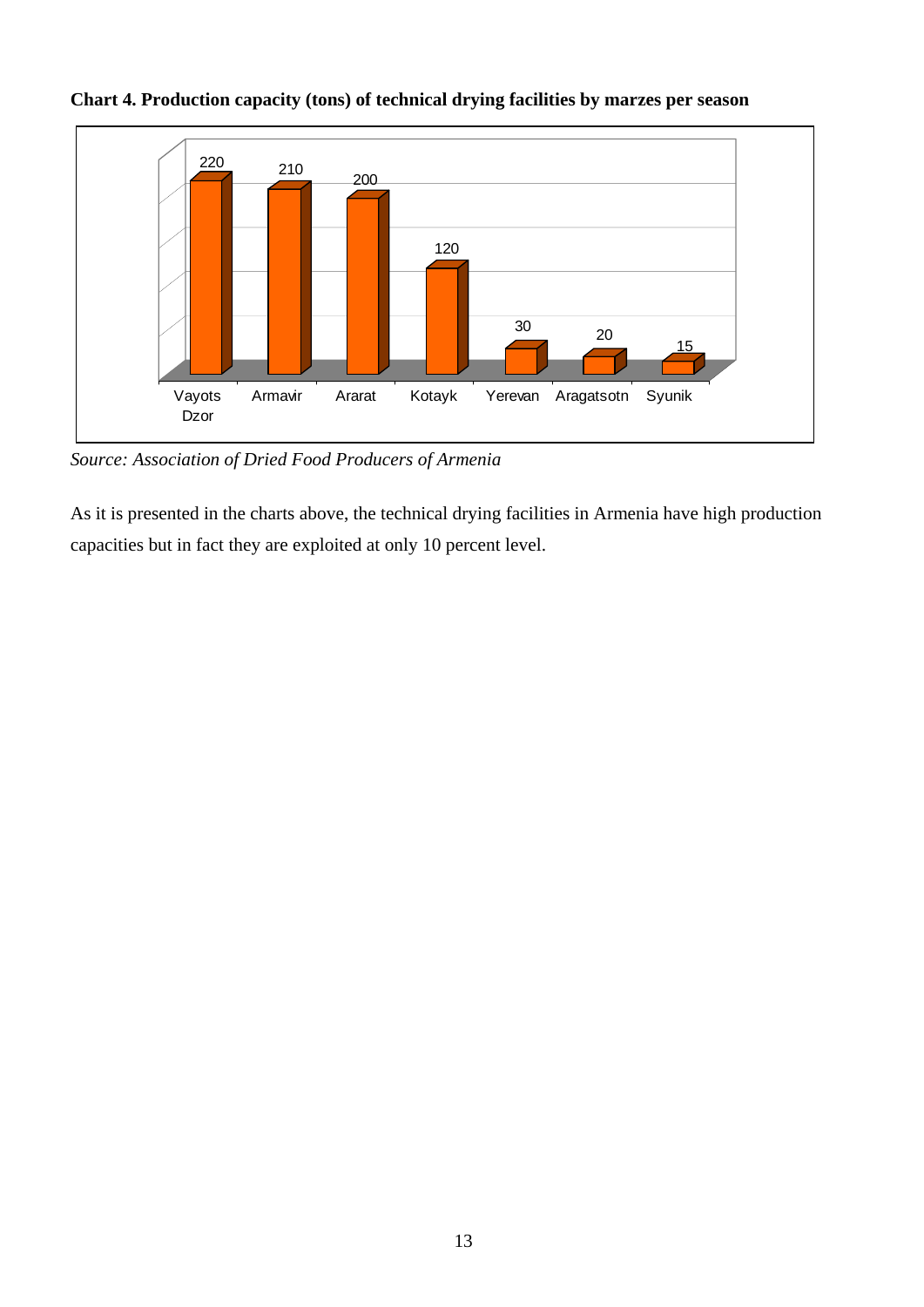# PRODUCTION AND PRODUCERS OF DRIED FOOD

There are large, medium-sized and small producers of dried food in Armenia, but the description "large" has a much relative sense here. Based on the data of 2006 (Source: Association of Dried Food Producers of Armenia), small producers are approximately 5500 and produce up to 0.5 tons annually. There are 100 medium-sized producers with annual production volumes of  $1 - 5$  tons, and 21 large producers with annual production of above 5 tons.

As it was mentioned earlier, most of the small producers are farmers, which are not registered as legal entities and operate as usual physical entities. The reason for this is the fact that dried food production as business activity is subject to taxing, and the producers avoid taxing which would increase the cost of dried food. Besides, it should be mentioned that the number of small and medium-sized producers may change year by year based on the yield and other factors of the given year. Among the large producers there are both legal and physical entities, who make only the  $2.2 - 2.5$  percent of the total number of producers, but produce 31 – 37 percent of the overall dried food produced in Armenia (Alphaplus Consulting, 2005).

The year 2006 was favorable for the producers (climatic and economic factors), and overall production volumes in the territory of Armenia made approximately 1600 tons. The production volumes by marzes are presented in the Chart 5 (see Appendix B for the Table).



**Chart 5. Production volumes (tons) by marzes for 2006**

*Calculated data*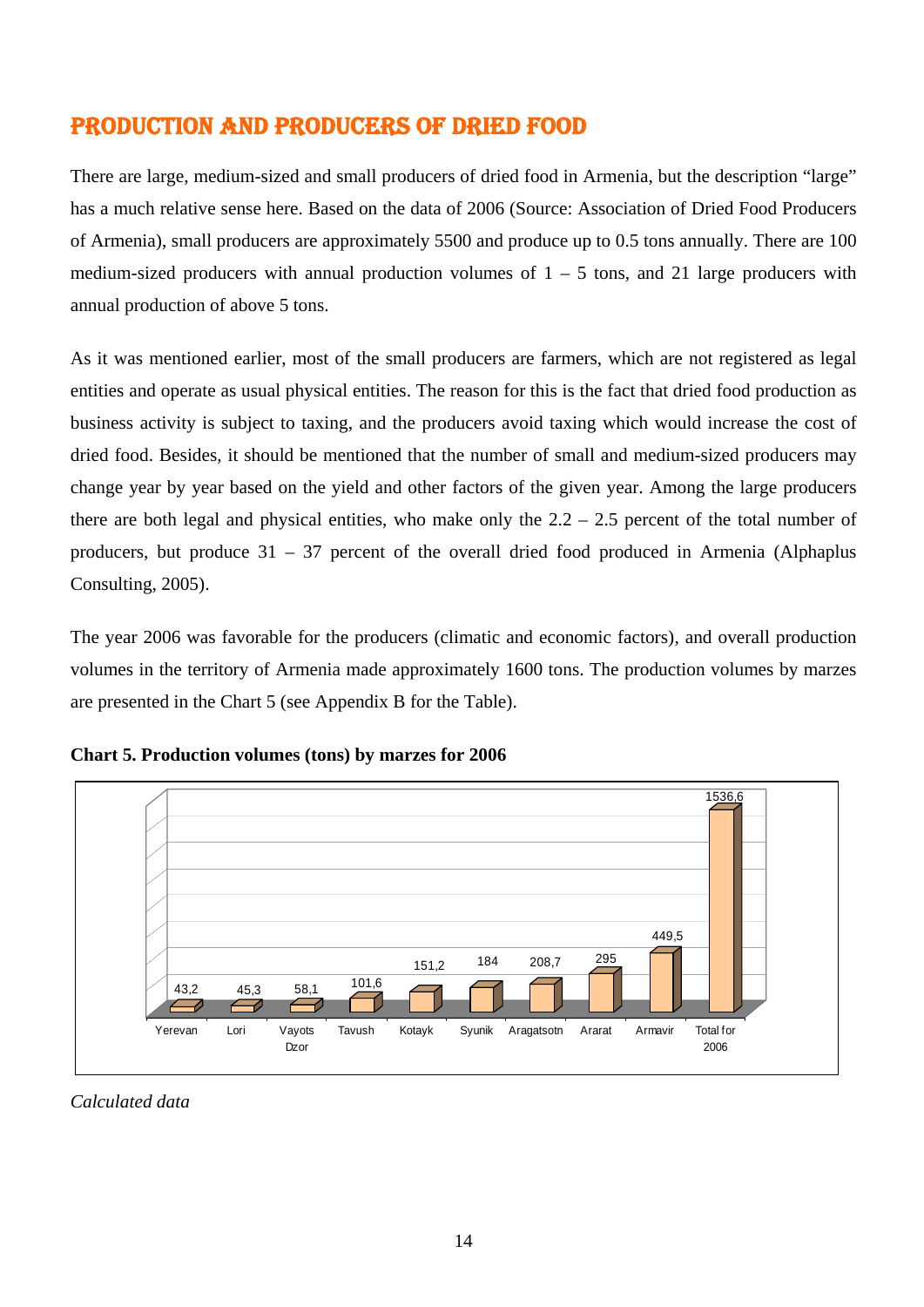

#### **Chart 6. Production volumes (tons) by product types for 2006**

*Calculated data* 

#### **Producers' opinions and concerns**

Within the framework of the research of primary sources a series of interviews were conducted with dried fruit producing entrepreneurs and representatives of companies, such as Tamar Tatik LLC, Sava LLC, Ureni LLC, Artin LLC, Cheer CJSC, etc. The interviewees provided answers to questions included in questionnaires designed for producers, as well as expressed their concerns and expanded on issues that they consider important for the dried food industry. The following paragraphs are conclusions and summaries of those interviews.

a. Most Armenian producers have production capacities to produce in volumes twice or thrice as much as they produce currently. However, there are several interconnected obstacles that seem to make a circle difficult to overcome. First, it is said that the demand for dried food (with an emphasis on dried fruits as the latter are of primary consumption) is low, therefore the Armenian producer (especially small and medium-sized businesses) does not exploit the drying facilities at full capacity (instead exploiting 50 or even 30 percent), organizing the production in accordance with the demand.

b. Then it has to be researched what the reason of low demand of dried food is, especially if we take into account the high volume of imported of dried food to Armenia. There is one answer to that – the price: Armenian dried food is more expensive than the imported one. Price is the competitive advantage of imported dried food. Armenian producers, however, cannot initiate a price war, since the production costs are high, especially due to the low production volumes when diseconomies of scales takes place.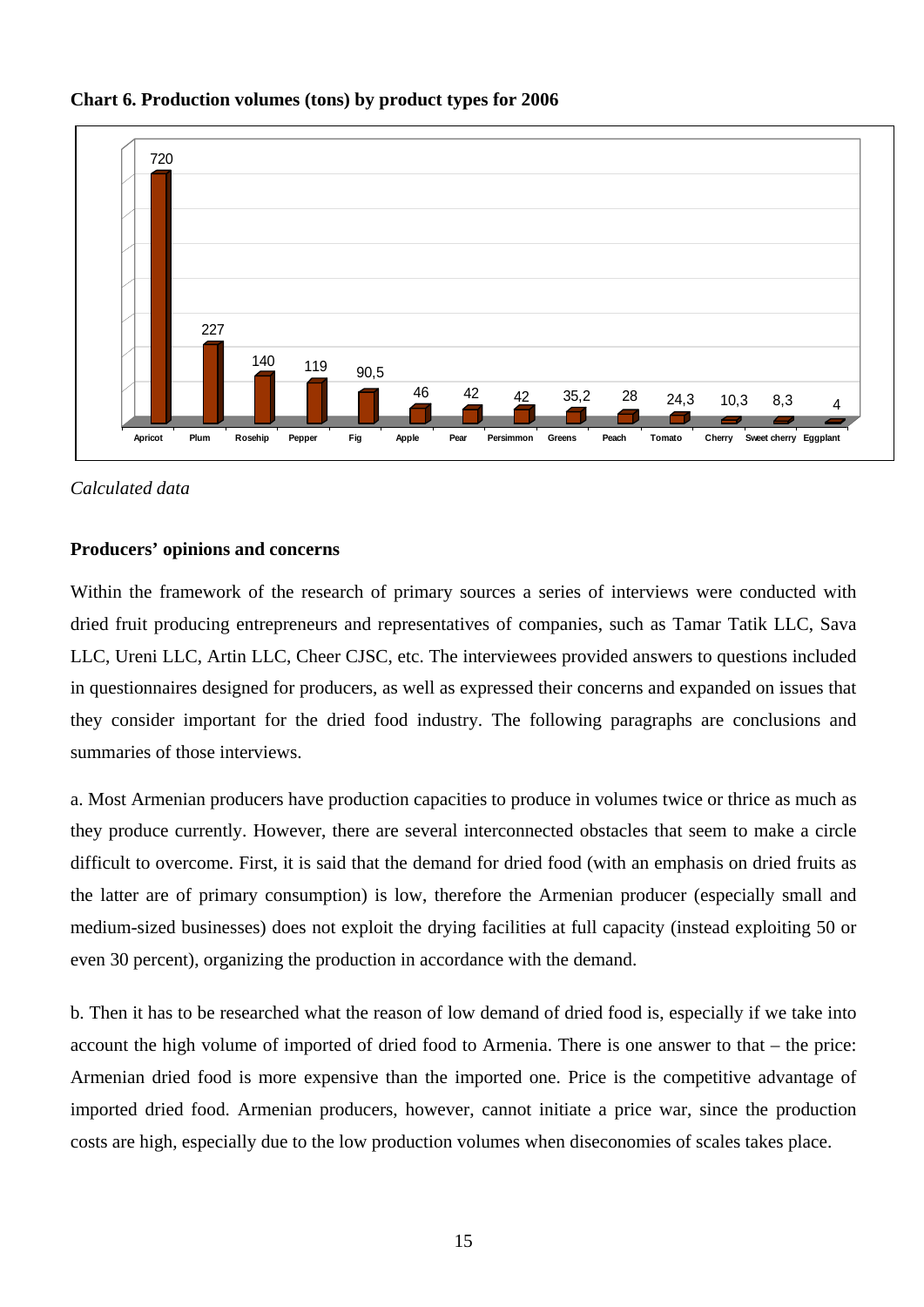c. At this point we return to the first issue of underused production capacities: Why not increase production volumes and decrease price? The answer to this question is also sole and simple: large investments are required for organizing large-scale production to achieve economies of scales. At present, the Armenian producer does not have sufficient resources for that purpose. But what if the producer had those resources? Would the issue be solved to some extent?

d. The answer seems to be "No", i.e. even if large investments are made in this sector, the initial issue of competition of imported dried food cannot be solved. The issue is much more global than it can be perceived at a first business glance. Armenia, with its limited arable lands, cannot compete with Iran and Turkey (or other major countries of dried food export) with their vast resources, namely the supply of raw materials for this industry. The low price of the imported dried food is conditioned by overall large industrial volumes of those countries, therefore it is not reasonable to aim at making pricing a competitive edge for Armenian dried food.

On the other hand, if moderate investments are made to increase the production volumes to a small extent, the impact on the costs is so small that the margin of price is insignificant to bring about changes in consumer buying habit and demand in general.

e. And, after the discussion presented above, we reach the same point from which we started: most Armenian producers organize their production based on the actual demand for their product, without changing their pricing policy to increase demand. We tried to outline the circle through describing the major issues constituting that circle. This does not mean, of course, that the producer's problems are limited to the ones mentioned above: there exists a host of other issues of no less importance. However, before passing on to them, a last consideration should be added as a conclusion-solution.

f. No solution can be achieved to the issue discussed above if the latter is considered from the angle of pricing. It is not a secret and the field study showed that consumers prefer Armenian dried food if quality and taste are taken into account. To differentiate Armenian dried food, to expand local market share and to find niche markets abroad, Armenian producers need to accentuate the quality of **Armenian dried food**, making it a common powerful brand for all Armenian producers. And just as in the case of Arabic, Turkish and Iranian industries in which producers organize their efforts to gain competitive edge through pricing, the branding of Armenian dried food needs to bear industry-wide characteristics. This issue was discussed also during the annual conference of dried food producers of Armenia at the State Agrarian University on May 26, 2007: producers acknowledged the urgent challenge that they face with regard to branding of Armenian dried food through combined and unanimous efforts of all interested parties.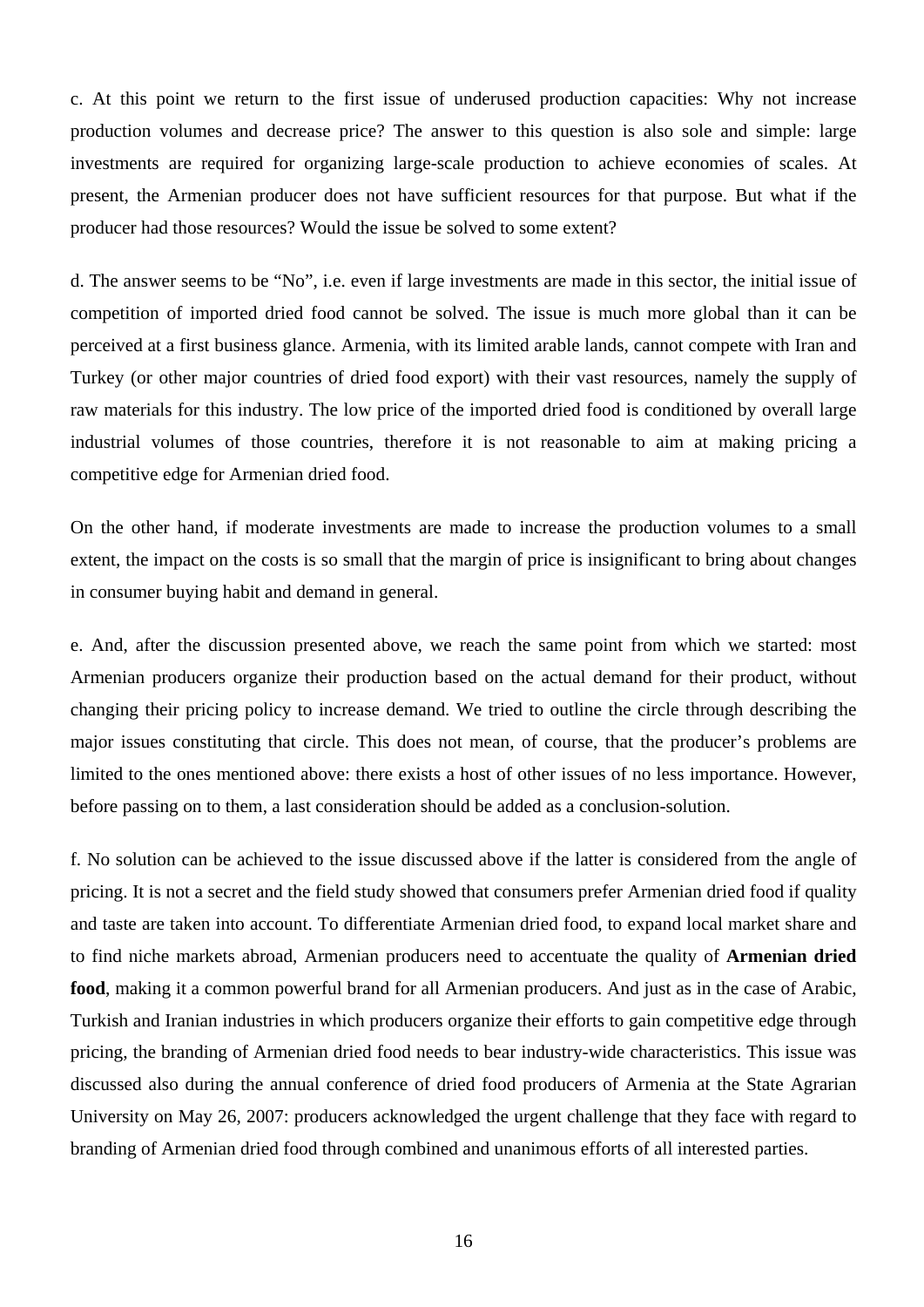#### **Sanitary and hygiene issues**

Most of dried food producers are farmers involved in homemade dried food production, drying vegetables and fruits in the open air, applying handmade tools and equipment. While this is economical and "natural", sanitary and hygiene conditions are not provided: the food is open to dust, bacteria, insects, etc. For such producers it is easier and more convenient to produce sugared fruits, and the latter are perceived as a kind of dried fruits by many consumers.

Small and medium-sized productions face the same issue of unsatisfactory sanitary conditions, lack of equipment and facilities. Some of them dry fruits and vegetables in the open air and though they acknowledge the urgency of providing primary sanitary conditions and consequently quality assurance, they emphasize the need of large investments for that purpose. At the same time, since the local market has not developed to the point when such issues are a matter of utmost urgency for a company to survive in the market, the consumer is not aware and demanding enough, and the state control – not strict enough, such issues are ignored in the majority of cases.

Relatively large producers organize productions with proper sanitary and quality management conditions, which are provided in different steps of production process, from storage of fruits, washing and classification, to packaging, distribution and preserving at the sales outlets. However, this scenario is not adhered to very often, first due to the lack of resources, and then the lack of competence, commitment and knowledge among many producers, who keep applying traditional ways of business.

#### **Marketing issues**

As it has already been stated, dried food in Armenia is sold mostly in bulk in markets and open-air sales outlets. The dried food sold in supermarkets and stores is packaged in polyethylene, in most cases lacking product name, with product data rarely provided on the packages. Few producers, mainly large ones, implement marketing of their produce. Based on the overall picture of the market, it can be inferred that most dried food producing companies and entities do not implement marketing strategies at all.

Large and some medium and small producers have already gained recognition among consumers. For instance, Alishan, Tamar Tatik, Liana and Sateni are among the brands that consumers mentioned they are aware of during the field studies. These are producers who have achieved differentiation either through the relatively long presence of their produce in the marketplace in packaged form or through promotional campaigns such as in-store promotions, free tasting, distribution of promotional materials such as booklets and leaflets, small catalogues, etc. The latter case is very rare as such promotional activities are new and seem very expensive and insufficiently productive, and in some cases even strange for the local producer.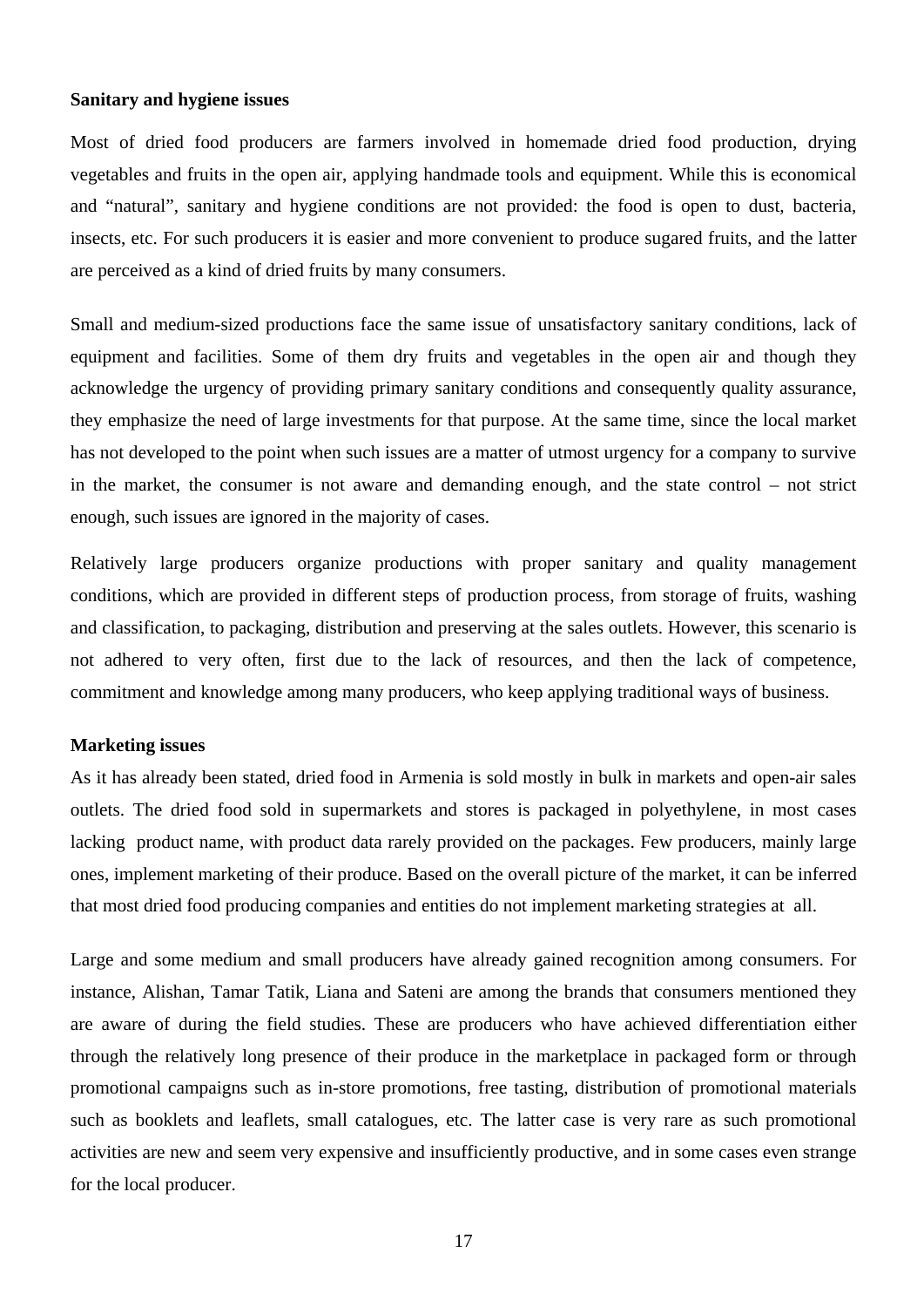Among the visited producers there have been ones who have acknowledged the lack of proper marketing activities and found liaison between low sales and lack of marketing. Though the relatively high volume of produce those producers have had difficulty in realization, as the sales at farmer markets are low, and supply to sweets producing companies is almost impossible due to the high competition of imported products. As to the sales in stores and supermarkets, many of them have not considered this option as profitable, convenient or an option at all. Such producers understand the importance of marketing but do not have sufficient capacities to implement it or think there are more important issues to be solved, for instance buying equipment or renovation of production facilities.

For some producers promotion of products is considered a luxury, as they manage to realize the produce in farmers markets. These are producers whose production volumes are not high or who have sufficient business relationships for full product realization. However, these producers, too, do not exclude the importance of marketing activities if sufficient resources are available. Of course from the business point of view expensive marketing activities are not reasonable if the production volumes are low and the produce is fully realized but if these producers intend to develop and enlarge production and become market players, rather then remain satisfied with the present level of business operations and profits, they will eventually have to combine promotional activities with their other business processes.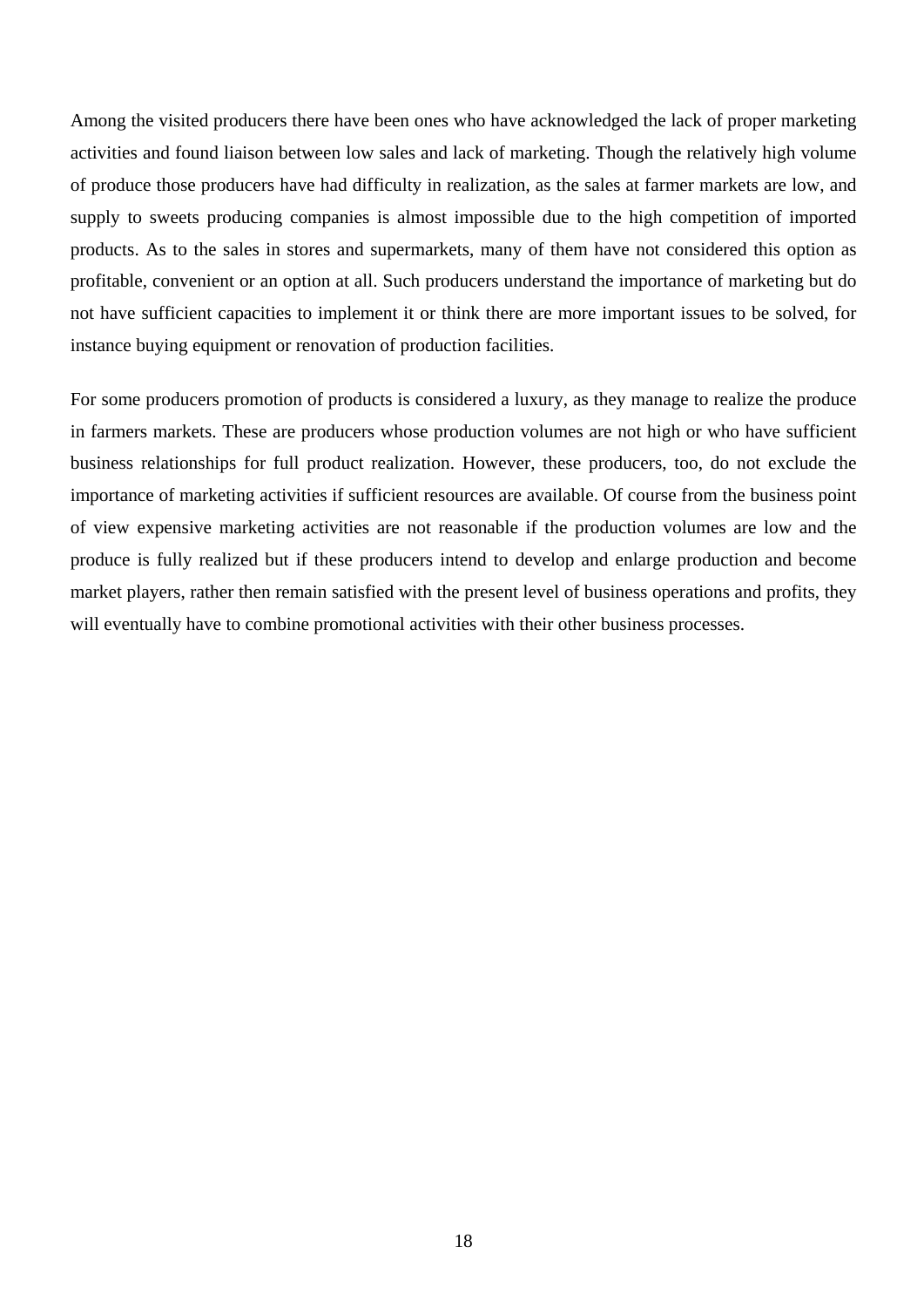### IMPORT OF DRIED FOOD

Though, as it was mentioned earlier, the Armenian producer organizes production in accordance with the predicted level of demand, a substantial part of the consumed dried food in Armenia is imported. In 2006 that number was approximately 70% (Association of Dried Food Producers of Armenia, 2006; Armenian State Statistical Agency, 2006). Importers are local economic entities who provide imported dried food to companies involved in production of sweets and confectionery, as well as to wholesale and retail outlets. The quantities of imported dried food are not constant and are dependent on the supply of local raw material.

As it is presented in Chart 7 and Table 1, the import of dried food has increased during the recent years, starting from 2003 and reached a summit in 2006. It can be inferred that overall consumption of dried food in Armenia has increased during the recent years: there has been an increase in import, while at the same time there has been an increase in production. The increase in consumption may be conditioned by the increase in the purchase power of the population.





*Calculated data*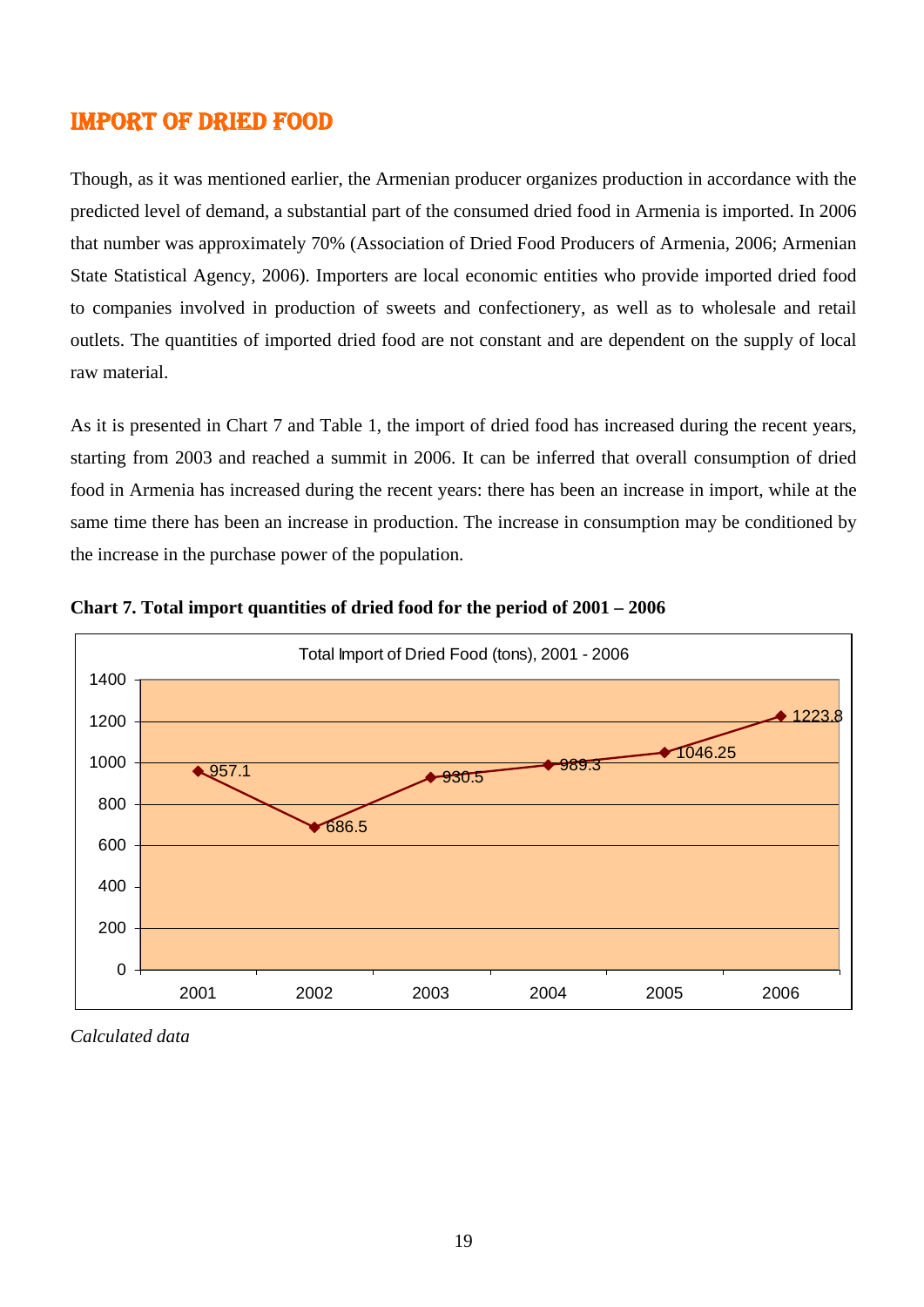|                     | 2001           | 2002     | 2003     | 2004  | 2005           | 2006   |
|---------------------|----------------|----------|----------|-------|----------------|--------|
| Melon               | $\overline{0}$ | $\theta$ | $\theta$ | 2.9   | $\theta$       |        |
| Raisin              | 875            | 650      | 815      | 811   | 931            | 1140   |
| Fig                 | 36             | 1.6      | 4.5      | 5     | 25             | 6      |
| Apricot             | 13.7           | 12.4     | 21.9     | 45    | 29             | 35     |
| <b>Black plum</b>   | 19.7           | 12       | 54.6     | 45    | 38             |        |
| Peach               | $\theta$       | $\Omega$ | 11.8     | 2.9   | 18.5           | 3      |
| Ground garlic       | $\theta$       | $\theta$ | $\theta$ | 34.5  | $\overline{2}$ | 15.9   |
| Other fruits        | 9              | 0.5      | 3.8      | 10    | 2.45           | 15     |
| Other vegetables    | 3.7            | 10       | 18.9     | 33    | 0.3            | 0.9    |
| <b>Total import</b> | 957.1          | 686.5    | 930.5    | 989.3 | 1046.25        | 1223.8 |

**Table 1. Import quantities of dried food for the period of 2001 – 2006 (tons)** 

*Source: Association of Dried Food Producers of Armenia*

Among the imported dried foods in 2006 raisin has the greatest share. Particularly in 2006, 1 138 900 kg raisin was imported, an increase of 22 percent in comparison with 2005, when 930 956 kg was imported (Armenian State Statistical Agency). Raisin is imported mainly from Iran. The imports of dried food from this country constitute approximately 67 percent of the total imported dried food. It should be mentioned that the quantities of dried food imported from Iran are constant, since every year only the import of raisin makes 650 – 700 tons (Alphaplus Consulting, 2005).

Other major countries of import are the USA (raisin and peach), UAE (raisin and plum, potato and ground garlic), Turkey (apricot and fig), Georgia (apple), Iran (garlic), Moldova (plum), Poland (ground garlic), China (ground garlic), etc (RA State Customs Agency). Among the imported dried vegetables ground garlic and potato prevail in quantities. Ground dried garlic is used food production, while dried potato is used for fast food service.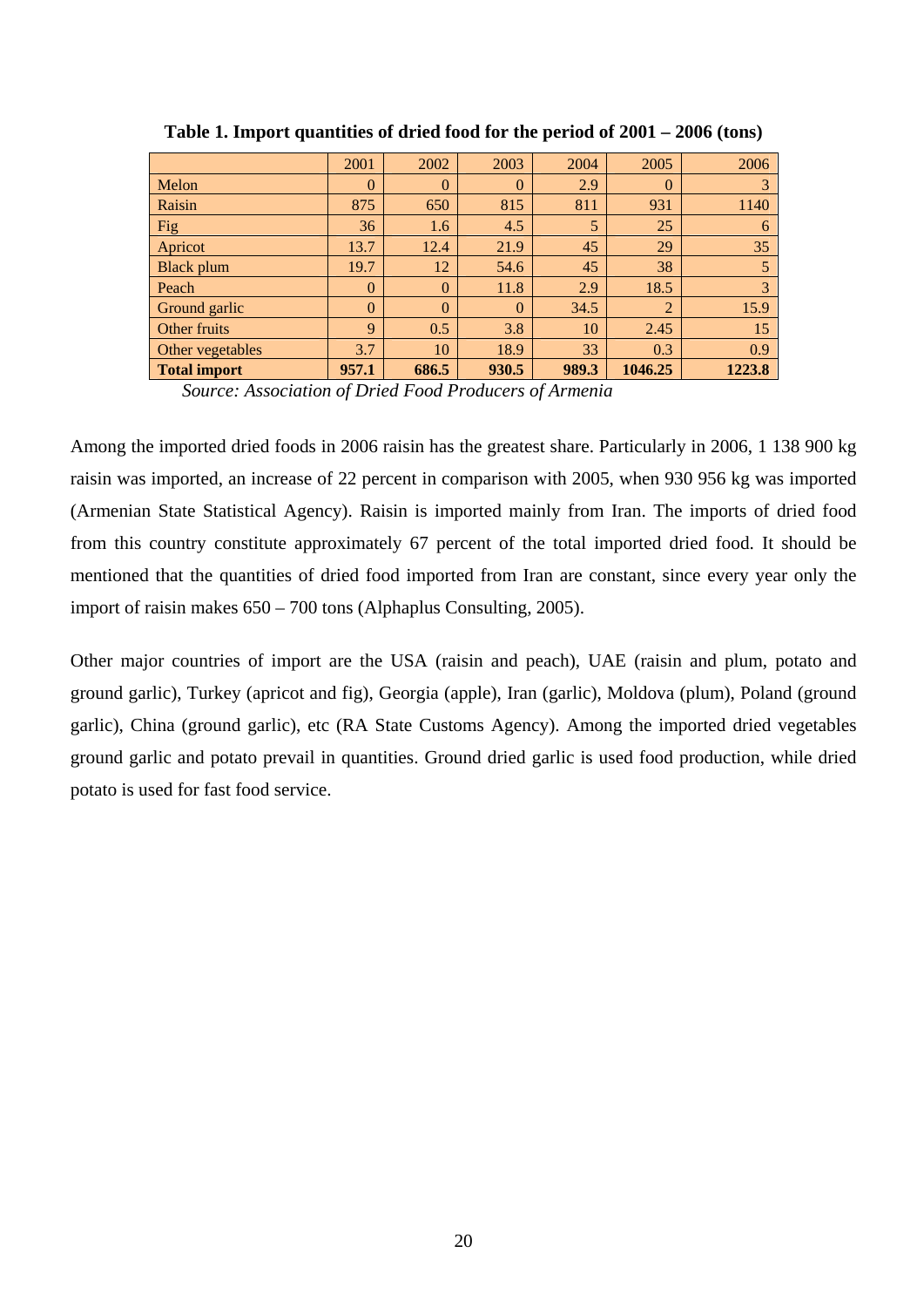### EXPORT OF DRIED FOOD

As opposed to the import of dried food, export quantities are small, though the fact that significant quantities of exported dried food may be unregistered, should also be taken into account. According to the data of Armenian Customs Agency, export of dried food has increased during the recent years starting from 2003 (see Table 2 and Chart 8). The percentage increase in export of dried food in 2006 was 8.8 percent, while in 2005 it was 3.5 percent.





#### *Calculated data*

Among the large producers, Cheer CJSC is the only company with consistent focus on export and entry to foreign markets. Cheer CJSC exports not only own produce, but also products of other dried food producers, purchasing small quantities from the local producer, combining those quantities into a larger quantity and exporting them to countries of Western Europe. In 2006 Cheer CJSC exported 18 028 kg dried food to France, of which 11 840 kg was dried tomatoes. Overall, dried tomatoes made 15 percent of the total export volume of 2006 and were exported only to France (Source: Association of Dried Food Producers of Armenia, 2006).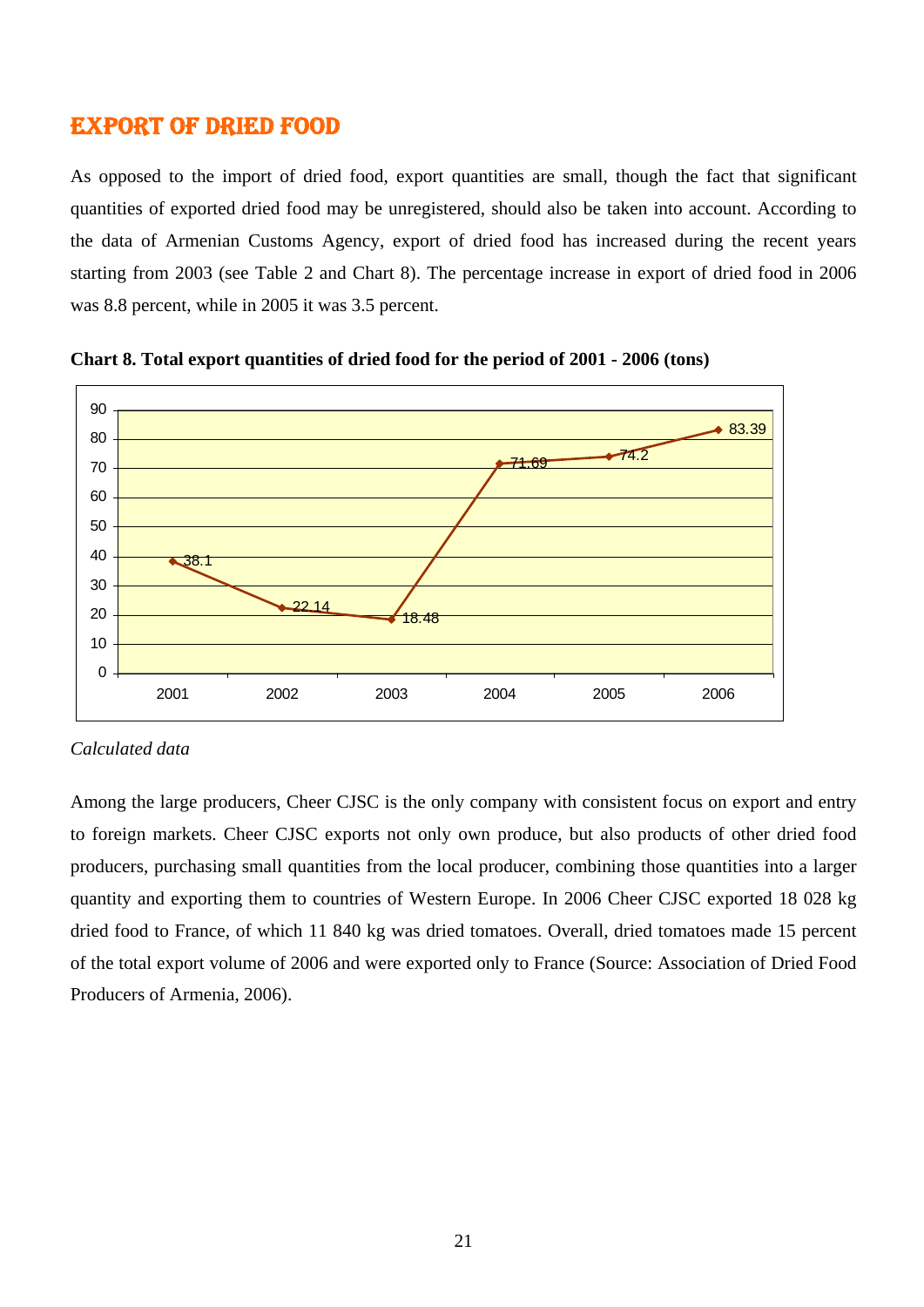|                     | 2001 | 2002        | 2003     | 2004     | 2005        | 2006  |
|---------------------|------|-------------|----------|----------|-------------|-------|
| Tomato              | 16.6 | 20.84       | 17       | 19.2     | 0.7         | 19.2  |
| <b>Apricot</b>      | 2.1  | 1.3         | 1.48     | 1        | 5           |       |
| Plum                | 0    | $\mathbf 0$ | 0        | 0.45     | 1.5         | 0.13  |
| Peach               | 19.4 | $\mathbf 0$ | 0        | 0        | 0.1         | 0.4   |
| <b>Rosehip</b>      | 0    | $\mathbf 0$ | 0        | 48.2     | 65.1        | 61.8  |
| Cherry              | 0    | $\mathbf 0$ | $\Omega$ | $\Omega$ | $\mathbf 0$ | 0.18  |
| <b>Sweet cherry</b> | 0    | $\mathbf 0$ | 0        | $\Omega$ | $\Omega$    | 0.18  |
| Other fruits and    |      |             |          |          |             |       |
| herbs               | 0    | 0           | $\Omega$ | 2.84     | 1.8         | 0.5   |
| <b>Total import</b> | 38.1 | 22.14       | 18.48    | 71.69    | 74.2        | 83.39 |

**Table 2. Export quantities of dried food for the period of 2001 - 2006 (tons)** 

*Source: Association of Dried Food Producers of Armenia* 

Dried food is exported also to Russia, USA and Canada. Rosehip export to Russia and Ukraine has comprised a significant portion of the overall export volume since 2004: in 2004 it comprised 67 percent of the total export volume, in 2005 – 87 percent, and in 2006 – 74 percent (see Chart 9). Exported dried rosehip is supplied to companies producing juices and medicine in these countries.

Dried apricot comprised 6 percent of the total volume. 81 percent of the exported apricot was supplied to France, 12 percent to Switzerland, 6 percent to USA, and only 0.4 percent to Canada. Dried black plum constituted 2 percent. Other types of dried food (red pepper, peach, apple, herbs) constituted only 1 percent (see Chart 9).





*Calculated data*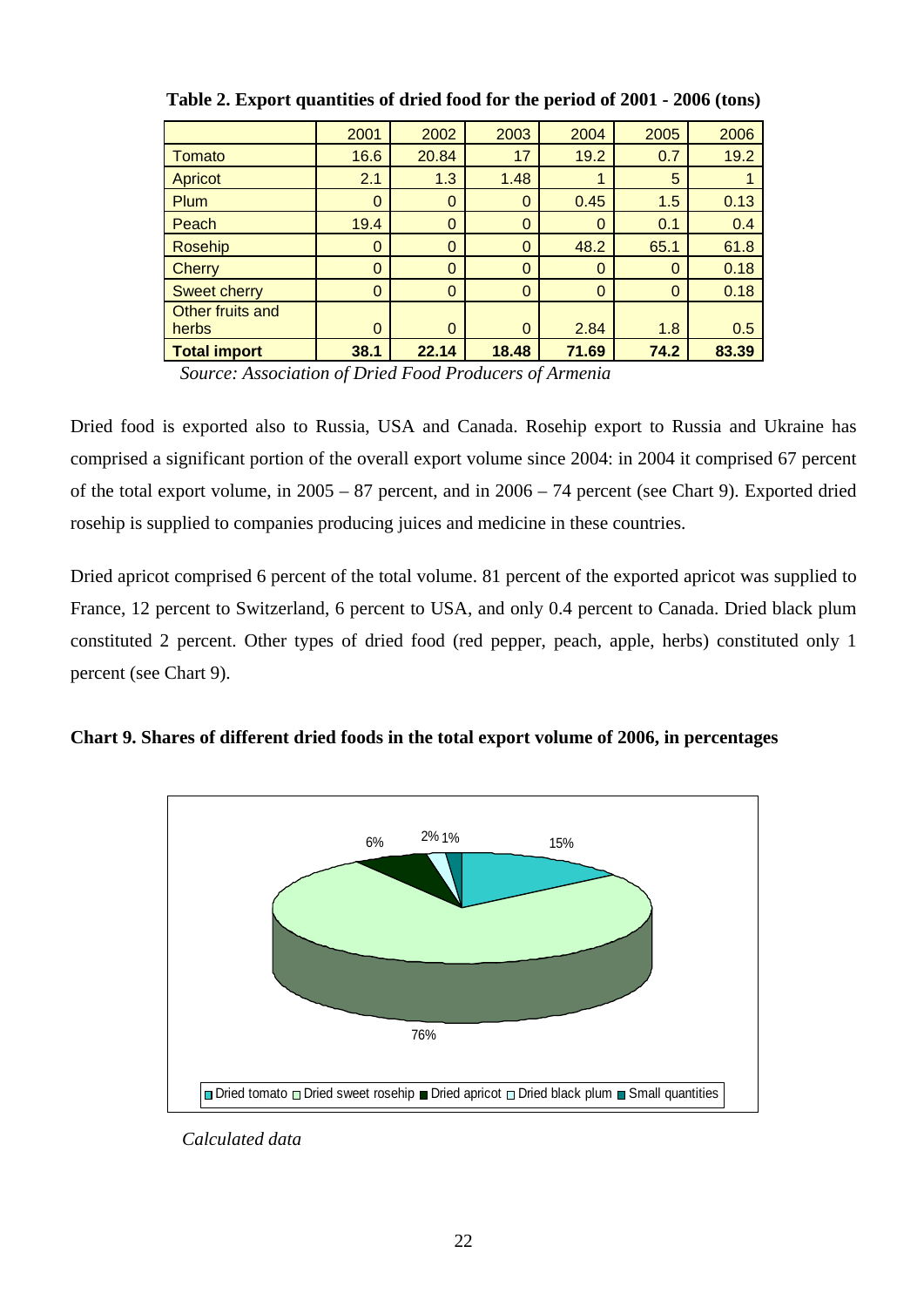**Chart 10. Dried foods exported in very small quantities, constituting only 1 percent of total export of 2006** 



*Calculated data* 

Export to Russia constituted 61 percent, export to France – 22 percent, to Ukraine – 15 percent, and the remaining 2 percent constituted countries with very small quantities of export – Canada, USA, Switzerland, Thailand.

**Chart 11. Countries of higher export volumes (kg, percentages)** 



*Calculated data*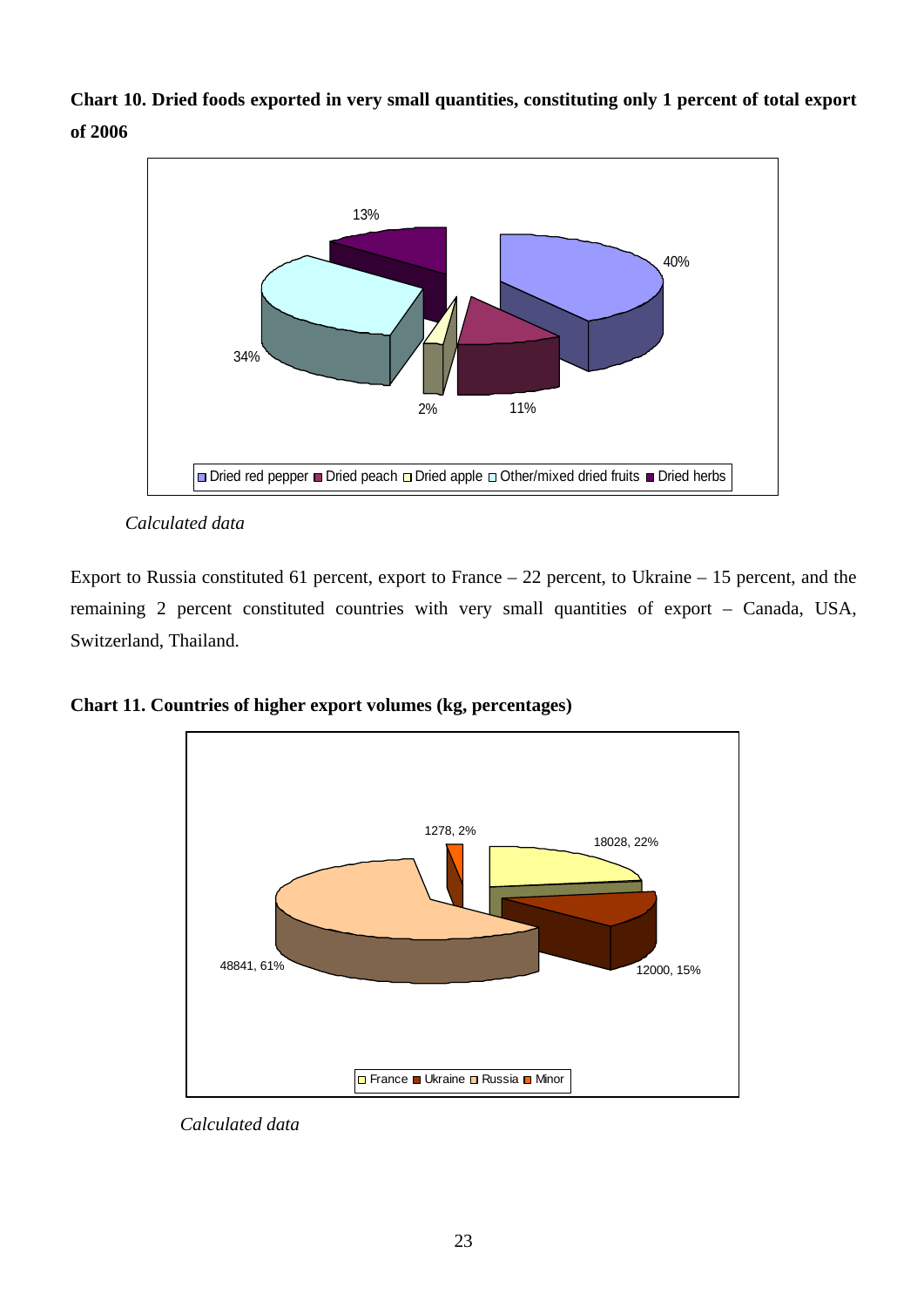

**Chart 12. Countries of lower export volume (kg, percentages), constituting part of the Minor group in Chart 11** 

Besides apricot, small quantities of dried herbs are also exported to Switzerland by Cheer CJSC. Dried peach is exported to Canada in small quantities. It is worth noting that export to most of the mentioned countries is conditioned by the high number of Diaspora Armenians in those countries who constitute the main target group of Armenian dried food (France, USA, Canada, Russia). As to large volume exports, according to some producers, there have been orders of large quantities of dried food, but it has been impossible to fulfill those orders due to the lack of sufficient quantities.

*Calculated data*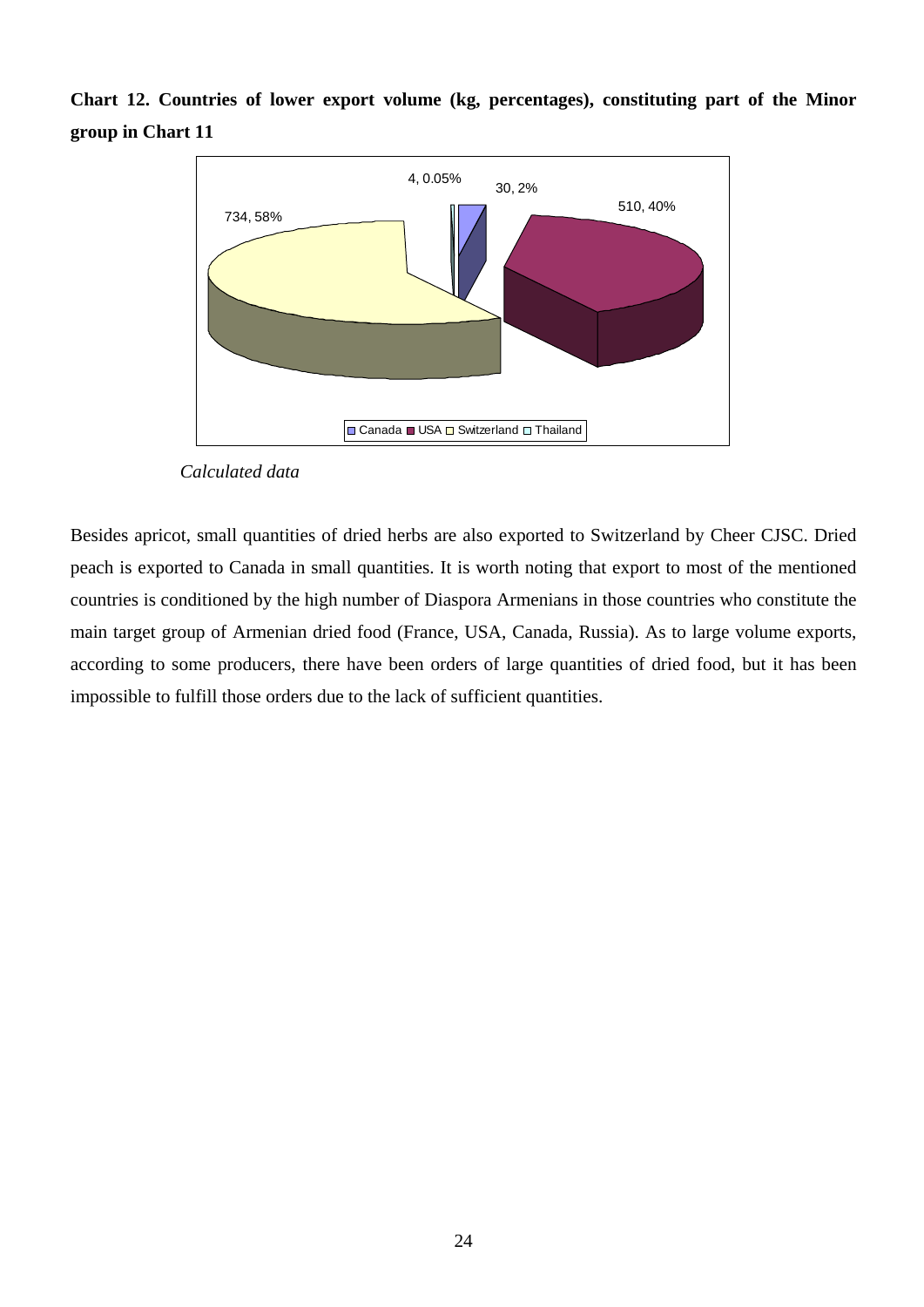# EXPORT RELATED ISSUES: EU AND NATIONAL REGULATIONS

As it was mentioned above, export of Armenian dried food is mainly directed to the EU countries, leaving alone the high volumes of export of dried roseberry to Russia. For successful and continual export to EU countries the Armenian producer needs to take into consideration a series of issues presented below (Source: Dried Food Market Survey, Danish Import Promotion Programme, 2004).

#### **Maximum residue levels (MRLs) / pesticides**

Import of dried fruits to EU countries must comply with the regulations for maximum values for the content of residuals of a large number of pesticides. Regulations on the approved level of pesticides to be found in imported dried fruits to the EU market are stated in Council Directive 90/642/EEC. Moreover, different countries have additional regulations for a number of pesticides, which need to be taken into account in case of export intentions to those countries.

#### **Approved additives regulation**

The Approved Additive Regulation is based on Directive 95/2/EC and deals with the non-nutritive substances, which can legally be added to some or all food products. Only specific additives may be applied to certain groups of dried fruits. Table 3 below lists the permitted additives in dried fruits and the maximum concentration thereof.

**Table 3**. Permitted Additives in Dried Fruits and the Maximum Concentration Thereof

| Apricots, peaches, grapes, plums, figs | Sulphur dioxide $2000 \text{ mg/kg}$ |
|----------------------------------------|--------------------------------------|
| <b>Bananas</b>                         | Sulphur dioxide $1000 \text{ mg/kg}$ |
| Apples, pears                          | Sulphur dioxide $600 \text{ mg/kg}$  |
| Others                                 | Sulphur dioxide $500 \text{ mg/kg}$  |

*Source: www.europa.eu.int* 

The additives should be mentioned in the list of ingredients on the label of the dried fruits in the consumer packs. It is important to notice that the legislation concerning food is continuously changing and it is therefore strongly advised to check with the Food Administration bodies before any import process is commenced.

#### **Contaminants in foodstuff**

According to environmental legislation and toxicity, certain requirements have to be fulfilled in relation to the use of packaging material, see "Packaging and Labeling" below. Commission Regulation (EC) No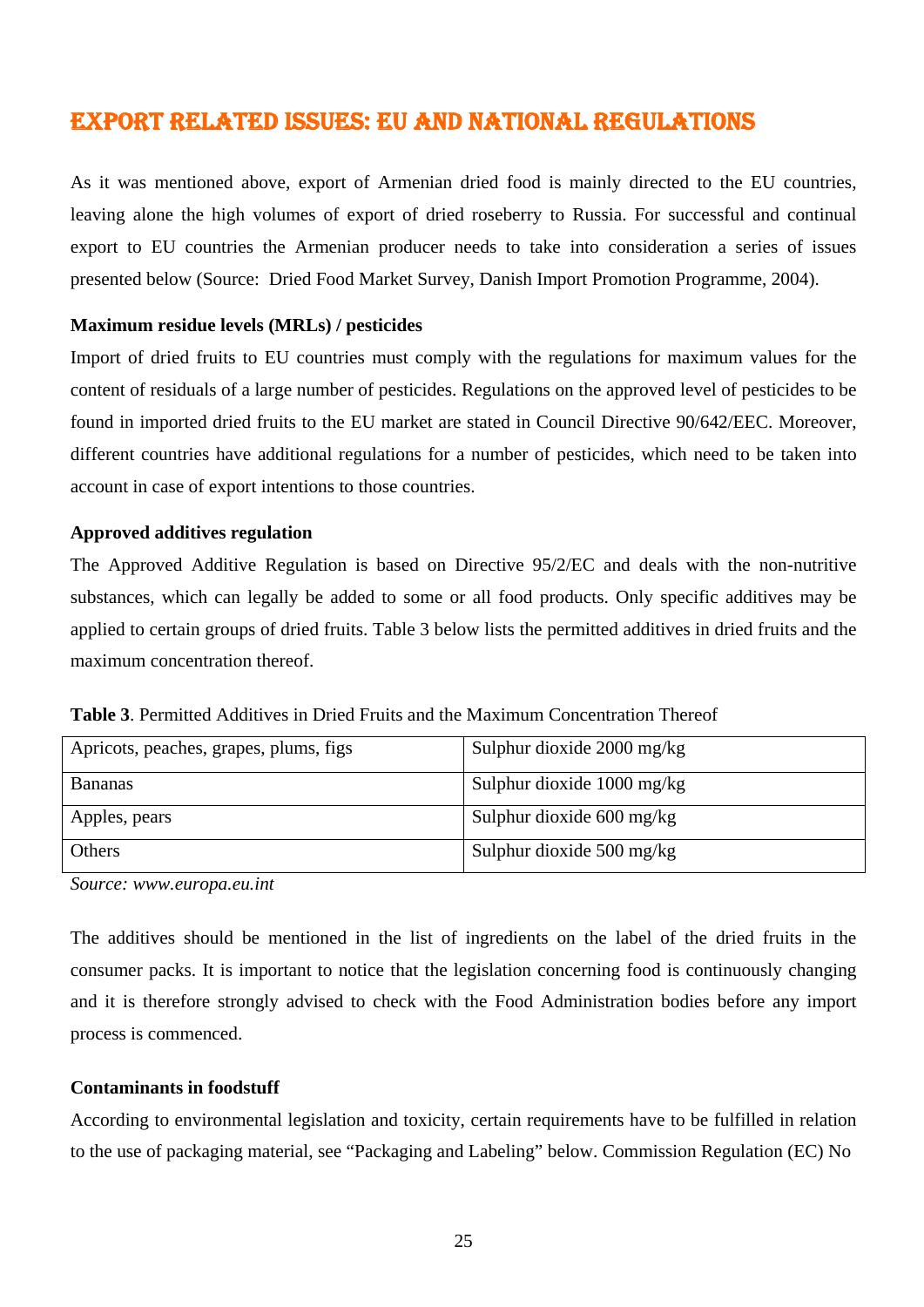466/2001 sets the maximum levels for certain contaminants in foodstuffs. Foodstuff cannot be sold on the EU markets if the maximum level of, for example, mercury, cadmium, and lead are exceeded.

#### **HACCP**

All food processors in the EU are legally required to follow an approved Hazard Analysis and Critical Control Point (HACCP) system, which is a system that deals with the handling and treatment of foodstuff in order to ensure that foodstuff do not pose a risk to human health under normal use. The HAACP regulation is also important for exporters of foodstuff outside the EU as responsibility of the production is passed all the way throughout the distribution chain. As a consequence of the General Food Law, from 2005 the EU requires that foreign producers, who want to export foodstuff to the EU, must have a quality control system similar to the principles of the HAACP system so that they can track the origin of the products.

#### **Organic production**

If dried fruits are to be sold as organic products, it must comply with the rules and regulations laid down in the Council Regulation (EEC) 2092/91. In this regulation the main principles for organic production as well as the rules to be followed for the processing, sale and import of organic products from non-EU countries are established. Foreign exporters must be aware that the whole distribution chain – from agricultural unit to exporting company – must be certified by a recognized EU control body before the products can be sold in EU countries in order to ensure that the EU and national standards are met.

#### **Other regulations**

Moreover, two other types of food legislations laid down by the EU Commission could be of relevance to exporters of fruits:

- Directive 93/43/EEC deals with general rules for food hygiene stating explicitly that food products cannot be sold in the EU if they are not safe and moreover, the regulation also emphasizes that it should always be possible to trace the origin of the food product.
- Regulation EC 178/2002 known as the General Food Law, adopted in 2002, deals with the general requirements and principles of food legislation in the EU. This regulation came into force in January 2005.

The Centre for the Promotion of Imports from developing countries (CBI) located in the Netherlands administrates a database on European non-tariff barriers called Access Guide. Exporters in developing countries can check relevant non-tariff barriers for dried fruits, as well as for many other products, by logging on to www.cbi.nl/accessguide.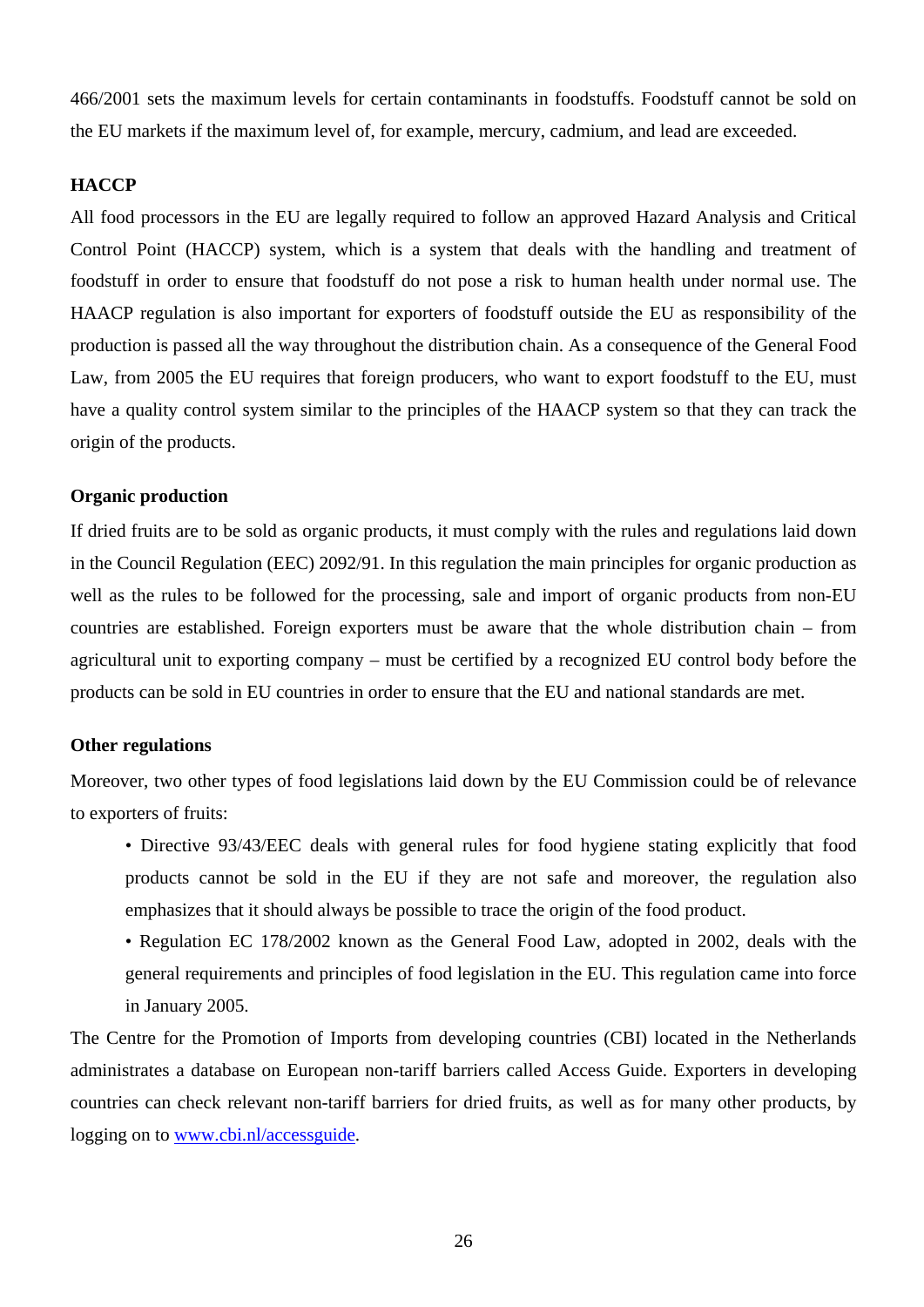#### **Packaging and labeling**

It is important that the foreign producers pay attention to the demands of the importer in the EU regarding the packaging of the dried fruits. There is a trend going towards recycling and the legislation on the area requires that packaging for consumer products is taken back and collected by retailers and producers. If the products are packed in a material which is not recyclable a contribution has to be paid.

Generally, packaging policy does not affect foreign producers because the importer will be held responsible for the packaging. Bulk-packaged, dried tropical fruits are usually packaged in export carton boxes lined with polyethylene, containing two or four 5 kg boxes. Nowadays dried fruits are mostly packed in polyethylene. It is generally used in the form of a closed bag inside paperboard cartons, fiberboard corrugated boxes (bag-in-box system) or multi-wall sacks. Polyethylene liners may be heatsealed to give an airtight closure, although some air permeates gradually through the polyethylene itself. Vacuum packaging is also used, but on a small scale.

Packages suitable for palletisation are gaining in popularity, since they reduce handling costs and damage to the product. Rectangular boxes are more suitable for palletisation than paper sacks or drums. Packages normally vary between 5 kg and 25 kg. Concerning the labeling of the products when exporting to EU, it should always be possible to trace the dried fruits back to the foreign producer and exporter of the products. As a minimum, labels should therefore contain information about the country of origin, the date, month, year of packaging as well as the name of the producer and exporter of the dried fruits. If the products are imported in consumer packages more extensive information has to be provided.

All consumer products must contain the following information:

- Name and address of the producer, packager or importer within the EU
- List of ingredients, including additives, colorants etc.
- The quantity of the ingredients (QUID Quantitative Ingredient Declaration)
- Net weight/ net volume
- Expiration date of the product
- Storage instructions

It is recommended that the requirements regarding packaging and labeling should always be agreed upon and specified in the contract between the exporter and the importer in order to meet expectations and to comply with EU regulations. Usually, the importer informs the foreign supplier of the requirements to packaging and labeling.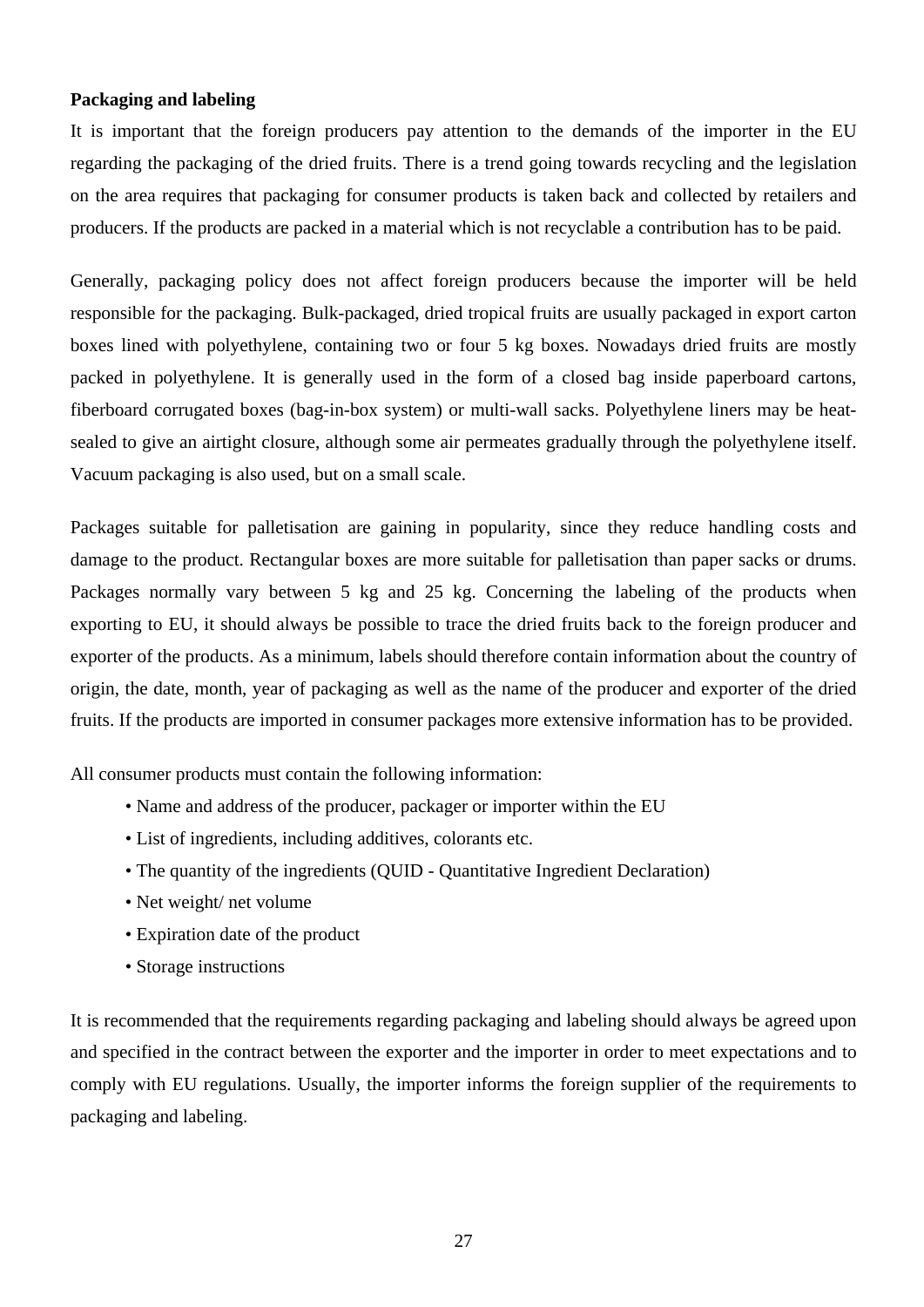# DISTRIBUTION CHANNELS

The value chain of getting the dried food from the producer to the consumer is rarely short. It mainly includes several players, which increases the end price significantly (see Figure 1). The most frequent channel of distribution is farmer – producer – retailer – consumer, farmer producer – retailer - consumer or importer – retailer – consumer. Retailers usually increase the price in 30 - 50 percent, sometimes in 70 percent and seldom even in 100 percent. Thus it can be inferred that the general high price of dried food is mainly conditioned by the role of the retailer/reseller in the value chain.

The value chain to the catering sector, producers of sweets and other businesses is often shorter as it can be managed by the latter. It is often in the form of importer – business, reducing additional costs and making the value chain least costly. In the context of such supply management, it becomes harder for the local producer to compete with importers.

However, it is worth mentioning that new producers of sweets have emerged in the market who put efforts towards gaining reputation though uniquely high quality products. Such producers (for instance chocolate producers) prefer high quality Armenian dried fruits and cooperate with the local producer. Price is of secondary importance in such business relations and is a matter of negotiation. In such cases the value chain has the form of producer of dried food producer (or farmer producer if the latter provides sanitary and proper production conditions at the production plant) – business.



**Figure 1**. Distribution channels of dried food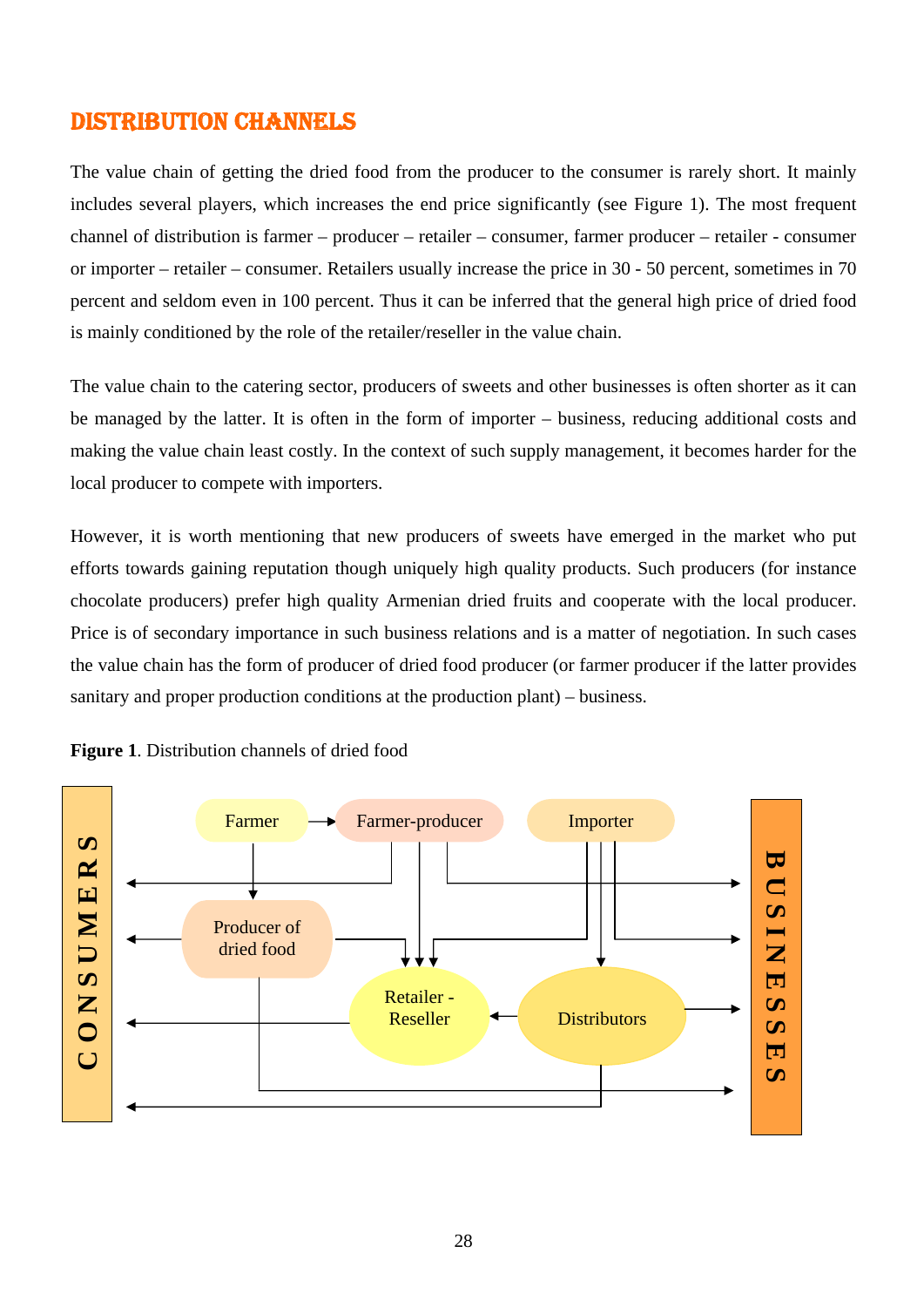# MARKET BALANCE

Based on the dried food production, export and import data obtained from the Association of Dried Food Producers of Armenia, State Statistical Agency and State Customs Agency, approximate calculation of the Market Balance was conducted (see Table 4), through the following formula:

#### **Market Balance = Domestic production + Import – Export**

#### **2677.01 tons = 1536.6 tons + 1223.8 tons - 83.39 tons**

|                            | Production     | <b>Import</b>  | <b>Export</b>  | <b>Balance</b> |
|----------------------------|----------------|----------------|----------------|----------------|
| <b>Apricot</b>             | 720            | 35             | 1              | 754            |
| Plum                       | 227            | 5              | 0.13           | 231.87         |
| <b>Rosehip</b>             | 140            | $\Omega$       | 61.8           | 78.2           |
| Pepper                     | 119            | $\Omega$       |                | 119            |
| Fig                        | 90.5           | 6              | $\mathbf 0$    | 96.5           |
| <b>Apple</b>               | 46             | $\overline{0}$ | 0              | 46             |
| Pear                       | 42             | $\mathbf{0}$   | $\mathbf 0$    | 42             |
| Persimmon                  | 42             | $\Omega$       | $\mathbf 0$    | 42             |
| <b>Melon</b>               |                | 3              | $\overline{0}$ | 3              |
| <b>Greens</b>              | 35.2           | $\mathbf{0}$   | $\mathbf 0$    | 35.2           |
| <b>Raisin</b>              |                | 1140           | $\overline{0}$ | 1140           |
| Peach                      | 28             | 3              | 0.4            | 30.6           |
| <b>Tomato</b>              | 24.3           | $\Omega$       | 19.2           | 5.1            |
| <b>Cherry</b>              | 10.3           | $\mathbf{0}$   | 0.18           | 10.12          |
| <b>Sweet cherry</b>        | 8.3            | $\mathbf{0}$   | 0.18           | 8.12           |
| Eggplant                   | 4              | $\Omega$       | 0              | 4              |
| <b>Ground dried garlic</b> | $\mathbf 0$    | 15.9           | $\Omega$       | 15.9           |
| <b>Other fruits</b>        | $\overline{0}$ | 15             | 0.5            | 14.5           |
| Other veg                  | $\mathbf 0$    | 0.9            | $\mathbf 0$    | 0.9            |
| <b>Total</b>               | 1536.6         | 1223.8         | 83.39          | 2677.01        |

#### **Table 4. Market balance of dried food consumption**

According to the research report of Alphaplus Consulting on dried food consumption, approximately 15 percent of the consumed dried food is the share of food processing companies and restaurants, and the 85 percent – consumers.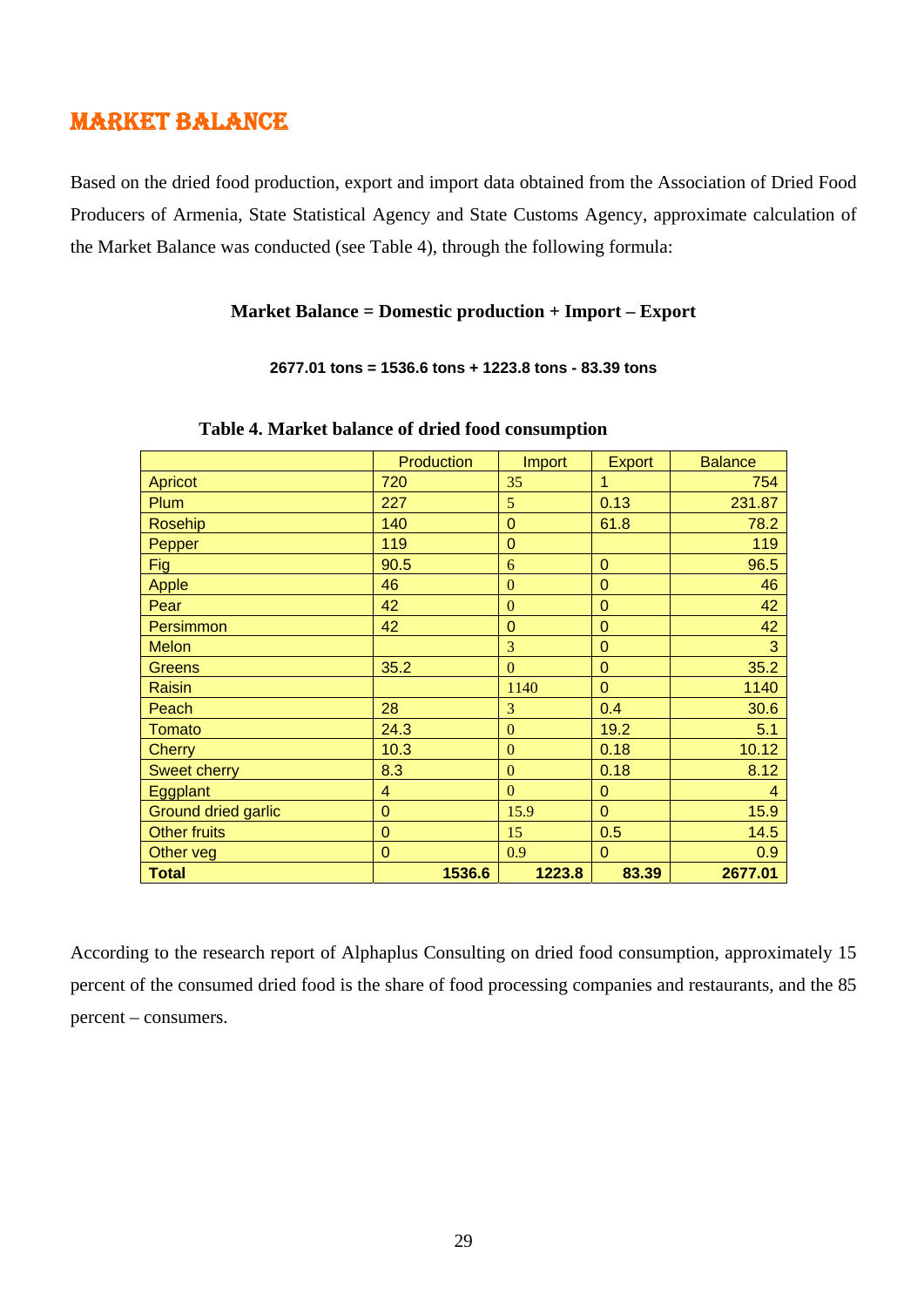# SWOT ANALYSIS OF ARMENIAN DRIED FOOD MARKET

As it is presented in Figure 2, there are more weaknesses and threats with regard to the Armenian dried food sector, than strengths and opportunities. This is not surprising if we take into account the economic and social factors influencing the development of the sector, as well as the crucial challenges still to overcome. There are not only micro-economic factors, but also macro-economic influences, among them the stable price and quantities of dried food in the world markets, as well as the fluctuation of US dollar exchange rate.

### *Strengths*

High quality of raw material (fresh fruits, vegetables and greens)

Limited use of chemicals and pesticides (due to economic reasons)

#### *Weaknesses*

High cost of Armenian dried food Lack of government assistance Lack of modern technologies Lack of marketing strategies Lack of proper packaging Low production volumes Lack of laboratories and quality control

#### *Opportunities*

High demand for Armenian food, including dried food on the part of Diaspora Armenians

Preference of domestic products on the part of local consumers

Foreign assistance to agricultural sector, including dried food industry

#### *Threats*

High probability of drought and unfavorable climatic factors, their influence on the quality and price of raw materials

High competition of main exporters of dried food in the world markets

Expected changes in taxing of certain agricultural businesses, including dried food plants (in 2010)

**Figure 2.** Important points of Armenian dried food market SWOT analysis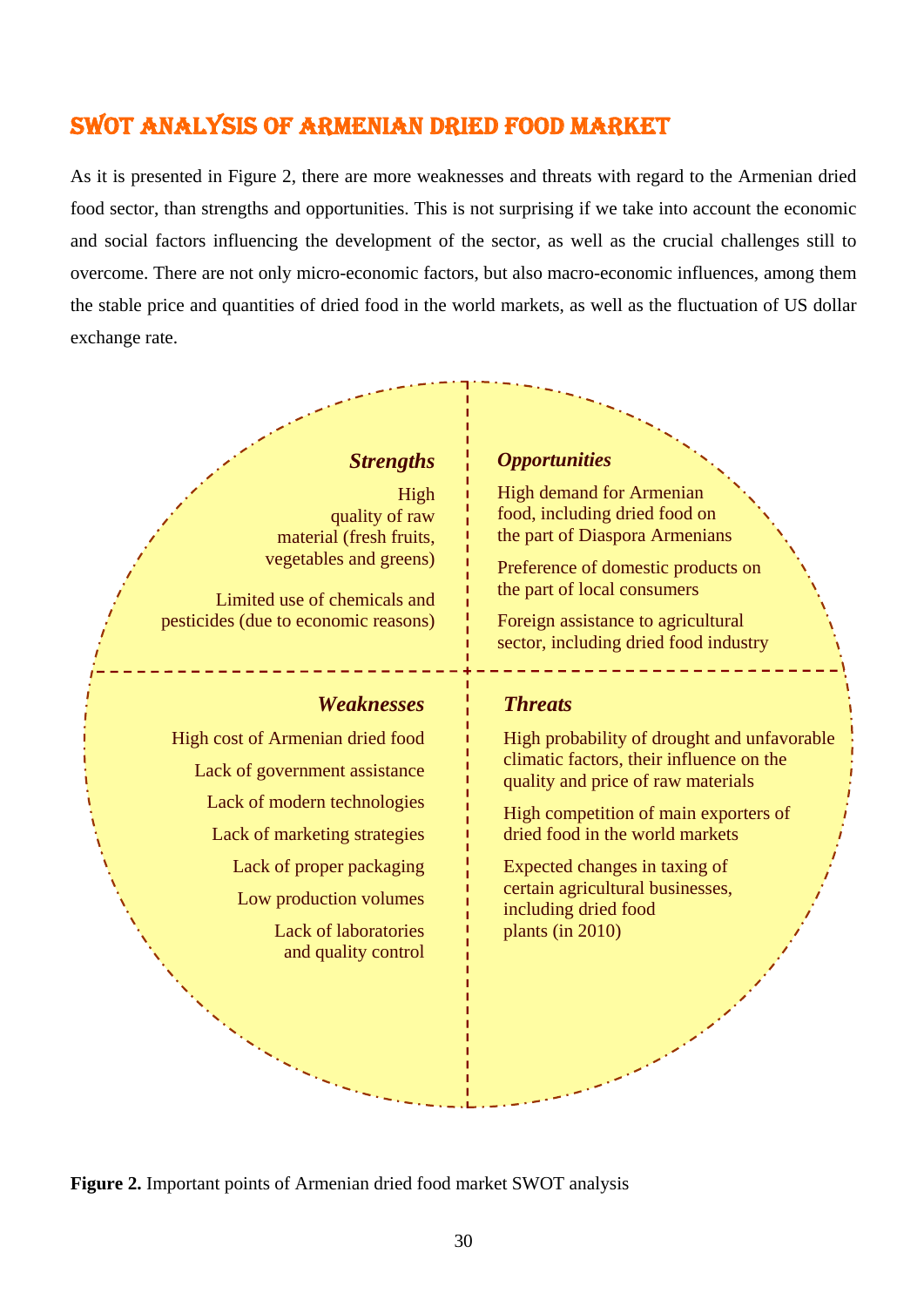# FIELD STUDY RESULTS

Below the results of the field survey among consumers, consisting of the responses of 500 respondents. Though the answers to several of the questions were predictable, those questions were asked to receive the real (or close to real) picture of the consumer attitudes and preferences. First, general data on income, age and gender of the target group is presented. Then, analyses of responses to topic-related questions are provided.

### *Respondent demographics*

79 percent of the respondents were female, and 21 percent were male. It is conditioned by the fact that women comprise significantly greater part of the consumer group: in most Armenian families women do the shopping of food, and/or their food purchasing is more frequent.





38 percent of respondents are between 36 and 50, 32 percent are between 21 and 35, 27 percent are above 50, and only 3 percent are under 20. This is conditioned by the fact that food shopping is done mainly by middle-aged people. If the 79 percent of respondents are women, it can be inferred that the main consumer group doing dried food shopping consists of middle-aged women.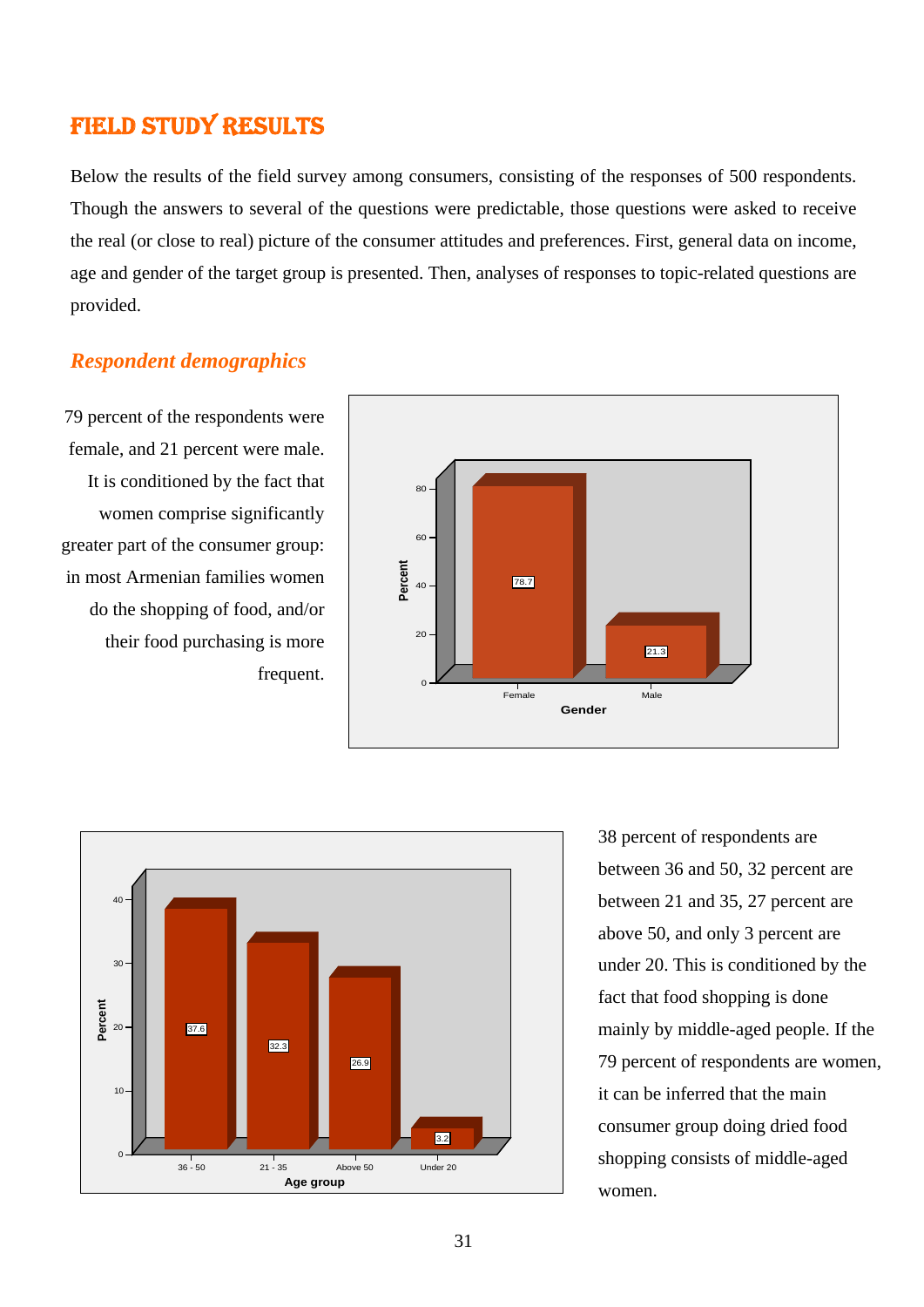The average monthly income of 38 percent of respondents is below 100 000 AMD, for 35 percent it is between 100 and 200 000, for 20 percent it is between 200 and 300 000, and the 7 percent has monthly income of more than 300 000 AMD.



### *Dried fruits*



69 percent of the respondents buy dried fruits, and 31 percent does not.

Among the respondents not buying dried fruits, 71 percent prepare at home, 19 percent cannot afford buying, 6.5 percent do not like and 3 percent do not use.

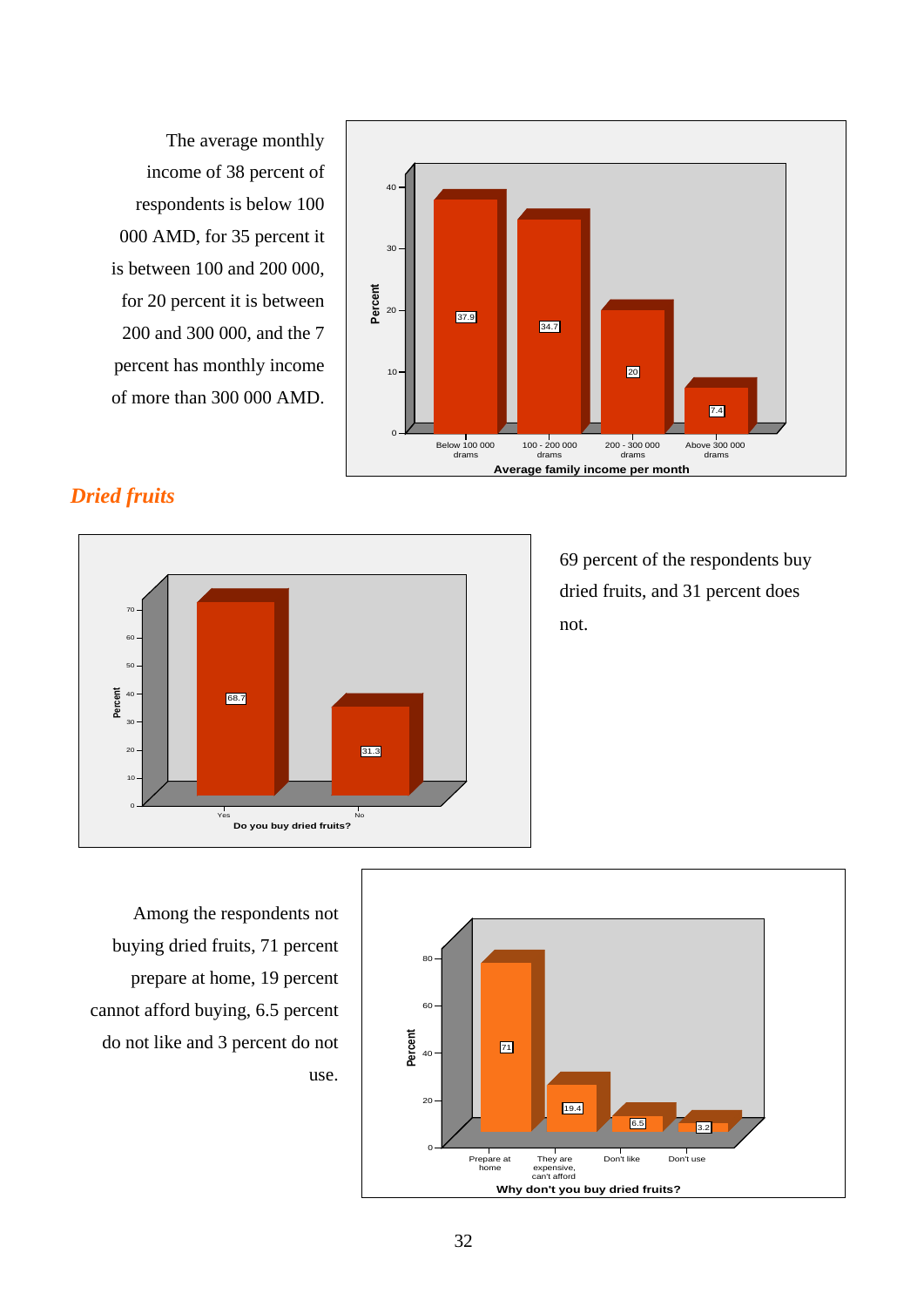

47.8 percent of respondents purchase dried fruits only for celebrations and events (especially New Year), 21 percent buys once a month (mainly relatively high income groups), 19 percent – rarely, 7.5 percent - once a week. In fact, dried fruits are not of first necessity, for most consumers the purchase of dried fruits is connected with celebrations and special events. Most families buy dried fruits (including sugar processed fruits which many Armenians consider dried fruits) for the New Year celebrations.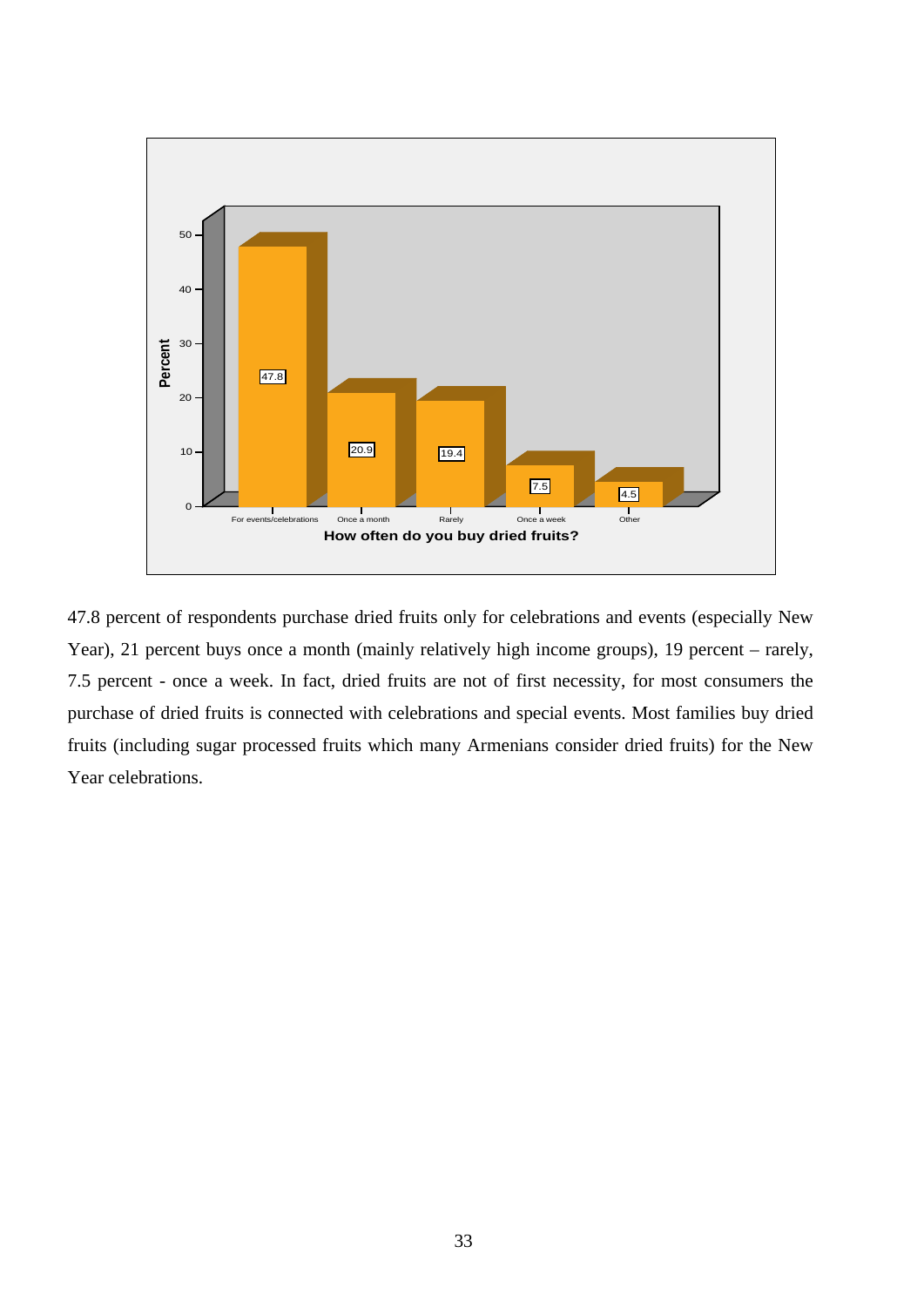

For 47.5 respondents dried fruits without sugar additives are preferable, while 25 percent prefer sugar processed dried fruits. The latter explain their choice with the fact that sugar processed fruits have more attractive appearance, which is important for celebrations.

For 27 percent both types are preferable.



For 68 percent of respondents Armenian dried fruits are of preference, while for 23 percent both imported and locally produced dried fruits are acceptable. For 7.2 percent the origin is not important. Only for 1 percent imported products are preferable. This is an important fact for the Armenian producer: the general tendency of preferring domestic food to the imported one is true for the dried fruits, too.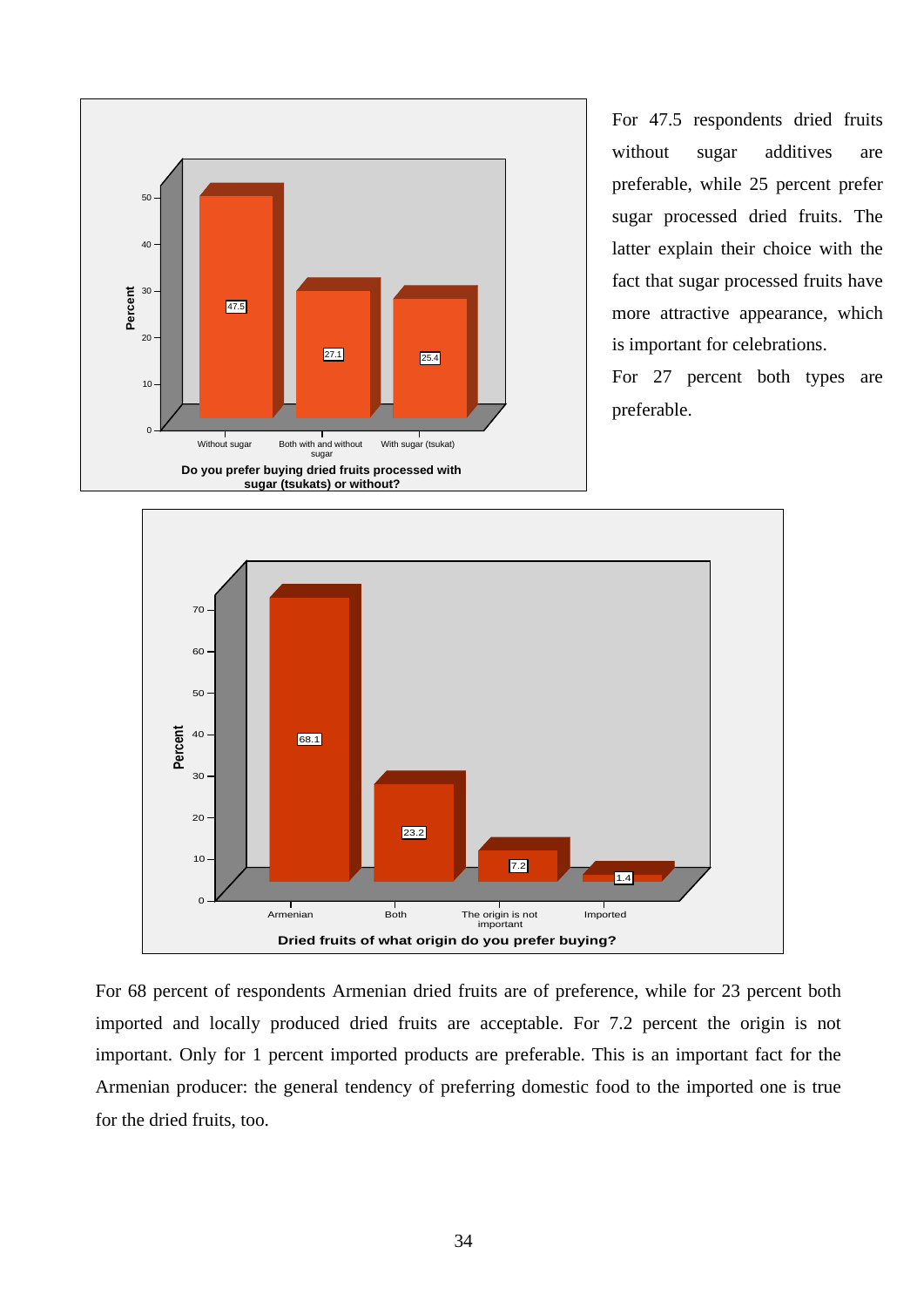

33 percent of consumers buy dried fruits at markets, 27 percent of consumers buys at stores, and 39 percent prefer purchasing at supermarkets. This fact shows the gradual shift to buying dried fruits at stores. However, a significant part of consumers still buy at markets.



If the consumer preferences of dried fruits are allotted to different fruits, apricots are of 25 percent preference. The second is plum, with 16.5 percent preference, later come figs  $-11$  percent, raisin  $-9$ percent, etc. Though this picture was predictable, the survey came to confirm the general assumptions.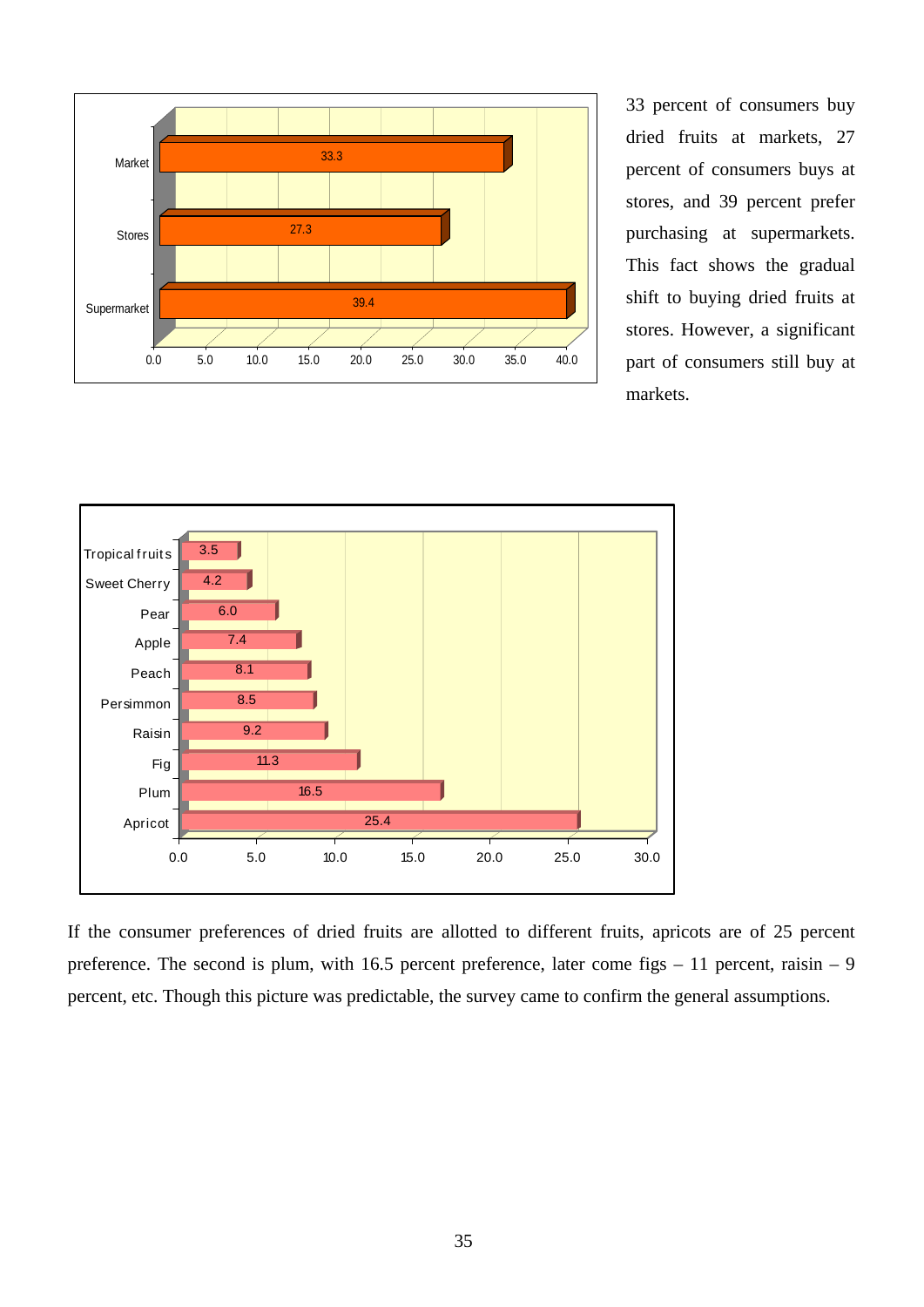In buying dried fruits, consumers pay attention to fruit type in 40 percent cases, appearance – 28 percent, price – 25 percent, country of origin (domestic vs. imported) – 9 percent cases. Packaging of dried fruits is relatively new phenomenon, and its importance for the consumer is still low.

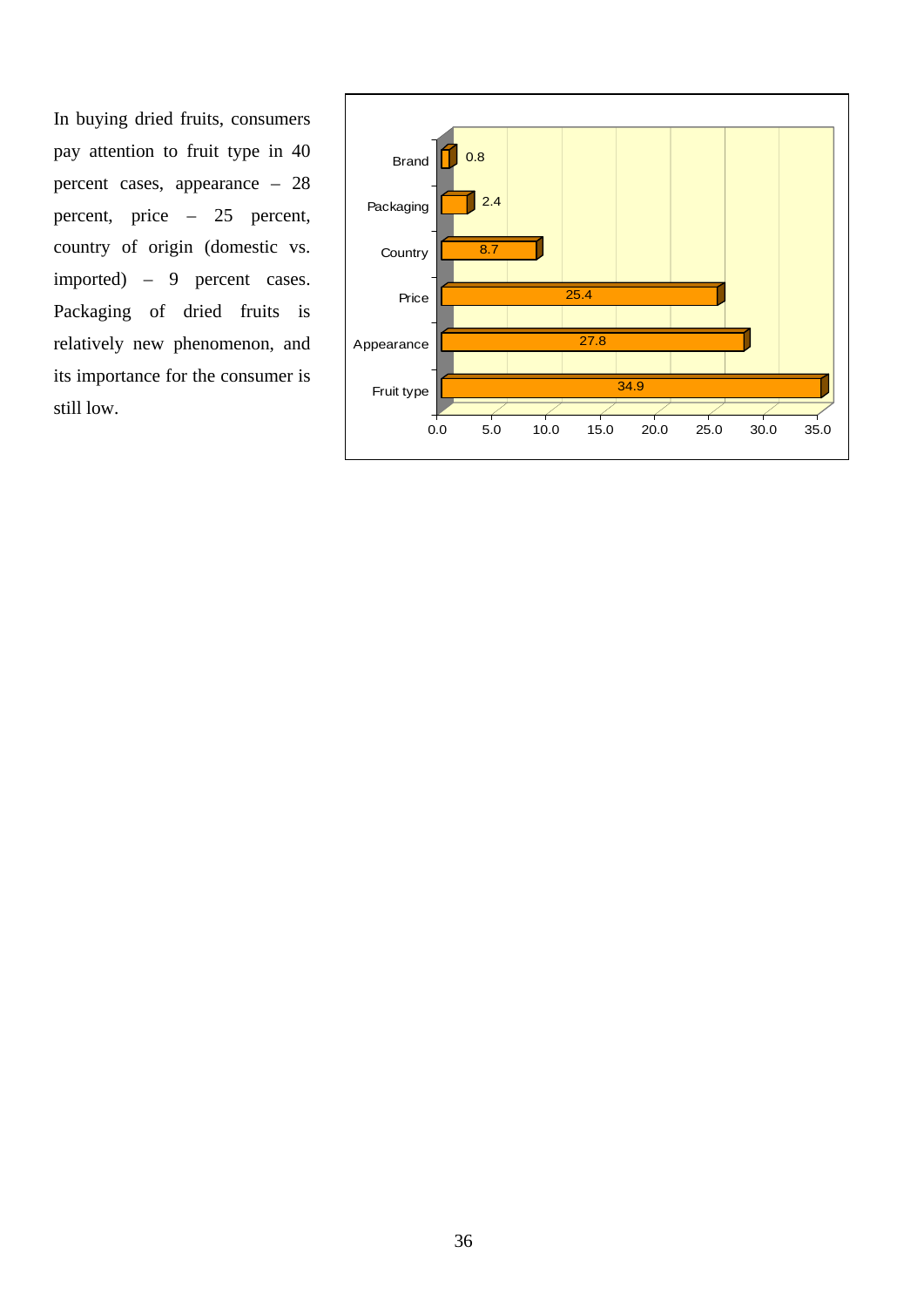### *Dried greens*



21 percent of respondents buy dried greens, and 79 percent does not.



#### **Why don't you buy dried greens and herbs?**

80 percent of respondents not buying dried greens prepare them at home, which was predictable: greens are dried at home in most Armenian families. 11 percent do not use dried greens.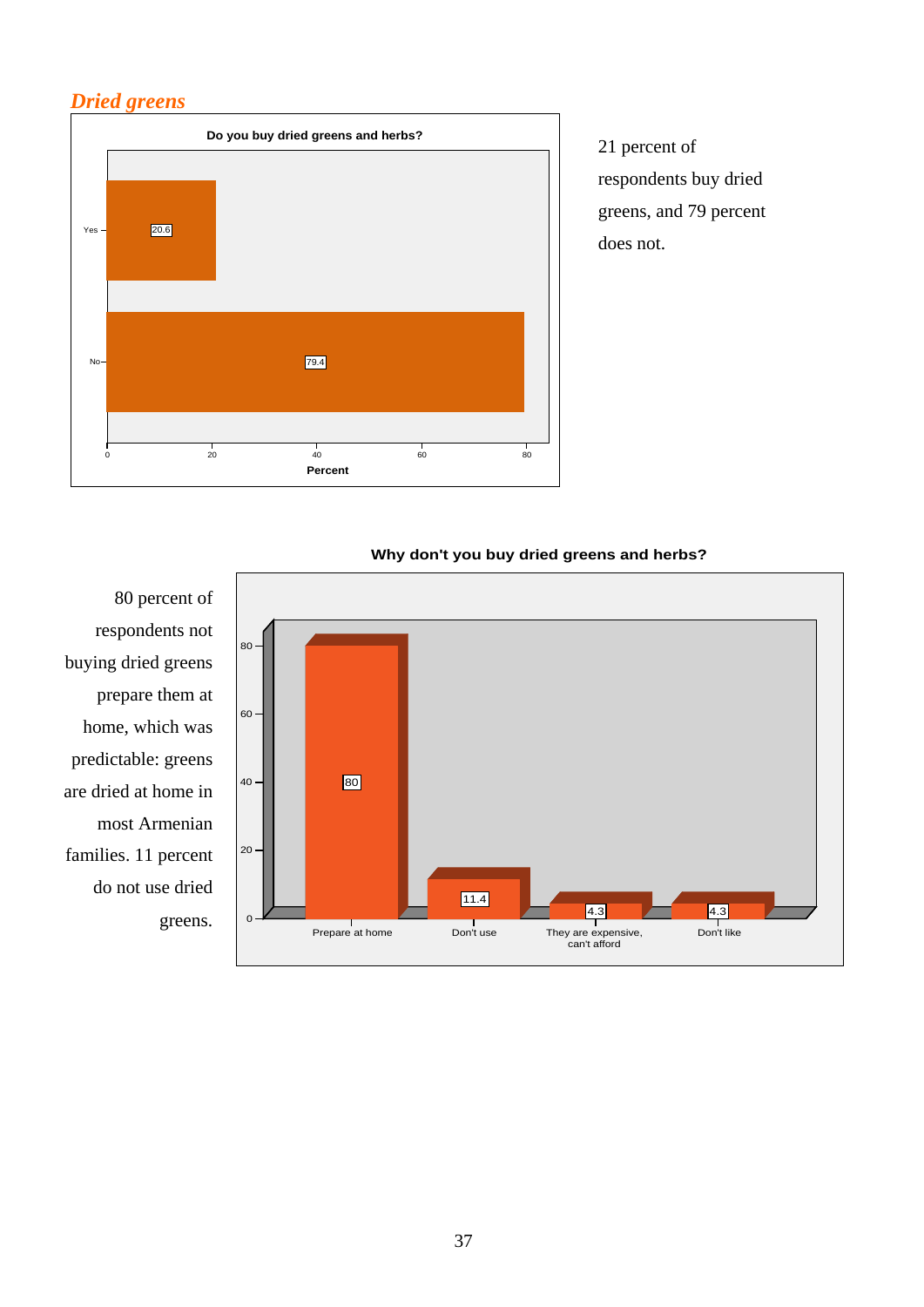

**How often do you buy dried greens and herbs?**

Those who buy dried greens are divided into four groups. 45 percent of respondents buy dried greens once a month. The fact that dried greens are of more usage (meals – almost everyday) than, for instance, dried fruits, for those who use it, explains this figure. 35 percent purchase dried greens



While in the case of dried fruits it was 68 percent, for dried greens preference of Armenian products to non-Armenian is 81 percent (81 percent of respondents prefer Armenian dried greens).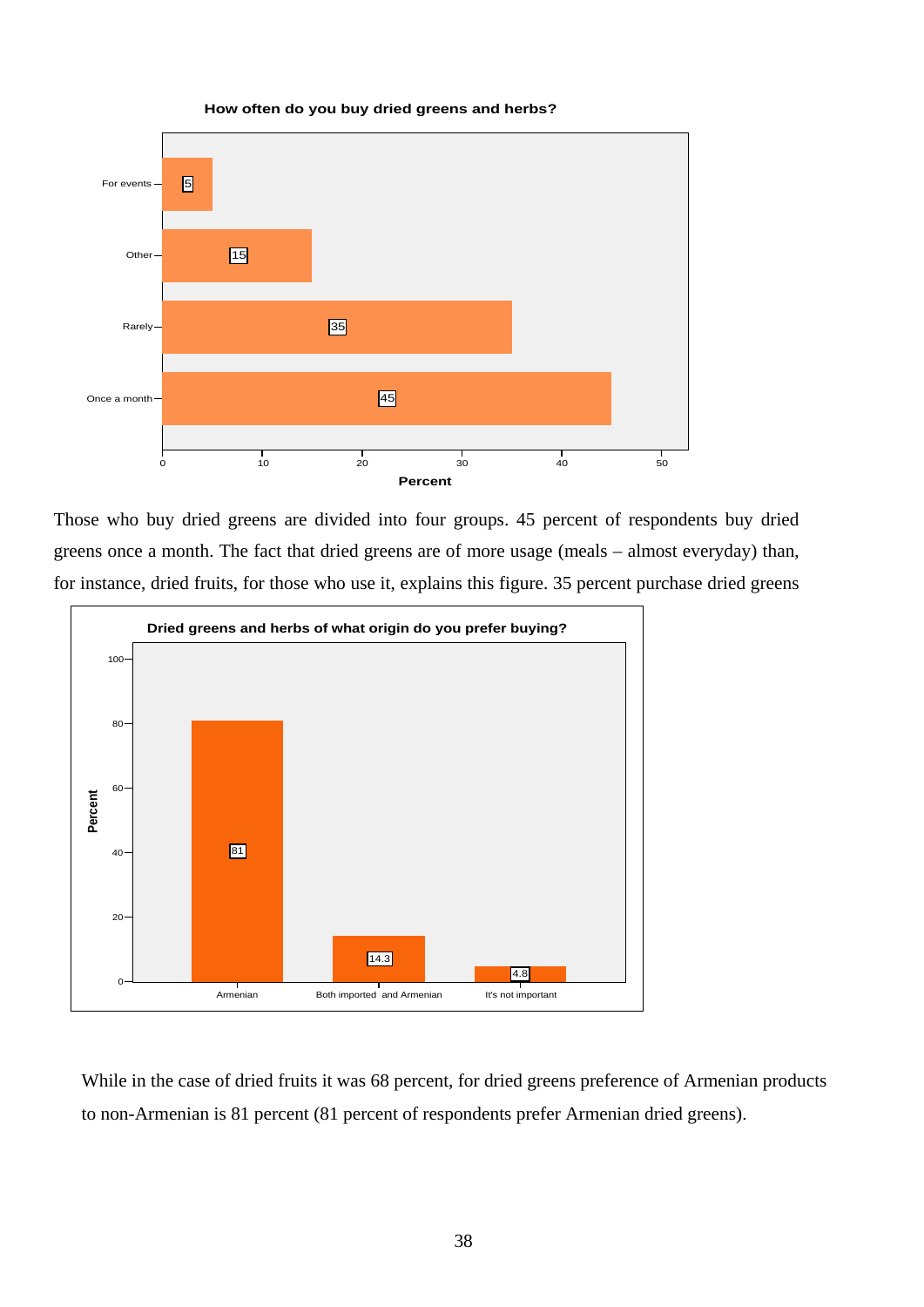

Unlike the case of dried fruits, most consumers of dried greens purchase them in markets (36 percent of respondents). This can be explained by the small choice of dried greens at stores and supermarkets, as well as by the power of tradition/habits.



39 It is generally known that dried coriander is of wide use in Armenian families. This was confirmed by the survey results. Coriander occupies 21 percent share in the overall respondents' preference of dried greens. Basil is second with its 20 percent preference share. Thyme, bought more as an herb for health-related reasons, is the third, with 12.5 percent share. Dried sorrel is used for salads and meals not as a spice, but as main stuff. It is also associated with health and has a share of 11 percent.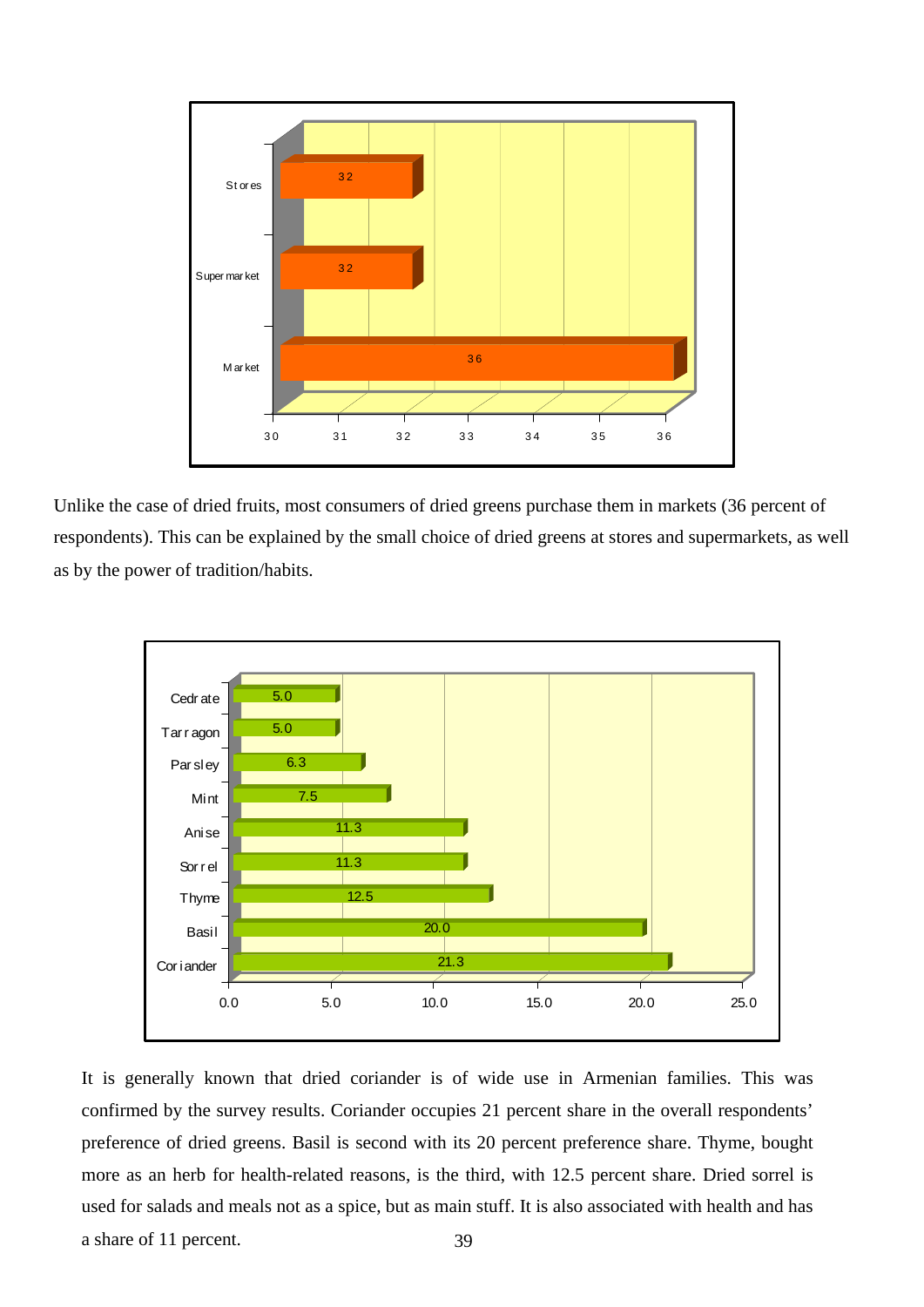

Consumers judge of the quality of the dried green based on its appearance. Therefore, the 41 percent of preference for appearance comprises also preference for quality and taste. Price is second in preference, since preparing dried greens is easier and less costly than drying fruits, thus there is price sensitivity with this regard.

Country of origin is of more importance in case of dried greens that with dried fruits, since there is a general perception of Armenian greens having special taste and aroma. And as in general, domestic food products are of higher preference among Armenian consumers.

As is the case with dried fruits, packaging is of least importance: this is connected with the fact that majority of respondents prefer purchasing dried greens at markets, where they do not expect to find packaged dried greens. Besides, packaging is strongly associated with high price.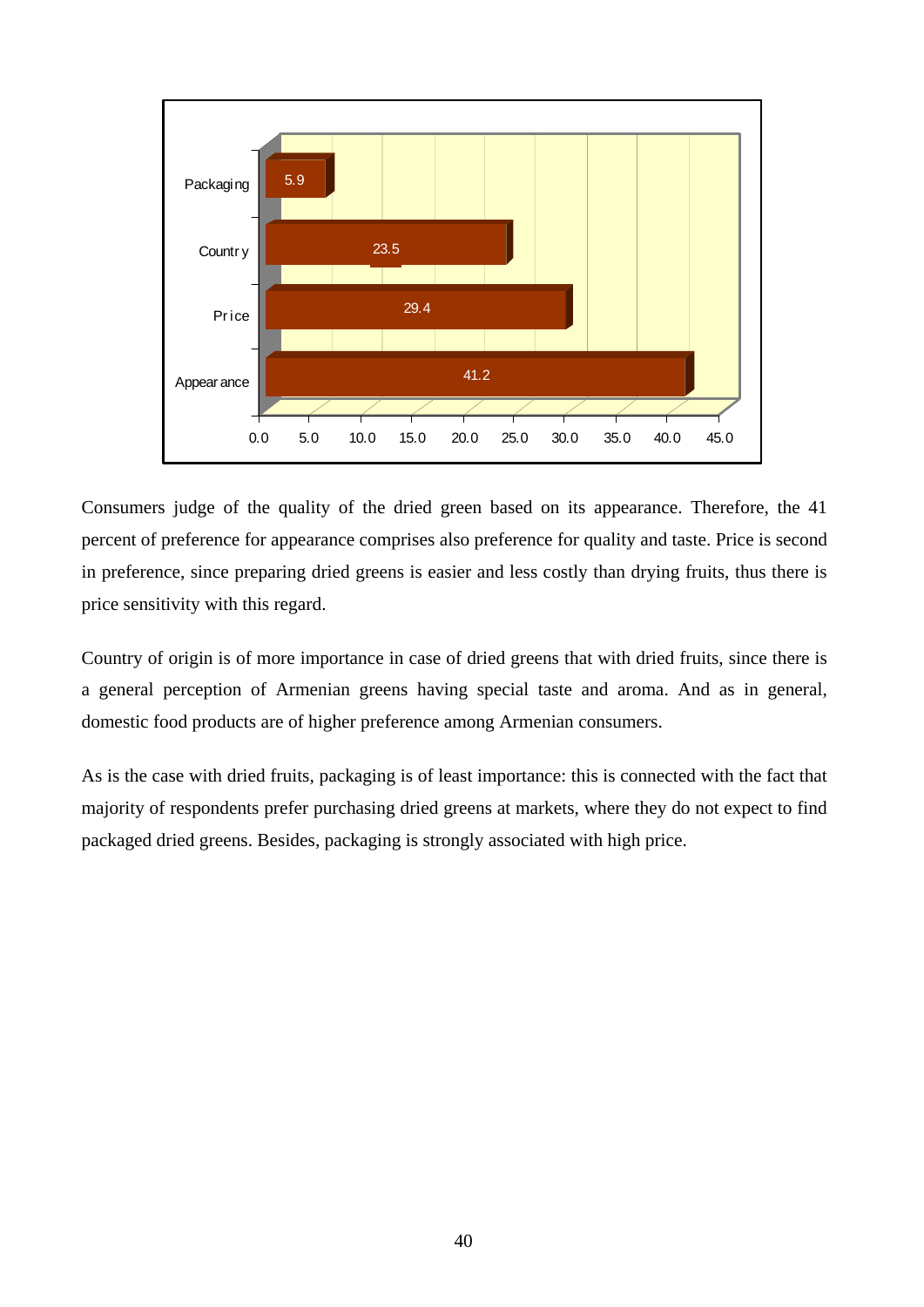### *Dried vegetables*



94 percent of respondents do not buy dried vegetables. This is not a surprising fact: dried vegetables are not used extensively. Only 6 percent buy dried vegetables.

**Why don't you buy dried vegetables?**

6.3 39.2 31.6 22.8  $40$ 30  $20 10<sup>1</sup>$ They are expensive, can't afford Don't like Prepare at home  $\overline{0}$ Don't use

Of those who do not buy dried vegetables, 39 percent do not use and 31 percent do not like them. 23 percent prepare at home (mainly dried beans), and for 6 percent they are expensive.



**How often do you buy dried vegetables?**

Among the 6 percent buying dried vegetables, 50 percent do it rarely, 33 percent – once a month, and 17 percent – once a week. It can be concluded that this group is a small target group with high preference of dried vegetables and a frequent use of them.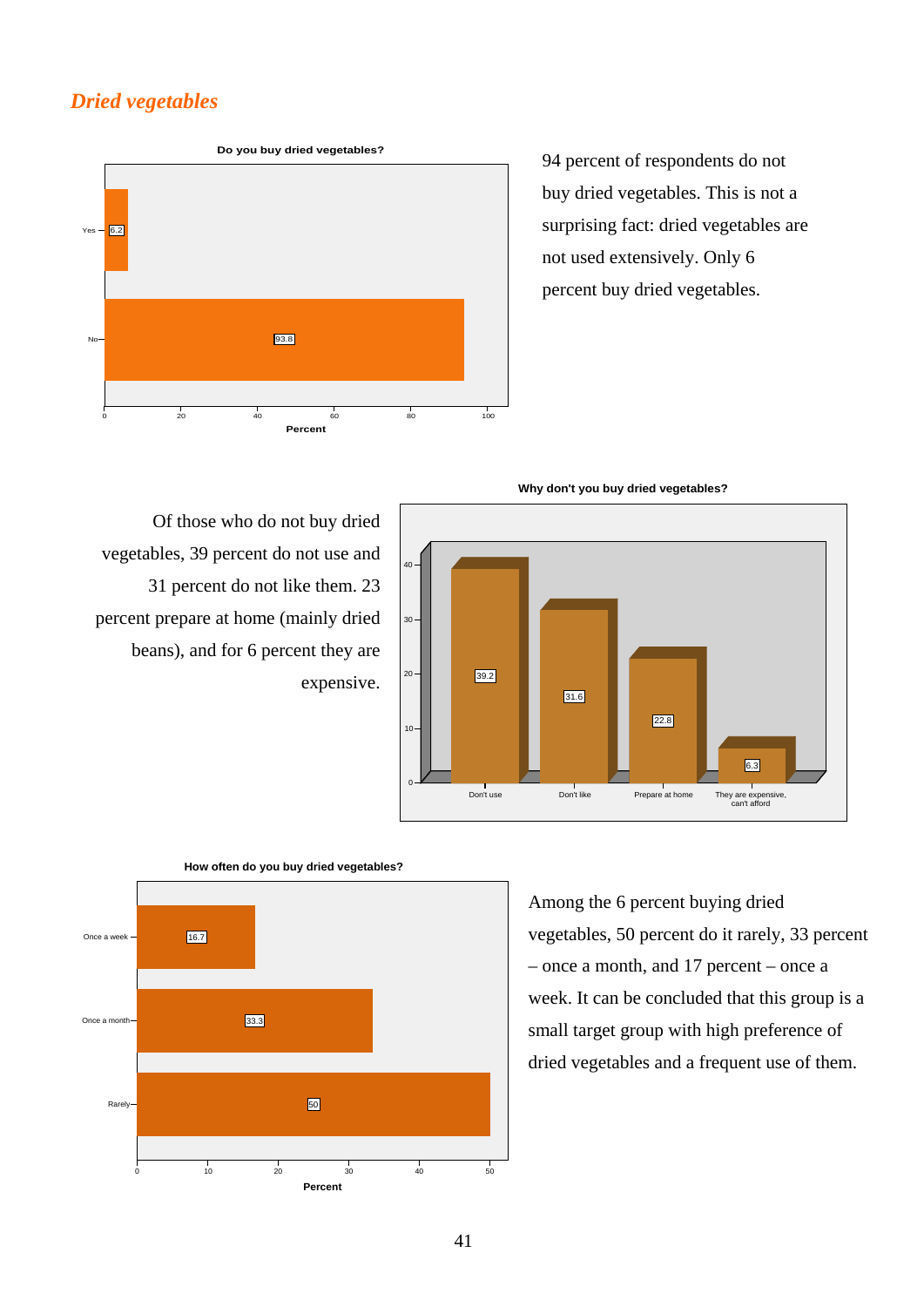

37.5 percent of the respondents buying dried vegetables prefer supermarkets, 34 percent – stores, and 26 percent – markets. As a specific food product, dried vegetables are not of wide sales in farmer market, while packaged dried vegetables have appeared at stores and supermarkets recently.



Among the dried vegetables, dried beans are of highest demand. Second are eggplants and then pepper.

For purchasing dried vegetables, the consumer pays attention to the country of origin, for 30 percent appearance is important, packaging is third by importance and price is of least importance.



This picture of influencing factors is explained by the preferences of consumers to buy dried vegetables mainly at stores and supermarkets where they find packaged dried vegetables. The preference of the consumer to buy Armenian dried food is evident in this case too.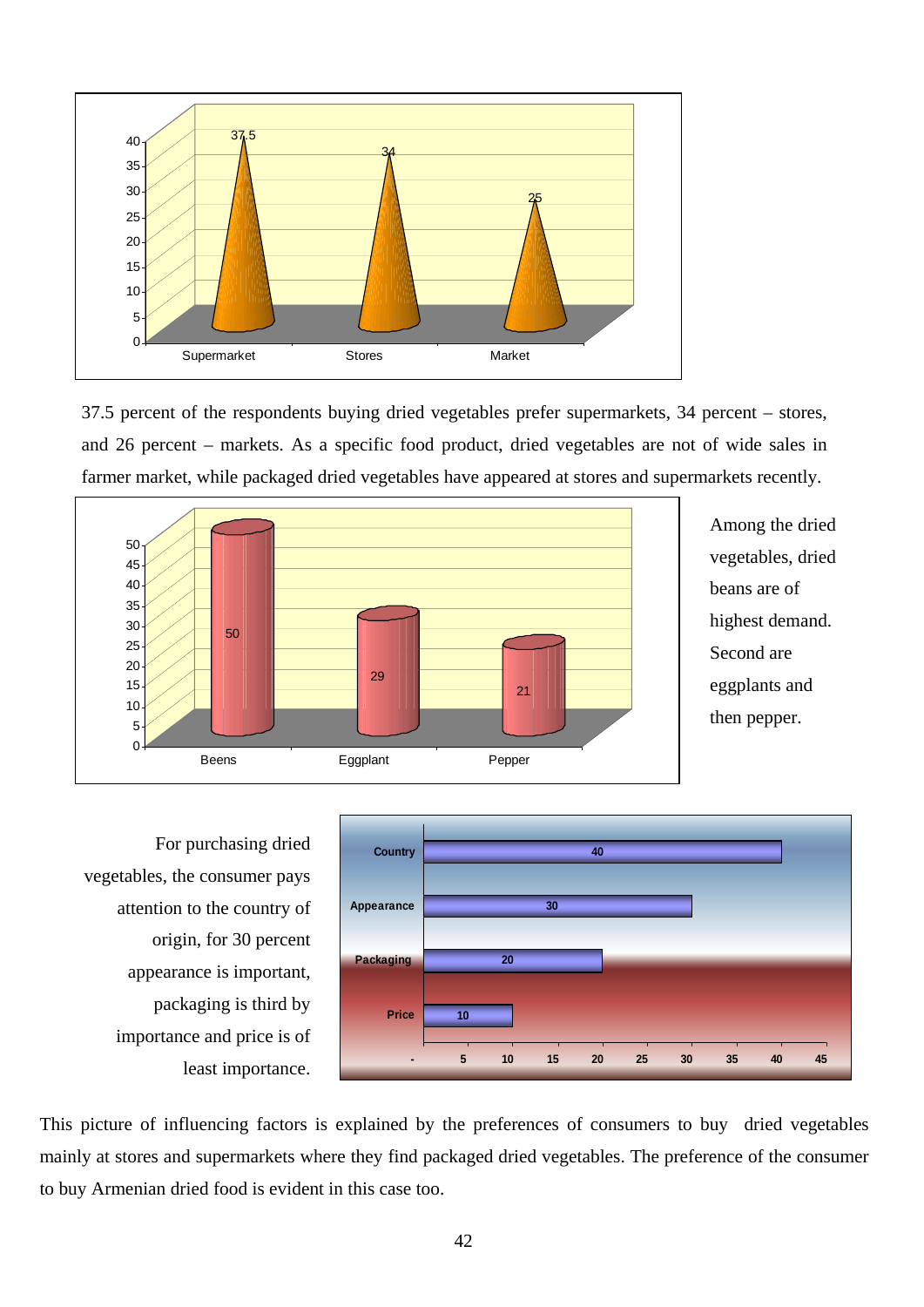#### RECOMMENDATIONS

It is true that the dried food sector of Armenia is in its initial steps towards becoming an industry of strategic importance for the agriculture. The market for dried food is new and is still in the stage of formulation. The present research came to confirm some general knowledge and opinions about the sector, as well as to explore a series of its unknown or unexamined characteristics, becoming another step in the development of the sector through taking a closer glance at the dried food market and trying to find a correlation between the market trends and rules and the approach of the producer towards production operations and marketing strategies.

Based on the research findings and the conclusions made about the different parts of the research, a series of recommendations can be provided to the Armenian dried food producer concerning satisfying primary sanitary and hygiene requirements and applying basic marketing strategies. Before presenting those recommendations in detail, it is worth answering to the indispensable question that most readers might ask at this point, namely "What can be done without sufficient financial resources?". This is a tough question that concerns many small and medium-sized businesses. Development plans without financial investment may seem unrealistic.

However, there are certain activities and steps that can be implemented with limited or no funding. Moreover, in some instances (as several visits to dried food producers showed) producers possessing sufficient financial resources need technical assistance concerning the cost effective organization of the production, implementation of sanitary systems, and most frequently, application of promotion and other marketing activities. Therefore, the following recommendations are suggested for the producers having enough resources to operate in the sector and maintain their position in the market.

#### **Sanitary and hygiene Issues**

As it was mentioned in the Section Production and Producers of Dried Food, homemade dried food production, which consists in drying vegetables and fruits in the open air, implies lack or complete absence of sanitary and hygiene conditions due to the open-air dust, bacteria, insects, etc. Though a part of consumers are aware of this shortcoming of homemade dried food, for most consumers it is not evident unless they see the production process. This means that there is a very small consumer resistance to such produce, therefore the last thing that the producer will care about is investing in sanitary conditions and hygiene systems.

The ideal hygiene-related step for the dried food producer, whether it is large, medium-sized or small one, would be implementation of HACCP, though it would sound too unrealistic and expensive for the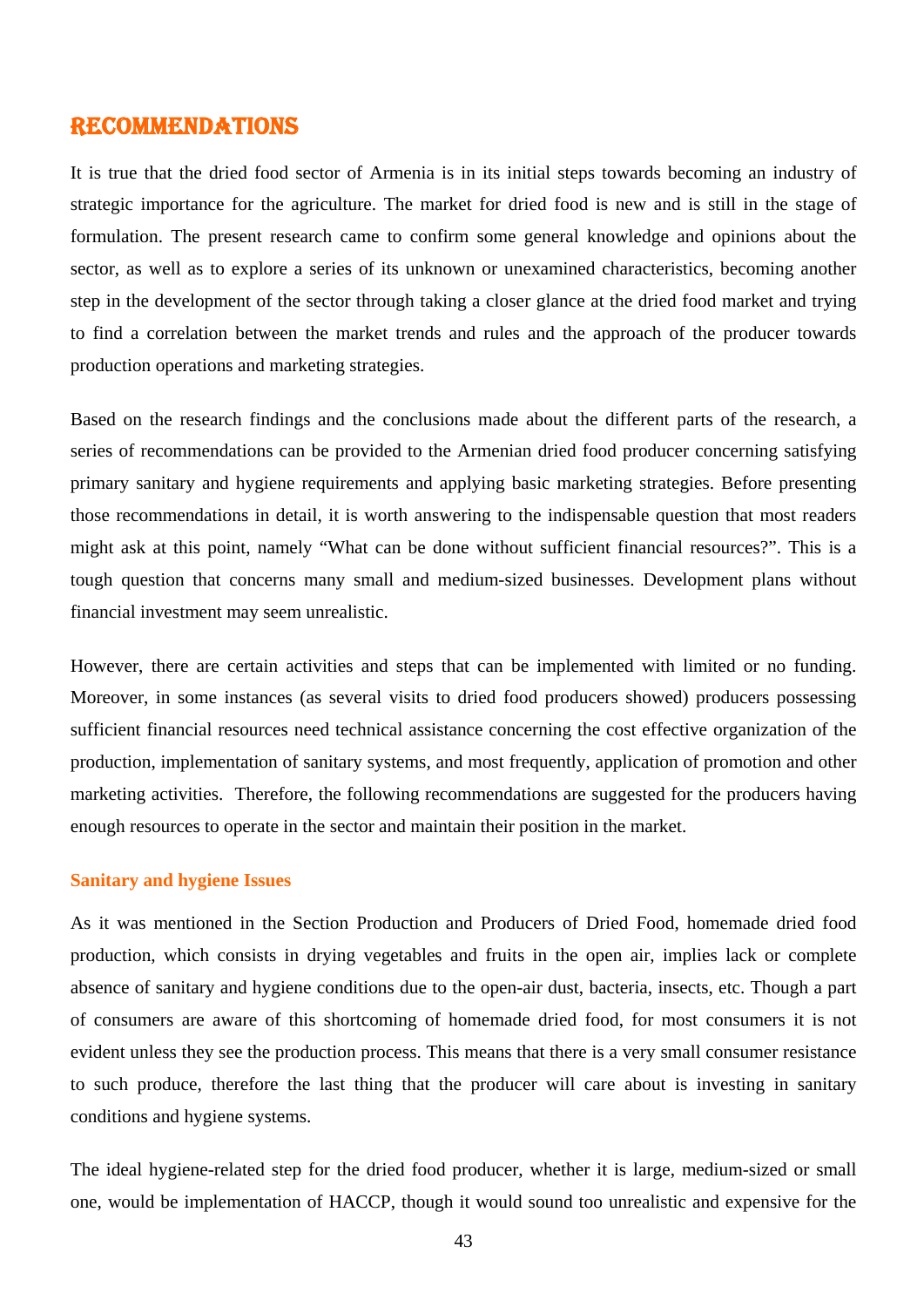latter two. While HACCP is the optimal solution for large producers, small and medium-sized businesses may try to meet elementary sanitary requirements. Painted and tiled plants, stainless tanks and tools, production apparel and gloves, running water and cleaning materials are the primary things that a production needs to be provided with. Required conditions in the storage (painted or tiled rooms, stainless shelves, appropriate temperature and humidity), clean transportation means and sales outlets are also primary conditions in the "journey" that dried food makes from the orchard to the consumer.

#### **Marketing issues: promotion for the local market**

The research showed that the imported dried food is a strong competitor of the Armenian dried food in the local market. A significant part of the imported dried fruits are sold under the name of Armenian dried food with the same prices, since if the difference is not obvious in the appearance, often the consumer does not differentiate the imported dried food from the Armenian one. However the main part of the imported dried food (including that supplied to the producers of sweets and other business consumers) is sold at lower prices, gaining competitive advantage.

As it has already been stated, few producers, mainly large ones, apply marketing techniques as means of achieving brand recognition or increasing sales, while packaging and promotion may bring about substantial consumer awareness. Though according to the field study results consumers pay relatively little attention to the packaging and brand in their purchasing decision, the increasing tendency of doing shopping at supermarkets implies increasing importance of packaging. Besides that, for consumers packaging is associated with conforming sanitary conditions and clean production. Among brand names that have achieved differentiation and consumer awareness are packaged products Alishan, Tamar Tatik, Liana and Sateni. Cost-effective marketing measures are the requirement of the market. Therefore, it is recommended that producers implement promotional activities such as in-store promotions, tasting, distribution of promotional booklets and leaflets, small catalogues, for achieving a constant market share and increasing it.

#### **Branding for foreign markets**

For the Armenian dried food to survive and to gain market share in foreign countries (especially EU and US markets) it has to resist the fierce competition of the dried food exported from the countries of Middle East and EU. Pricing cannot be competitive edge for the low quantities of Armenian dried food, as it has already been discussed. In this case, too, the main solution is branding of "Armenian dried food", which should itself become a symbol of and be associated with quality and taste.

To achieve such a status for the Armenian dried food, the Government, NGOs, as well as producers themselves should take part in a long and task-oriented process. The dried food exported from Armenia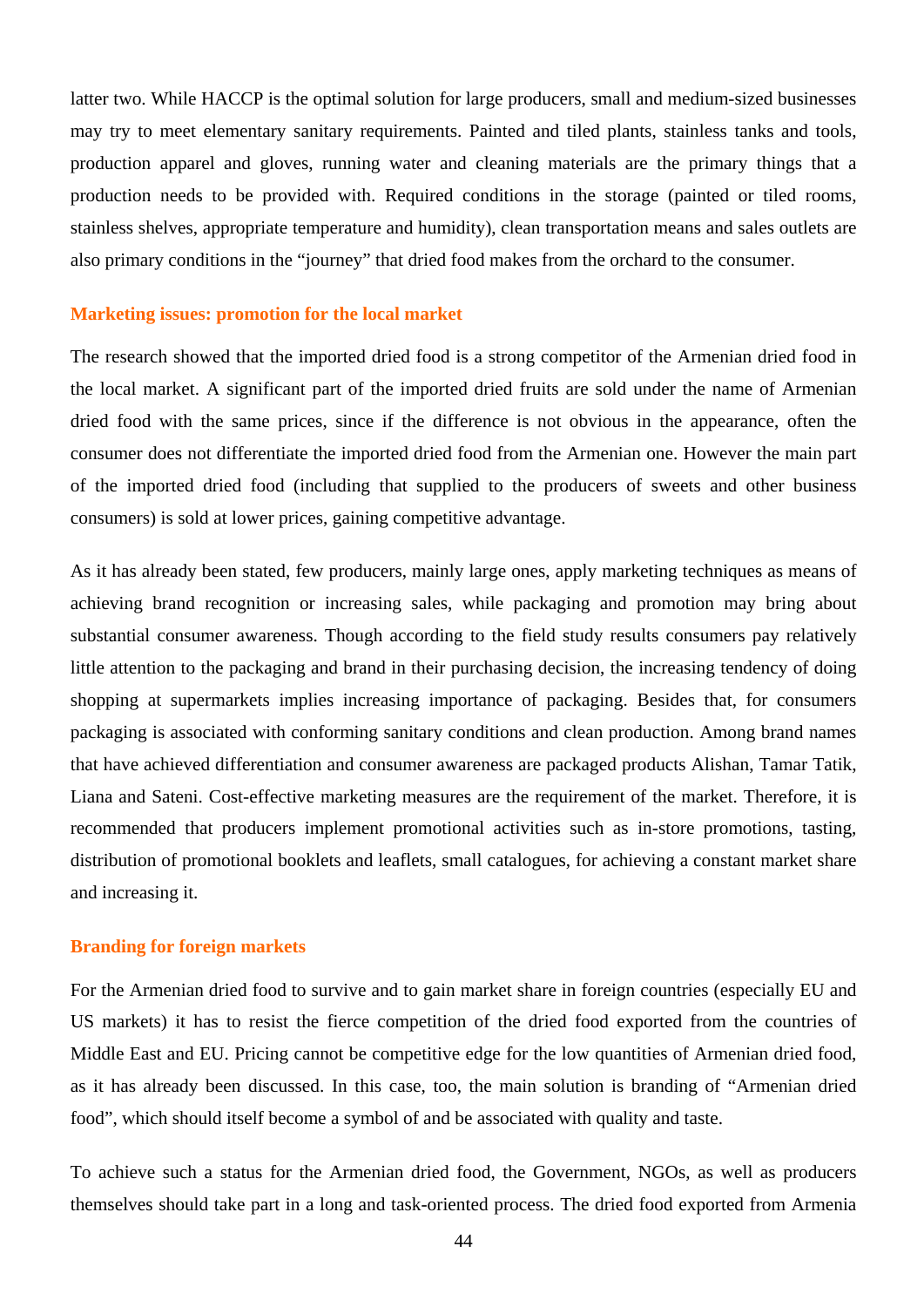under a government defined general brand name should correspond to a set of requirements complying with EU and US regulations. Though the format and the steps of such a process should be based on thorough and substantial consideration, the general essence of such a program should be controlling and supervision of the production conditions, product qualitative characteristics through laboratory analyses, production audits and certification.

A sample process might be the following. A special committee is established including representative specialists from the Ministry of Agriculture, NGOs such as Association of Dried Food Producers, universities such as State Agrarian University, etc. Dried food is gathered from different producers throughout the year. The committee observes the operations of those producers with whom it signs contracts based on the conformity of the plant, production processes and the produce itself to a set of regulations. The observation is in the form of periodical unexpected visits to the plants. After the dried food is received it is checked at the laboratories for content, quality and taste characteristics. After the product is approved, it is packaged for export under a special brand name defined by the committee.

The Government assists the activities of this committee through the Ministry of Agriculture. The committee regulates the marketing campaigns abroad. It takes measures to enter new markets establishing business contacts and gaining market share through promotional campaigns: exhibitions, trade-shows, informative promo-materials, Internet presence, etc. Consistent and target-oriented advertisement will help build a brand providing an opportunity to compare Armenian dried food with Armenian cognac in its popularity. "If you make a product good enough even though you live in the depths of the forest, the public will make a path to your door… But if you want the public in sufficient numbers, you would better construct a highway. Advertising is that highway. – W. Hearst, American Newspaper Publisher" (Boone L., Kurtz D., 2001).

The scenario presented above might seem non-real and impracticable in Armenia at present taking into account the funding and facilities necessary for such an institution to operate. However, if a substantial positive move is expected in this sector, this plan might become an optimal solution for the numerous small producers and for the sector as a part of Armenian agriculture in general. It is through building a strong brand of "Quality Armenian Dried Food" that the local producer can achieve substantial progress and become competitive in the world markets. And it is through achieving substantial progress and becoming competitive that the dried food sector can gain strategic importance for the Armenian agriculture and economy in general.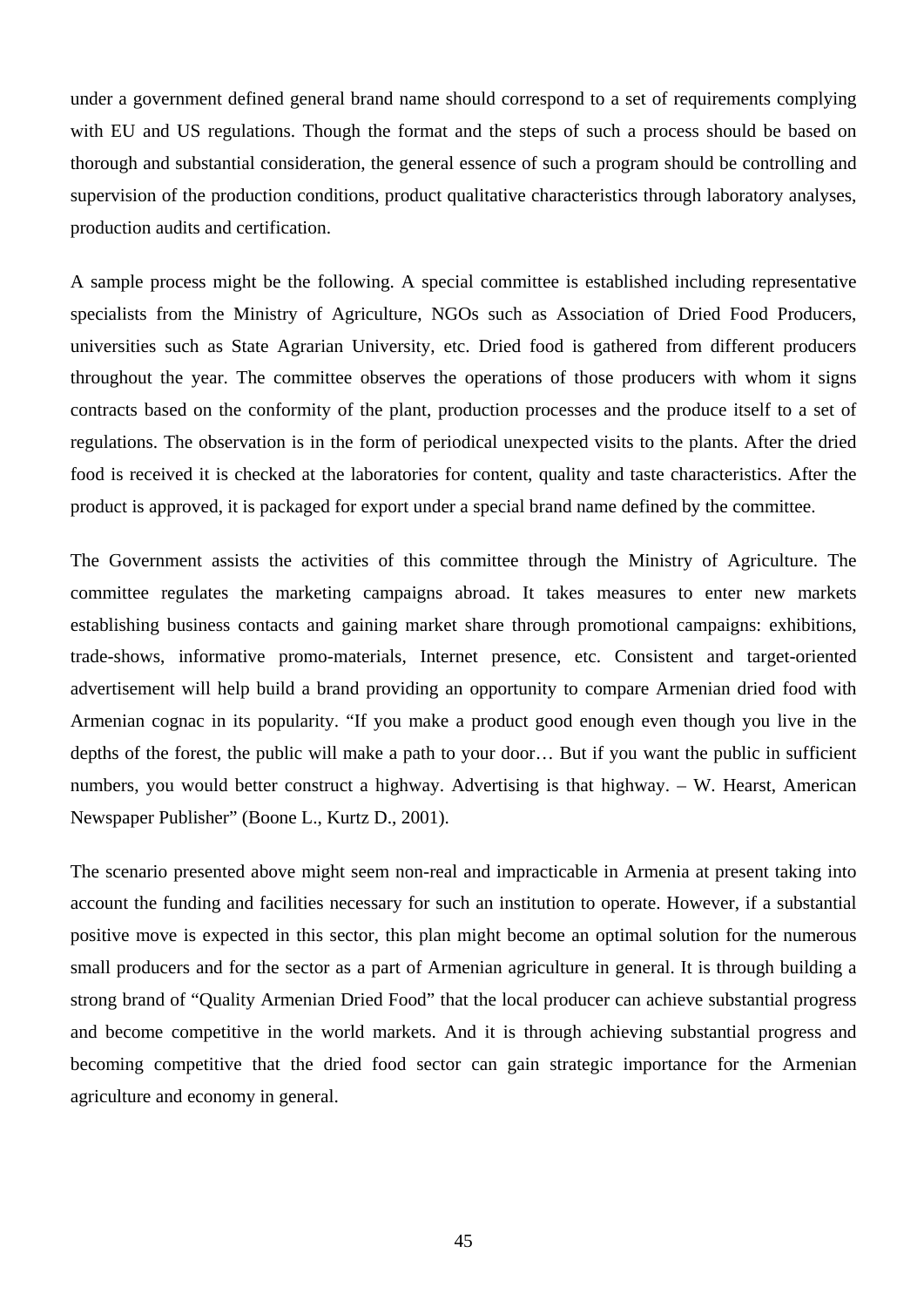## REFERENCES

Abovyan Sandro (2007). *Informative Booklet (dried food production).* Yerevan: Asoghik Printing Hall.

Alphaplus Consulting (2005). *Dried Food Market of Armenia*. Yerevan.

Boone L., Kurtz D. (2001). *Contemporary Marketing*. Orlando: Harcourt College Publishers.

Boriss H., Brunke H., Kreith M. (2006). *Commodity Profile: Raisins (dried grapes)*. Agricultural Issues Center University of California, Rev. September.

Bovee C., Thill J. (1992). *Marketing*. New York: McGraw-Hill Inc.

Damania, A.B. (1998). Diversity of Major Cultivated Plants Domesticated in the Near East. *The Origins of Agriculture and Crop Domestication.* 

Damania, A.B. (1998). International Center for Agricultural Research in the Dry Areas (ICARDA). Report No. 21 of *the Genetic Resources Conservation Program*, University of California.

Dried food market of Armenia. Accessed at www.cheer.am

History of Armenia. Accessed at http://home.wanadoo.nl/edmond\_k/armhist.html+dried+fruit+Armenia+BC&hl=hy&ct=clnk&cd= 14&gl=am

History of Raisins and Dried Fruit. Accessed at http://www.sun-maid.com/healthyliving/history\_of\_raisins\_and\_dried\_fruit.html

Importance of branding for businesses. Accessed at http://www.businesslink.gov.uk/bdotg/action/detail?type=RESOURCES&itemId=1073790777

Nutritional value of dried fruits. Accessed at www.intracen.org, www.innvista.com, www.wikipedia.org

Rules and regulations in the EU. Accessed at http://europa.eu.int/comm/food/index\_en.html; http://europa.eu.int/smartapi/cgi/sga\_doc?smartapi!celexapi!prod!CELEXnumdoc&lg=EN&numd oc=31991R2092&model=guichett

Value of raisins. Accessed at http://www.nationalraisin.com/raisins/health\_benefits.shtml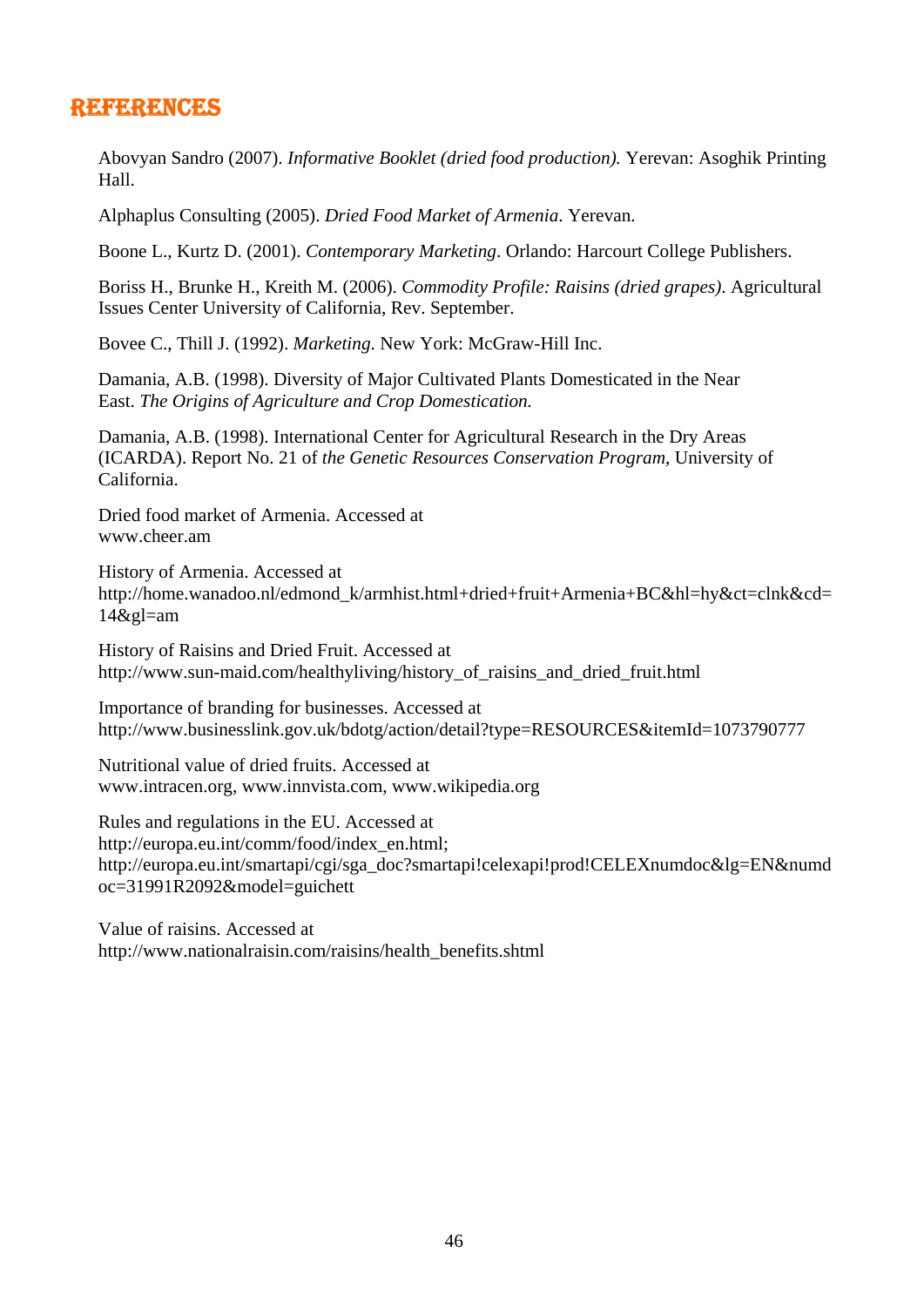# APPENDIX 1

## **Q U E S T I O N N A I R E: D R I E D F R U I T S**

#### **Please answer the questions ticking checking the preferred option or writing your own option.**



 $\Box$  Above 300 000 AMD

*6. What brands of dried fruits do you know?* 

it is not important

\* Supermarket is considered the store or chain of stores that works on self-service basis.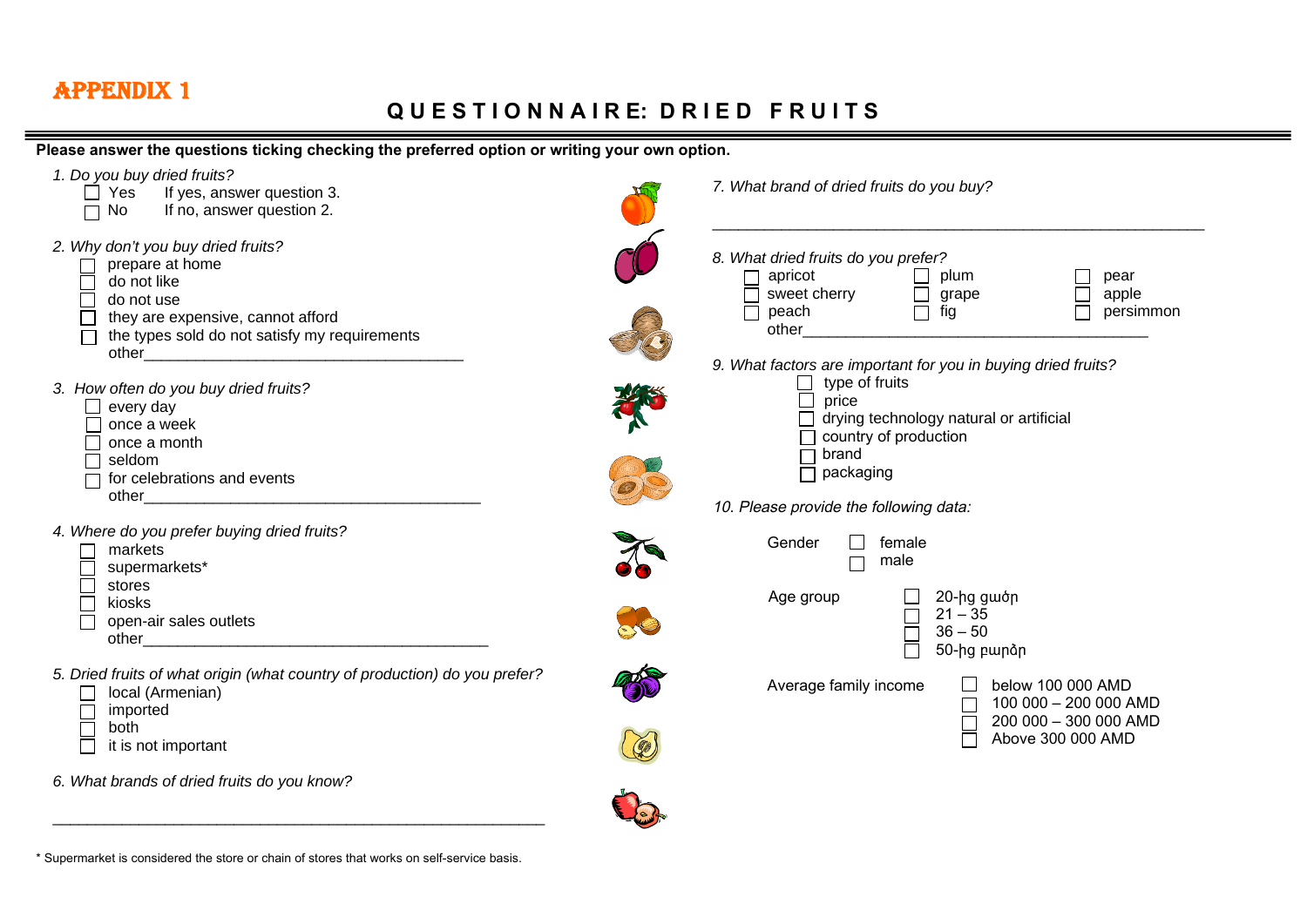# APPENDIX 2

| Type of dried food (quantities in tons) produced in 2006 |        |                |                |                 |                |                |                |                          |                          |                          |                          |                |                          |                 |
|----------------------------------------------------------|--------|----------------|----------------|-----------------|----------------|----------------|----------------|--------------------------|--------------------------|--------------------------|--------------------------|----------------|--------------------------|-----------------|
| Marz                                                     | Peach  | Apricot        | Plum           | Sweet<br>cherry | Cherry         | Pear           | Apple          | Fig                      | Persimmon                | Roseberry                | Tomatoe                  | Pepper         | Egg plant                | Greens          |
| Armavir                                                  | 250    | 5 <sup>5</sup> | 10             | $\overline{2}$  | $\overline{2}$ |                | 5 <sup>1</sup> | 0.5                      | $\equiv$                 | $\omega$                 | 10                       | 50             | $\overline{2}$           | $\overline{3}$  |
| Ararat                                                   | 180    | 10             | 50             | $\overline{3}$  | $\overline{2}$ | 10             | 5 <sup>7</sup> | 0.5                      | 300                      | $\equiv$                 | $\overline{2}$           | 30             | 0.5                      | $\overline{2}$  |
| Aragatsotn                                               | 150    | 5 <sup>5</sup> | 20             | $\mathbf{1}$    | 1.5            | 5 <sup>5</sup> | 10             | $\bar{\phantom{a}}$      | $\sim$                   | $\equiv$                 |                          | 5 <sup>5</sup> | 0.2                      | 5 <sup>5</sup>  |
| Kotayk                                                   | 100    | $\overline{2}$ | 20             | $\mathbf{1}$    | 1.5            | 5 <sup>5</sup> | 8              | $\equiv$                 | $\equiv$                 | $\overline{\phantom{a}}$ | 0.5                      | $\overline{3}$ | 0.2                      | $5\overline{)}$ |
| <b>Vayots Dzor</b>                                       | 20     | $\mathbf{1}$   | 10             | 0.2             | 0.3            | 5 <sup>5</sup> | $\overline{3}$ | 0.5                      | $\bar{\phantom{a}}$      | $\overline{a}$           | $\overline{\phantom{a}}$ | $\overline{3}$ | 0.1                      | $5\overline{)}$ |
| Syunik                                                   | $\sim$ | $\sim$         | $\overline{2}$ | $\equiv$        | 1              | $\overline{3}$ | 5 <sup>1</sup> | 10                       | $\blacksquare$           | $\overline{a}$           | $\overline{\phantom{a}}$ | 3 <sup>1</sup> | $\overline{\phantom{a}}$ | $5\overline{)}$ |
| Lori                                                     | $\sim$ | $\mathbf{1}$   | 5 <sup>1</sup> | 0.3             | 0.5            |                | 3 <sup>7</sup> | 10                       | $\overline{\phantom{a}}$ | $\mathbf{r}$             | 0.3                      | 5 <sup>5</sup> | 0.2                      | $5\overline{)}$ |
| <b>Tavush</b>                                            | ÷.     | $\overline{2}$ | 15             | 0.3             | 0.5            |                | 5 <sup>1</sup> | 20                       | $\equiv$                 | $\equiv$                 | 0.2                      | 10             | 0.3                      | $5\overline{)}$ |
| Yerevan                                                  | 20     | $\overline{2}$ | 5 <sup>1</sup> | 0.5             | 1              | $\overline{2}$ | $\overline{2}$ | $\overline{\phantom{a}}$ | $\bar{a}$                | $\overline{\phantom{a}}$ | $\overline{\phantom{a}}$ | 10             | 0.5                      | 0.2             |

*Source: Association of Dried Food Producers*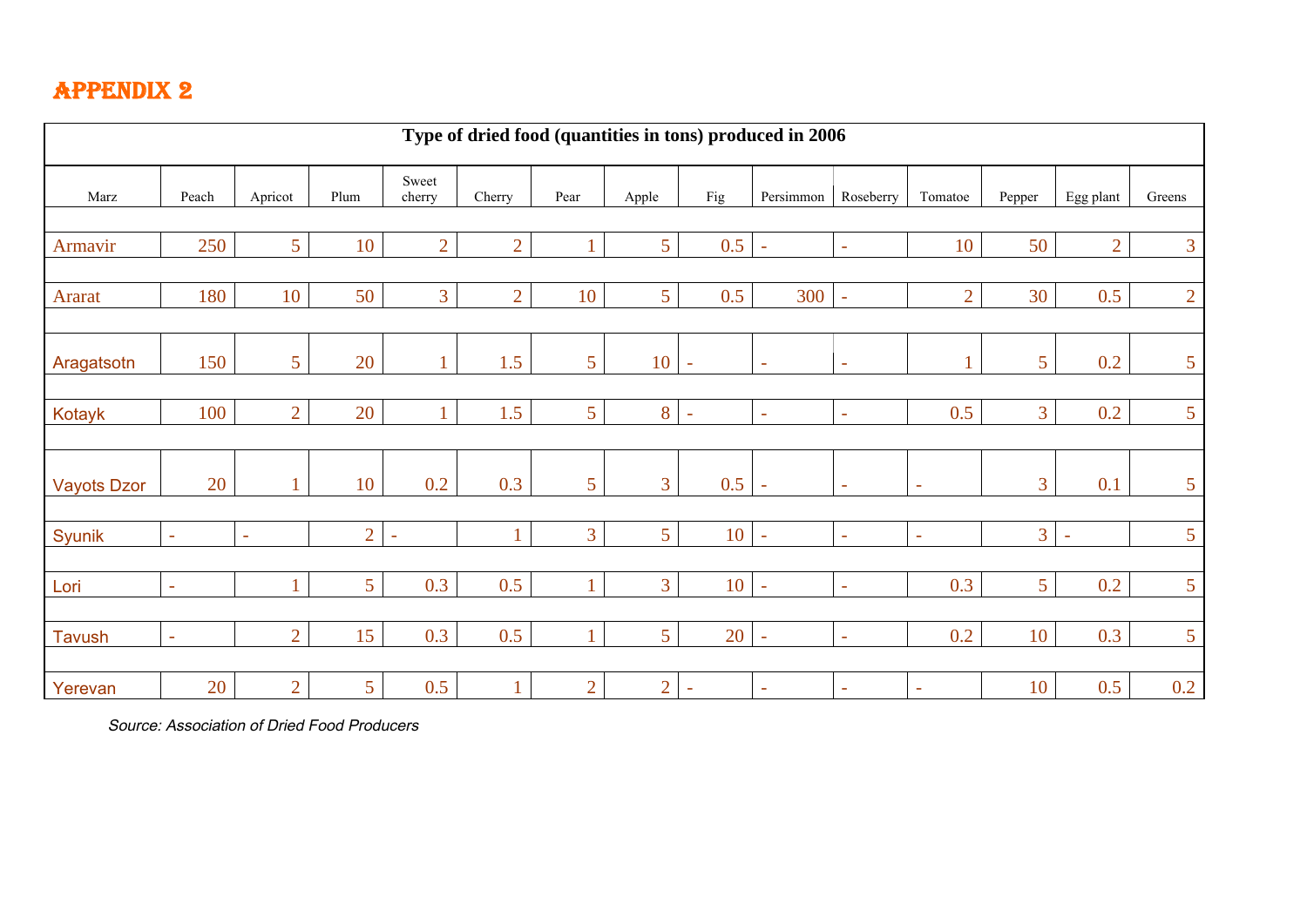# APPENDIX 3

**Types of dried food exported and export countries, 2006** 

| <b>Dried tomato</b>  | 60.00    | France          |
|----------------------|----------|-----------------|
| <b>Dried tomato</b>  | 1500.00  | France          |
| <b>Dried tomato</b>  | 60.00    | <b>France</b>   |
| <b>Dried tomato</b>  | 1500.00  | France          |
| <b>Dried tomato</b>  | 60.00    | France          |
| <b>Dried tomato</b>  | 1500.00  | <b>France</b>   |
| <b>Dried tomato</b>  | 60.00    | France          |
| <b>Dried tomato</b>  | 1500.00  | France          |
| <b>Dried tomato</b>  | 5600.00  | France          |
| Dried red pepper     | 428.00   | <b>France</b>   |
| Dried black plum     | 1500.00  | France          |
| Dried apple          | 20.00    | France          |
| Dried peach          | 100.00   | France          |
| <b>Dried fruits</b>  | 140.00   | France          |
| <b>Dried apricot</b> | 4000.00  | France          |
| <b>Dried herbs</b>   | 134.00   | Switzerland     |
| Dried apricot        | 600.00   | Switzerland     |
| <b>Dried apricot</b> | 20.00    | Canada          |
| Dried peach          | 10.00    | Canada          |
| <b>Dried apricot</b> | 300.00   | <b>USA</b>      |
| <b>Dried fruits</b>  | 210.00   | <b>USA</b>      |
| Dried sweet-briar    | 12000.00 | <b>Ukraine</b>  |
| <b>Dried fruits</b>  | 4.00     | <b>Thailand</b> |
| Dried sweet-briar    | 18351.00 | <b>Russia</b>   |
| Dried sweet-briar    | 26490.00 | <b>Russia</b>   |
| Dried sweet-briar    | 4000.00  | <b>Russia</b>   |